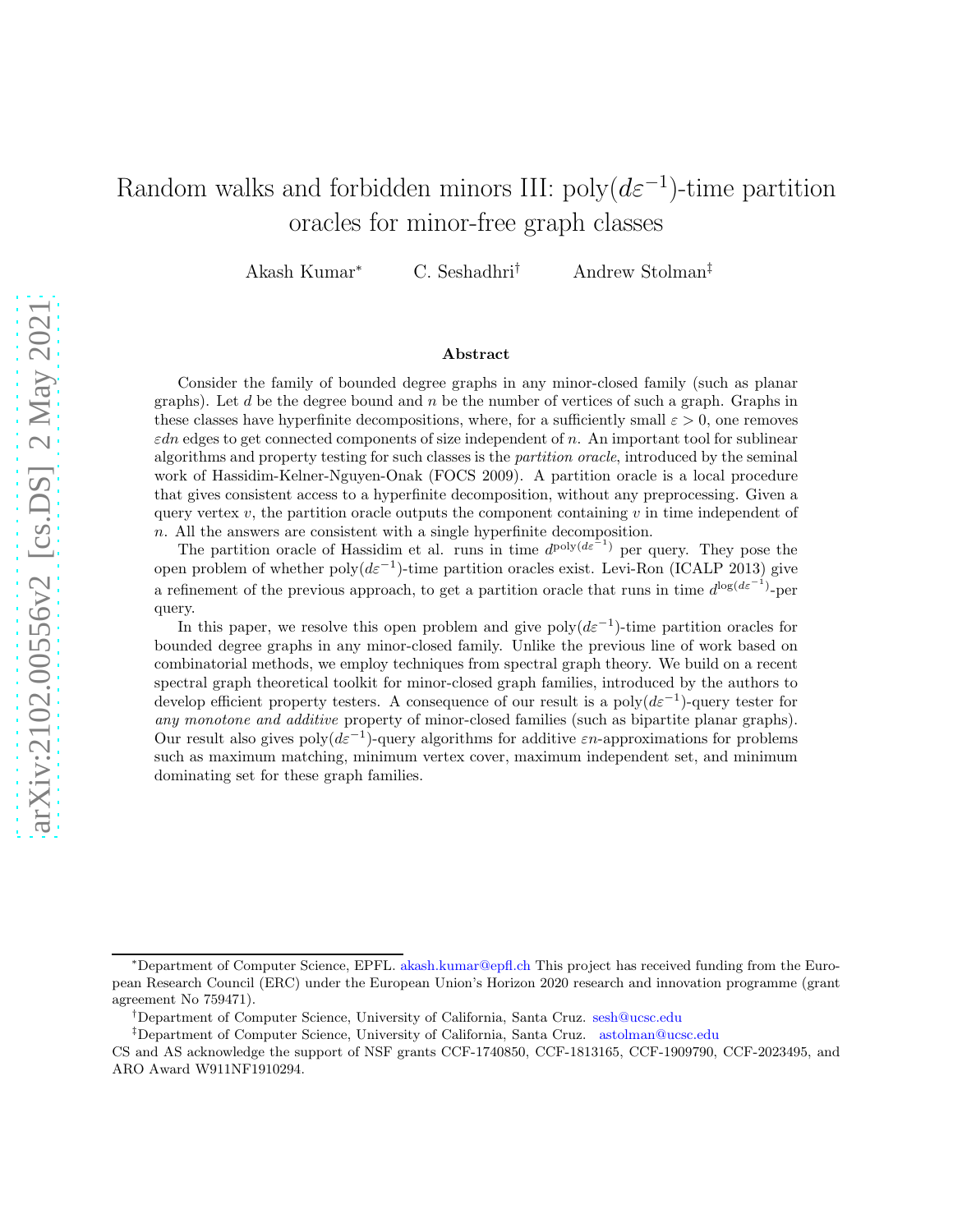### <span id="page-1-1"></span>1 Introduction

The algorithmic study of planar graphs is a fundamental direction in theoretical computer science and graph theory. Classic results like the Kuratowski-Wagner characterization [\[Kur30,](#page-29-0) [Wag37\]](#page-29-1), linear time planarity algorithms [\[HT74\]](#page-29-2), and the Lipton-Tarjan separator theorem underscore the significance of planar graphs [\[LT80\]](#page-29-3). The celebrated theory of Robertson-Seymour give a grand generalization of planar graphs through minor-closed families [\[RS95a,](#page-29-4) [RS95b,](#page-29-5) [RS04\]](#page-29-6). This has led to many deep results in graph algorithms, and an important toolkit is provided by separator theorems and associated decompositions [\[AST94\]](#page-28-0).

Over the past decade, there have been many advances in *sublinear* algorithms for planar graphs and minor-closed families. We focus on the model of random access to bounded degree adjacency lists, introduced by Goldreich-Ron [\[GR02\]](#page-29-7). Let  $G = (V, E)$  be a graph with vertex set  $V = [n]$  and degree bound d. The graph is accessed through neighbor queries: there is an oracle that on input  $v \in V$  and  $i \in [d]$ , returns the *i*th neighbor of v. (If none exist, it returns ⊥.)

One of the key properties of bounded-degree graphs in minor-closed families is that they exhibit hyperfinite decompositions. A graph G is hyperfinite if  $\forall$  0 <  $\varepsilon$  < 1, one can remove  $\varepsilon$ dn edges from G and obtain connected components of size independent of n (we refer to these as pieces). For minor-closed families, one can remove  $\varepsilon dn$  edges and get pieces of size  $O(\varepsilon^{-2})$ .

The seminal result of Hassidim-Kelner-Nguyen-Onak (HKNO) [\[HKNO09\]](#page-29-8) introduced the notion of partition oracles. This is a local procedure that provides "constant-time" access to a hyperfinite decomposition. The oracle takes a query vertex  $v$  and outputs the piece containing v. Each piece is of size independent of n, and at most  $\epsilon dn$  edges go between pieces. Furthermore, all the answers are consistent with a single hyperfinite decomposition, despite there being no preprocessing or explicit coordination. (All queries uses the same random seed, to ensure consistency.) Partition oracles are extremely powerful as they allow a constant time procedure to directly access a hyperfinite decomposition. As observed in previous work, partition oracles lead to a plethora of property testing results and sublinear time approximation algorithms for minor-closed graph families [\[HKNO09,](#page-29-8) [NS13\]](#page-29-9). In some sense, one can think of partition oracles as a moral analogue of Szémeredi's regularity lemma for dense graph property testing: it is a decomposition tool that immediately yields a litany of constant time (or constant query) algorithms.

We give a formal definition of partition oracles. (We deviate somewhat from the definition in Chap. 9.5 of Goldreich's book [\[Gol17\]](#page-29-10) by including the running time as a parameter, instead of the set size.)

<span id="page-1-0"></span>**Definition 1.1.** Let P be a family of graphs with degree bound d and  $T : (0,1) \rightarrow \mathbb{N}$  be a function. A procedure A is an  $(\varepsilon, T(\varepsilon))$ -partition oracle for P if it satisfies the following properties. The deterministic procedure takes as input random access to  $G = (V, E)$  in  $\mathcal{P}$ , random access to a random seed r (of length polynomial in graph size), a proximity parameter  $\varepsilon > 0$ , and a vertex v of G. (We will think of fixing  $G, r, \varepsilon$ , so we use the notation  $A_{G,r,\varepsilon}$ . All probabilities are with respect to r.) The procedure  $A_{G,r,\varepsilon}(v)$  outputs a set of vertices and satisfies the following properties.

- 1. (Consistency) The sets  $\{A_{G,r,\varepsilon}(v)\}\$ , over all v, form a partition of V. Also, these sets  $\mathbf{A}_{G,r,\varepsilon}(v)$  induce connected graphs for all  $v \in V$ .
- 2. (Cut bound) With probability (over  $r$ ) at least  $2/3$ , the number of edges between the sets  $A_{G,r,\varepsilon}(v)$  is at most  $\varepsilon dn$ .
- 3. (Running time) For every v,  $A_{G,r,\varepsilon}(v)$  runs in time  $T(\varepsilon)$ .

We stress that there is no explicit "coordination" or sharing of state between calls to  $A_{G,r,\varepsilon}(v)$ and  $A_{G,r,\varepsilon}(v')$  (for  $v \neq v'$ ). There is no global preprocessing step once the random seed is fixed. The consistency guarantee holds with probability 1. Note that the running time  $T(\varepsilon)$  is clearly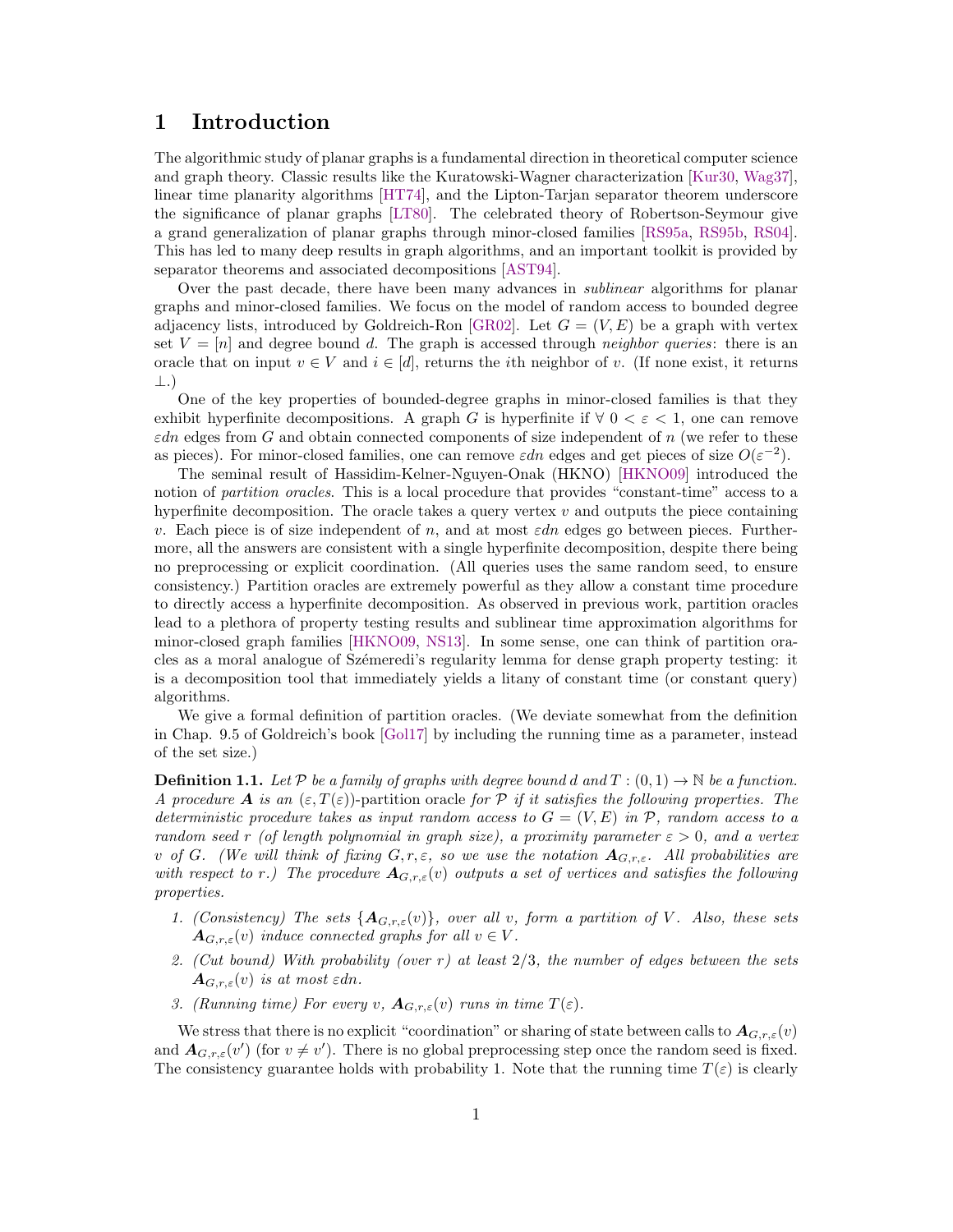<span id="page-2-4"></span>an upper bound on the size of the sets  $A_{G,r,\varepsilon}(v)$ . For minor-closed families, one can convert any partition oracle to one that output sets of size  $O(\varepsilon^{-2})$  with a constant factor increase in the cut bound. (refer to the end of Sec. 9.5 in [\[Gol17\]](#page-29-10)).

The challenge in partition oracles is to bound the running time  $T(\varepsilon)$ . HKNO gave a partition oracle with running time  $(d\varepsilon^{-1})^{\text{poly}(d\varepsilon^{-1})}$ . Levi-Ron [\[LR15\]](#page-29-11) built on the ideas from HKNO and dramatically improved the bound to  $(d\varepsilon^{-1})^{\log(d\varepsilon^{-1})}$ . Yet, for all minor-closed families, one can (in linear time) remove  $\varepsilon dn$  edges to get connected components of size  $O(\varepsilon^{-2})$ . HKNO raise the natural open question as to whether  $(\varepsilon, \text{poly}(d\varepsilon^{-1}))$ -partition oracles exist.

In this paper, we resolve this open problem.

<span id="page-2-0"></span>**Theorem 1.2.** Let  $P$  be the set of d-bounded degree graphs in a minor-closed family. There is an  $(\varepsilon, \text{poly}(d\varepsilon^{-1}))$ -partition oracle for  $\mathcal{P}$ .

#### 1.1 Consequences

As observed by HKNO and Newman-Sohler [\[NS13\]](#page-29-9), partition oracles have many consequences for property testing and sublinear algorithms.

Recall the definition of property testers. Let  $\mathcal Q$  be a property of graphs with degree bound d. The distance of G to Q is the minimum number of edge additions/removals required to make G have  $\mathcal{Q}$ , divided by dn. A property tester for  $\mathcal{P}$  is a randomized procedure that takes query access to an input graph G and a proximity parameter,  $\varepsilon > 0$ . If  $G \in \mathcal{P}$ , the tester accepts with probability at least  $2/3$ . If the distance of G to Q is at least  $\varepsilon$ , the tester rejects with probability at least 2/3. We often measure the query complexity as well as time complexity of the tester.

A direct consequence of [Theorem 1.2](#page-2-0) is an "efficient" analogue (for monotone and additive properties) of a theorem of Newman-Sohler stating that all properties of hyperfinite graphs are testable. A graph property closed under vertex/edge removals is called monotone. A graph property closed under disjoint union of graphs is called additive.

<span id="page-2-1"></span>**Theorem 1.3.** Let  $Q$  be any monotone and additive property of bounded degree graphs of a minor-closed family. There exists a poly $(d\varepsilon^{-1})$ -query tester for  $Q$ .

If membership in  $Q$  can be determined exactly in polynomial (in input size) time, then  $Q$  has  $\text{poly}(d\varepsilon^{-1})\text{-}time \text{ }tests.$ 

An appealing consequence of [Theorem 1.3](#page-2-1) is that the property of bipartite planar graphs can be tested in  $\text{poly}(d\varepsilon^{-1})$  time. For any fixed subgraph H, the property of H-free planar graphs can be tested in the same time. And all of these bounds hold for any minor-closed family.

As observed by Newman-Sohler, partition oracles give sublinear query algorithms for any additive graph parameter that is "robust" to edge changes. Again, [Theorem 1.2](#page-2-0) implies an efficient version for minor-closed families.

<span id="page-2-2"></span>**Theorem 1.4.** Let f be a real-valued function on graphs that changes by  $O(1)$  on edge addition/removals, and has the property that  $f(G_1 \cup G_2) = f(G_1) + f(G_2)$  for graphs  $G_1, G_2$  that are not connected to each other.

For any minor-closed family P, there is a randomized algorithm that, given  $\varepsilon > 0$  and  $G \in \mathcal{P}$ , outputs an additive  $\varepsilon_n$ -approximation to  $f(G)$  and makes  $\text{poly}(d\varepsilon^{-1})$  queries. If f can be computed exactly in polynomial time, then the above algorithm runs in  $poly(d\varepsilon^{-1})$  time.

The functions captured by [Theorem 1.4](#page-2-2) are quite general. Functions such as maximum matching, minimum vertex cover, maximum independent set, minimum dominating set, maxcut, etc. all have the robustness property. As a compelling application of [Theorem 1.4,](#page-2-2) we can get  $(1 + \varepsilon)$  $(1 + \varepsilon)$  $(1 + \varepsilon)$ -approximations<sup>1</sup> for the maximum matching in planar (or any minor-closed family) graphs in  $\text{poly}(d\varepsilon^{-1})$  time.

<span id="page-2-3"></span><sup>&</sup>lt;sup>1</sup>The maximum matching is  $\Omega(n/d)$  for a connected bounded degree graph. One simply sets  $\varepsilon \ll 1/d$  in [Theorem 1.4.](#page-2-2)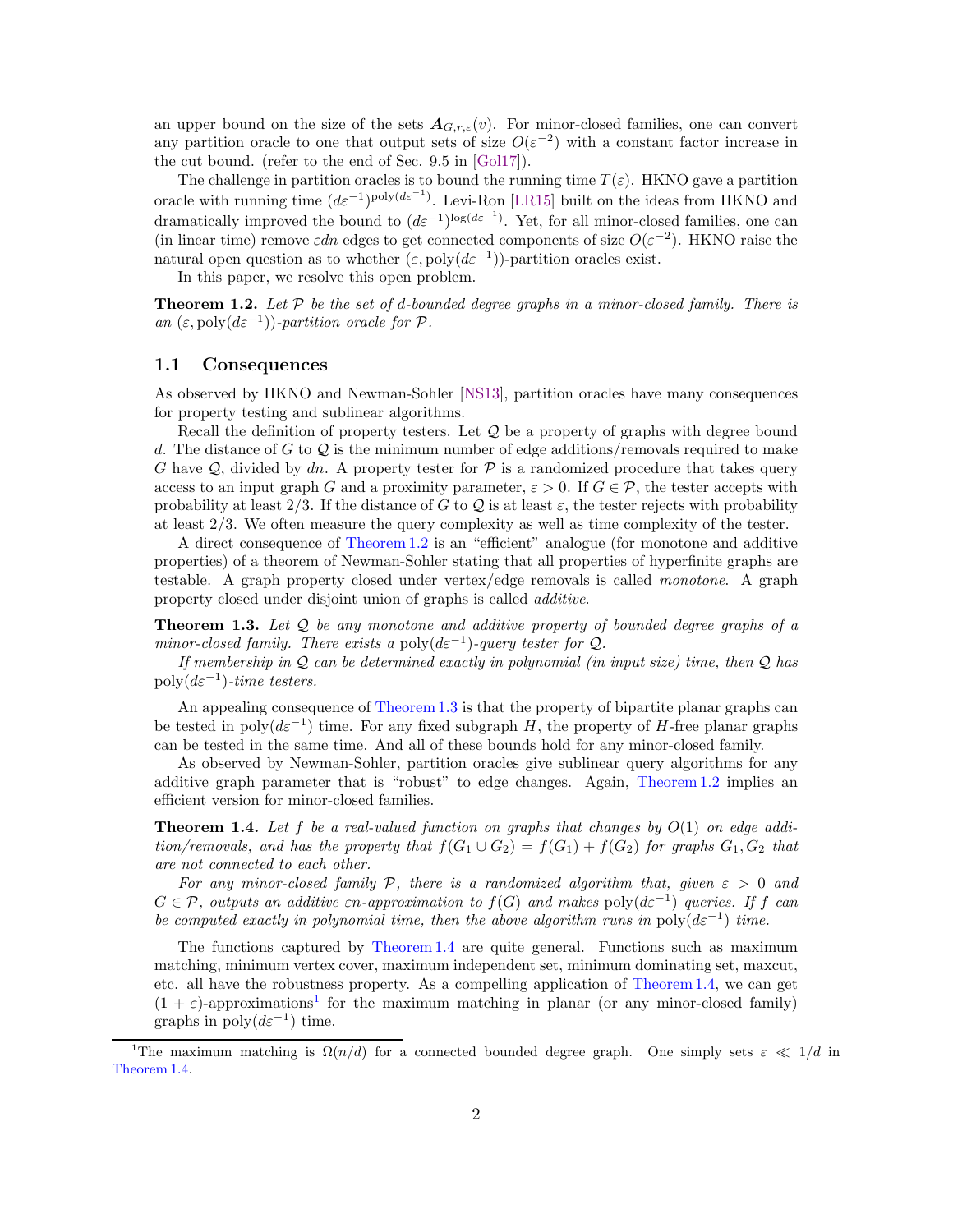<span id="page-3-0"></span>These theorems are easy consequences of [Theorem 1.2.](#page-2-0) Using the partition oracle, an algorithm can essentially assume that the input is a collection of connected components of size  $poly(d\varepsilon^{-1})$ , and run an exact algorithm on a collection of randomly sampled components. We sketch the proofs in [Sec. 8.](#page-27-0)

#### 1.2 Related work

The subject of property testing and sublinear algorithms in bounded degree graphs is a vast topic. We refer the reader to Chapters 9 and 10 of Goldreich's textbook [\[Gol17\]](#page-29-10). We focus on the literature relevant to sublinear algorithms for minor-closed families.

The first step towards a characterization of testable properties in the bounded-degree model was given by Czumaj-Sohler-Shapira, who showed hereditary properties in non-expanding graphs are testable [\[CSS09\]](#page-28-1). This was an indication that notions like hyperfiniteness are connected to property testing. Benjamini-Schramm-Shapira achieved a breakthrough by showing that all minor-closed properties are testable, in time triply-exponential in  $d\varepsilon^{-1}$  [\[BSS08\]](#page-28-2). Hassidim-Kelner-Nguyen-Onak introduced partition oracles, and designed one running in time  $\exp(d\varepsilon^{-1})$ . Levi-Ron improved this bound to quasipolynomial in  $d\varepsilon^{-1}$ , using a clever analysis inspired by algorithms for minimum spanning trees [\[LR15\]](#page-29-11). Newman-Sohler built on partition oracles for minor-close families to show that all properties of hyperfinite graphs are testable [\[NS13\]](#page-29-9). Fichtenberger-Peng-Sohler showed any testable property contains a hyperfinite property [?].

There are two dominant combinatorial ideas in this line of work. The first is using subgraph frequencies in neighborhood of radius  $poly(\varepsilon^{-1})$  to characterize properties. This naturally leads to exponential dependencies in  $\text{poly}(\varepsilon^{-1})$ . The second idea is to use random edge contractions to reduce the graph size. Recursive applications lead to hyperfinite decompositions, and the partition oracles of HKNO and Levi-Ron simulate this recursive procedure. This is extremely non-trivial, and leads to a recursive local procedure with a depth dependent of  $\varepsilon$ . Levi-Ron do a careful simulation, ensuring that the recursion depth is at most  $log(d\varepsilon^{-1})$ , but this simulation requires looking at neighborhoods of radius  $log(d\varepsilon^{-1})$ . Following this approach, there is little hope of getting a recursion depth independent of  $\varepsilon$ , which is required for a poly $(d\varepsilon^{-1})$ -time procedure.

Much of the driving force behind this work was the quest for a  $poly(d\varepsilon^{-1})$ -time tester for planarity. This question was resolved recently using a different approach from spectral graph theory, which was itself developed for sublinear time algorithms for finding minors [\[KSS18,](#page-29-12) [KSS19\]](#page-29-13). A major inspiration is the random walk based one-sided bipartiteness tester of Goldreich-Ron [\[GR99\]](#page-29-14). This paper is a continuation of that line of work, and is a further demonstration of the power of spectral techniques for sublinear algorithms. The tools build on local graph partitioning techniques pioneered by Spielman-Teng [\[ST12\]](#page-29-15), which is itself based on classic mixing time results of Lovász-Simonovits [\[LS90\]](#page-29-16). In this paper, we develop new diffusion-based local partitioning tools that form the core of partition oracles.

We also mention other key results in the context of sublinear algorithms for minor-closed fam-ilies, notably the Czumaj et al [\[CGR](#page-28-3)+14] upper bound of  $O(\sqrt{n})$  for testing cycle minor-freeness, the Fichtenberger et al [\[FLVW17\]](#page-29-17) upper bound of  $O(n^{2/3})$  for testing  $K_{2,r}$ -minor-freeness, and  $poly(d\varepsilon^{-1})$  testers for outerplanarity and bounded treewidth graphs [\[YI15,](#page-30-0) [EHNO11\]](#page-28-4).

### 2 Main Ideas

The starting point for this work are the spectral methods used in [\[KSS18,](#page-29-12) [KSS19\]](#page-29-13). These methods discover cut properties within a neighborhood of radius poly $(d\varepsilon^{-1})$ , without explicitly constructing the entire neighborhood.

One of the key tools used in these results in a local partitioning algorithm, based on techniques of Spielman-Teng [\[ST12\]](#page-29-15). The algorithm takes a seed vertex s, performs a diffusion from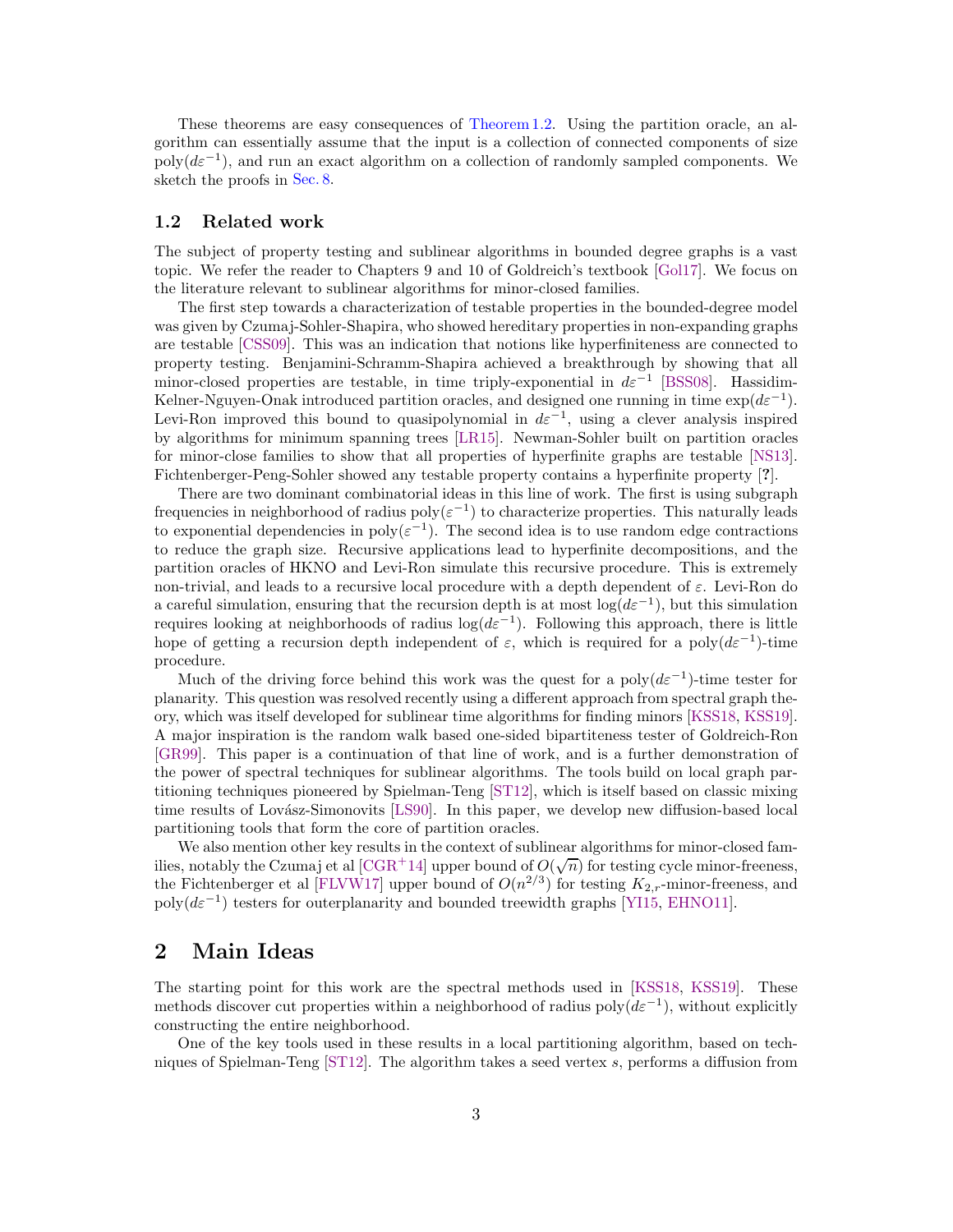<span id="page-4-0"></span>s (equivalently, performs many random walks) of length poly $(d\varepsilon^{-1})$ , and tracks the diffusion vector to detect a low conductance cut around s in  $\text{poly}(d\varepsilon^{-1})$  time. We will use the term diffusions, instead of random walks, because we prefer the deterministic picture of a unit of "ink" spreading through the graph. A key lemma in previous results states that, for graphs in minor-closed families, this procedure succeeds from more than  $(1-\varepsilon)n$  seed vertices. This yields a global algorithm to construct a hyperfinite decomposition with components of poly $(d\varepsilon^{-1})$  size. Pick a vertex s at random, run the local partitioning procedure to get a low conductance cut, remove and recurse. Can there be a local implementation of this algorithm?

Let us introduce some setup. We will think of a global algorithm that processes seed vertices in some order. Given each seed vertex s, a local partitioning algorithm generates a low conductance set  $C(s)$  containing s (this is called a cluster). The final output is the collection of these clusters. For any vertex v, let the anchor of v be the vertex s such that  $v \in C(s)$ . A local implementation boils down to finding the anchor of query vertex  $v$ .

Observe that at any point of the global procedure, some vertices have been clustered, while the remaining are still free. The global procedure described above seems hopeless for a local implementation. The cluster  $C(s)$  is generated by diffusion in some subgraph G' of G, which was the set of free vertices when seed s was processed. Consider a local procedure trying to discover the anchor of v. It would need to figure out the free set corresponding to every potential anchor s, so that it can faithfully simulate the diffusion used to cluster  $v$ . From an implementation standpoint, it seems that the natural local algorithm is to use diffusions from  $v$  in  $G$  to discover the anchor. But diffusion in a subgraph  $G'$  is markedly different from  $G$  and difficult to simulate locally. Our first goal is to design a partitioning method using diffusions directly in  $G$ .

Finding low conductance cuts in subsets, by diffusion in supersets: Let us now modify the global algorithm with this constraint in mind. At some stage of the global algorithm, there is a set F of free vertices. We need to find a low conductance cut contained in  $F$ , while running random walks in G. Note that we must be able to deal with F as small as  $O(\varepsilon n)$ . Thus, random walks (even starting from  $F$ ) will leave  $F$  quite often; so how can these walks/diffusions find cuts in  $F$ ?

One of our main insights is that these challenges can be dealt with, even for diffusions of poly $(d\varepsilon^{-1})$  length. We show that, for a uniform random vertex  $s \in F$ , a spectral partitioning algorithm that performs diffusion from s in  $G$  can detect low conductance cuts contained in  $F$ . Diffusion in the superset (all of  $V$ ) provides information about the subset  $F$ . This is a technical and non-trivial result, and crucially uses the spectral properties of minor-closed families. Note that diffusions from  $F$  can spread very rapidly in short random walks, even in planar graphs. Consider a graph G, where F is a path on  $\epsilon n$  vertices, and there is a tree of size  $1/\epsilon$  rooted at every vertex of F. Diffusions from any vertex in F will initially be dominated by the trees, and one has to diffuse for at least  $1/\varepsilon$  timesteps before structure within F can be detected. Thus, the proof of our theorem has to look at average behavior over a sufficiently large time horizon before low conductance cuts in F are "visible". Remarkably, it suffices to look at  $poly(d\varepsilon^{-1})$ timesteps to find structure in  $F$ , because of the behavior of diffusions in minor-closed families.

The main technical tool used is the Lovász-Simonovits curve technique [\[LS90\]](#page-29-16), whose use was pioneered by Spielman-Teng [\[ST12\]](#page-29-15). We also use the truncated probability vector technique from Spielman-Teng to give cleaner implementations and proofs. A benefit of using diffusion (instead of random walks) on truncated vectors is that the clustering becomes deterministic.

The problem of ordering the seeds: With one technical hurdle out of the way, we end up at another gnarly problem. The above procedure only succeeds if the seed is in  $F$ . Quite naturally, one does not expect to get any cuts in  $F$  by diffusing from a random vertex in  $G$ . From the perspective of the global algorithm, this means that we need some careful ordering of the seeds, so that low conductance cuts are discovered. Unfortunately, we also need local implementations of this ordering. The authors struggled with carrying out this approach, but to no avail.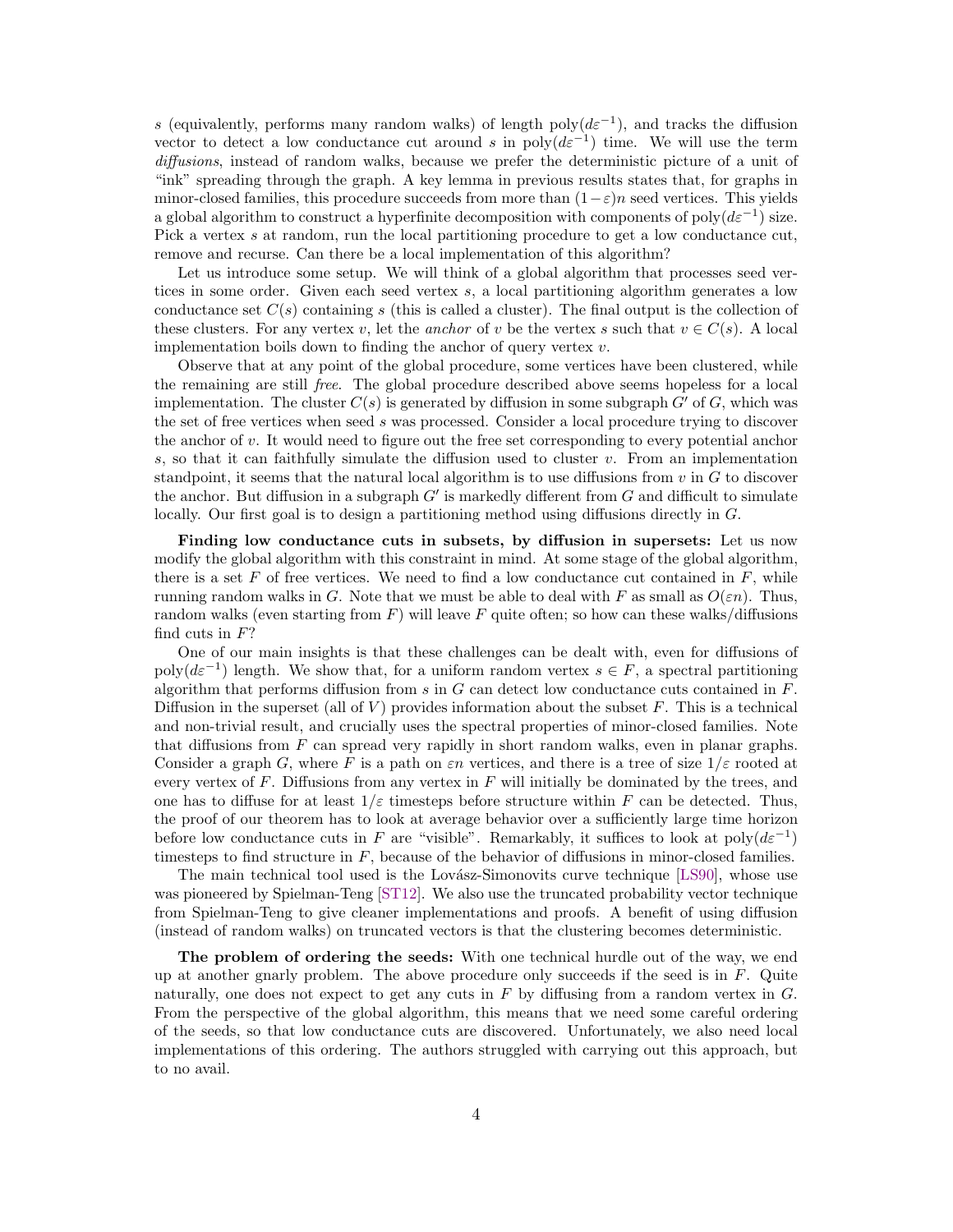To rid ourselves of the ordering problem, let us consider the following, almost naive global algorithm. First, order the vertices according to a uniform random permutation. At any stage, there is a free set  $F$ . We process the next seed vertex  $s$  by running some spectral partitioning procedure, to get a low conductance cut  $C(s)$ . Simply output  $C(s) \cap F$  (instead of  $C(s)$ ) as the new cluster, and update F to  $F \setminus C(s)$ . It is easy to locally implement this procedure. To find the anchor of v, perform a diffusion of  $\text{poly}(\varepsilon^{-1})$  timesteps from v. For every vertex s with high enough value in the diffusion vector, determine if  $C(s) \ni v$ . The vertex s that is lowest according to the random ordering is the anchor of  $v$ . Unfortunately, there is little hope of bounding the number of edges cut by the clustering. When s is processed, it may be that  $s \notin F$ , and there is no guarantee of  $C(s) \cap F$ . Can we modify the procedure to bound the number of cut edges, but still maintain its ease of local implementability?

**The amortization argument:** Consider the scenario when  $F = \Theta(\varepsilon n)$ . Most of the subsequent seeds processed are not in F and there is no guarantee on the cluster conductance. But every  $\Theta(1/\varepsilon)$  seeds (in expectation), we will get a "good" seed s contained in F, such that  $C(s) \cap F$  is a low conductance set. (This is promised by the diffusion algorithm that we develop in this paper, as discussed earlier.) Our aim is to perform some amortization, to argue that  $|C(s) \cap F|$  is so large, that we can "charge" away the edges cut by the previous  $\Theta(1/\varepsilon)$  seeds.

This amortization is possible because our spectral tools give us much flexibility in the (low) conductances obtained. Put differently, we essentially prove that existence of many cuts of extremely low conductance, and show that it is "easy" for a diffusion-based algorithm to find such cuts. (This is connected to the spectral behavior of minor-closed families.) As a consequence, we can actually pre-specify the size of the low conductance cuts obtained. We show that as long as  $|F| = \Omega(\varepsilon n)$ , we can find a *size threshold*  $k = \text{poly}(\varepsilon^{-1})$  such that for at least  $\Omega(\varepsilon^2 n)$ vertices  $s \in F$ , a spectral partitioning procedure seeded at s can find a cut of size  $\Theta(k)$  and conductance at most  $\varepsilon^c$ . Moreover, this cut is guaranteed to contain at least  $\varepsilon^{c'} k$  vertices in F, despite the procedure being oblivious to  $F$ . The parameter  $c$  can be easily tuned, so we can increase  $c$  arbitrarily while keeping  $c'$  fixed, at the cost of polynomial increases in running time. This tunability is crucial to our amortization argument. We also show that given query access to F, a size threshold k can be computed in  $\text{poly}(d\varepsilon^{-1})$  time.

So when the global algorithm processes seed  $s$ , it runs the above spectral procedure to try to obtain a set of size  $\Theta(k)$  with conductance at most  $\varepsilon^c$ . (If the procedure fails, the global algorithm simply set  $C(s) = \{s\}$ .) Thus, we cut  $O(\varepsilon^c kd)$  edges for each seed processed. But after every  $O(1/\varepsilon)$  seeds, we choose a "good" seed such that  $|C(s) \cap F| > \varepsilon^{c'} k$ . The total number of edges cut is  $O(\varepsilon^c kd \times \varepsilon^{-1}) = O(\varepsilon^{c-1} kd)$ . The total number of new vertices clustered is at least  $\varepsilon^{c'}k$ . Because we can tune parameters with much flexibility, we can set  $c \gg c'$ . So the total number of edges cut is  $O(\varepsilon^{c-c'-1}d)$  times the number of vertices clustered, where  $c-c'-1>1$ . Overall, we will cut only  $O(\varepsilon nd)$  edges.

Making it work through phases: Unfortunately, as the process described above continues, F shrinks. Thus, the original choice of k might not work, and the guarantees on  $|C(s) \cap F|$ for good seeds no longer hold. So we need to periodically recompute the value of k. In a careful analysis, we show that this recomputation is only required  $\text{poly}(\varepsilon^{-1})$  times. Formally, we implement the recomputation through *phases*. Each vertex is independently assigned to one of  $poly(\varepsilon^{-1})$  phases. (Technically, we choose the phase of a vertex by sampling an independent geometric random variable. We heavily use the memoryless property of the geometric distribution.)

For each phase, the value of  $k$  is fixed. The local partition oracle will compute these size thresholds for all phases, as a poly $(d\varepsilon^{-1})$  time preprocessing step. The oracle (for v) runs a diffusion from v to get a collection of candidate anchors. For each candidate s, the oracle determines its phase, runs the spectral partitioning algorithm with correct phase parameters, and determines if the candidate's low conductance cut contains  $v$ . The anchor is simply such a candidate of minimum phase, with ties broken by vertex id.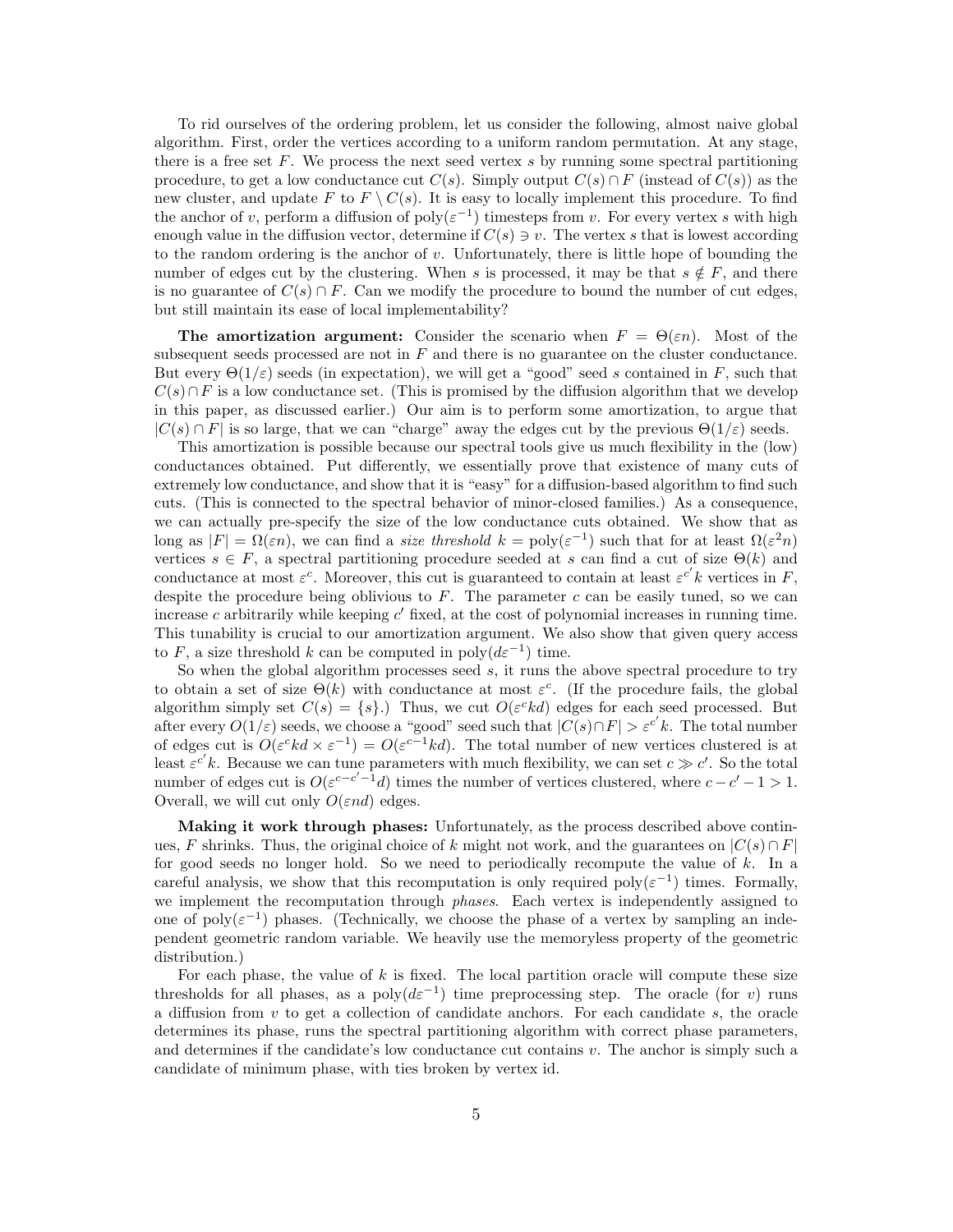#### <span id="page-6-1"></span>2.1 Outline of sections

The algorithm description and proof has many moving parts, encapsulated by different sections. [Sec. 3](#page-6-0) begins by discussing the truncated diffusion process, the main algorithmic tool for partitioning. We then describe the global partitioning algorithm globalPartition (modulo a preprocessing step called findr), which is far more convenient to analyze. It will be readily apparent that this global procedure outputs a partition of G into connected components; the main challenge is to bound the number of edges cut.

Within [Sec. 3,](#page-6-0) we discuss how to implement globalPartition by a local procedure. By ensuring that the output of the local procedure is identical to globalPartition, we prove the consistency property of [Definition 1.1.](#page-1-0) We then perform a fairly straightforward running time analysis, which proves the running time property of [Definition 1.1.](#page-1-0)

The real heavy lifting begins in [Sec. 4,](#page-11-0) where we describe the procedure findr that computes the size thresholds. This section is devoted to proving salient properties of the size thresholds output by findr. The analysis hinges on the diffusion and cut properties stated in [Theorem 4.1,](#page-11-1) which is the main tool connecting minor-freeness, diffusions, and local partitioning. [Sec. 5](#page-15-0) uses all these tools to prove the cut bound of globalPartition. At this stage, the complete description and guarantees of the partition oracle are complete, modulo the proof of [Theorem 4.1.](#page-11-1)

The proof of [Theorem 4.1](#page-11-1) is split into sections. In [Sec. 6,](#page-18-0) we use the hyperfiniteness of minor-closed families to prove properties of truncated diffusions on minor-free families. [Sec. 7](#page-20-0) has the key spectral calculations, where the Lovász-Simonovits curve technique is used to find low conductance cuts. This section has the crucial insights that allow for partitioning in the free set, using diffusions in the overall graph.

[Sec. 8](#page-27-0) has short proofs of the applications [Theorem 1.3](#page-2-1) and [Theorem 1.4.](#page-2-2) These are provided for completeness, since identical calculations appear in the proof of Theorem 9.28 in [\[Gol17\]](#page-29-10).

### <span id="page-6-0"></span>3 Global partitioning and its local implementation

There are a number of parameters that are used in the algorithm. We list them out here for reference. It is convenient to fix the value of  $\varepsilon$  in advance, so that all the values of the following parameters are fixed. Note that all these parameters are polynomial is  $\varepsilon$ . We will express all running times as polynomials in these parameters, ensuring all running time are  $poly(\varepsilon^{-1})$ .

- $\rho = d^{-60} \varepsilon^{3000}$ : Minimum probability for truncation.
- $\ell = d^6 \varepsilon^{-30}$ : Maximum random walk length.
- $\beta = \varepsilon/10$ : Unclustered fraction cutoff.
- $\delta = d^{-70} \varepsilon^{3100}$ : Phase probability.
- $\alpha = \frac{\varepsilon^{4/3}}{300,000}$ : Heavy bucket parameter.
- $\phi = \varepsilon^{10}$ : Conductance parameter.

#### 3.1 Truncated diffusion

The main process used to find sets of the partition is a truncated diffusion. We assume that the input graph  $G$  is connected, has n vertices, and degree bound d. Define the symmetric random walk matrix M as follows. For every edge  $(u, v)$ ,  $M_{u, v} = M_{v, u} = 1/2d$ . For every vertex v,  $M_{v,v} = 1 - d(v)/2d$ , where  $d(v)$  is the degree of v. The matrix M is doubly stochastic, symmetric, and the (unique) stationary distribution is the uniform distribution.

Given a vector  $\vec{x} \in (\mathbb{R}^+)^n$ , diffusion is the evolution  $M^t \vec{x}$ . We define a truncated version, where after every step, small values are removed. For any vector  $\vec{x}$ , let supp $(\vec{x})$  denote the support of the vector.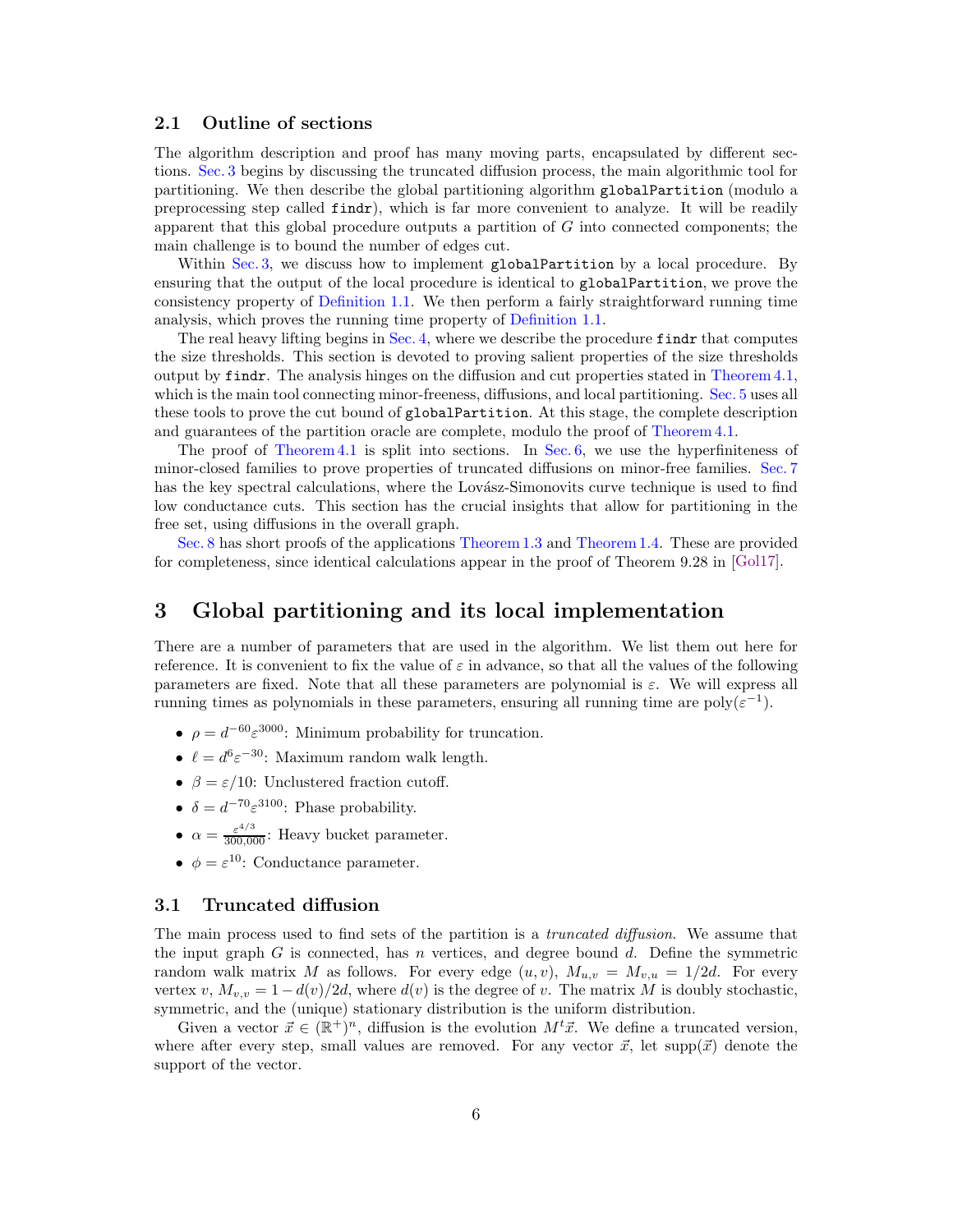**Definition 3.1.** Define the operator  $\widehat{M}$ :  $(\mathbb{R}^+)^n \to (\mathbb{R}^+)^n$  as follows. For  $\vec{x} \in (\mathbb{R}^+)^n$ , the vector  $\widehat{M} \vec{x}$  is obtained by zeroing out all coordinates in  $M \vec{x}$  whose value is at most  $\rho$ .

For  $t > 1$ , the operator  $\hat{M}^t$  is the t-step truncated diffusion, and is recursively defined as  $\widehat{M}(\widehat{M}^{t-1}\vec{x}).$ 

Define  $\widehat{p}_{v,t}(w)$  to be the coordinate corresponding to vertex w in the t-step truncated diffusion starting from vertex v.

We stress that the t-step truncated diffusion is obtained from a standard diffusion by truncating low values at every step of the diffusion. Note that as the truncated diffusion progresses, the  $l_1$ -norm of the vector may decrease at each step. Importantly, for any distribution vector  $\vec{x}$ ,  $\text{supp}(\hat{M}^t\vec{x})$  has size at most  $\rho^{-1}$ . We heavily use this property in our running time analysis.

We define *level sets*, a standard concept in spectral partitioning algorithms. Somewhat abusing notation, for vertex  $v \in V$ , we use  $\vec{v}$  to denote the unit vector in  $(\mathbb{R}^+)^n$  corresponding to the vertex  $v$ . (We never use to vector notation for any other kind of vectors.)

**Definition 3.2.** For vertex  $v \in V$ , length t, and threshold k, let  $L_{v,t,k}$  be the set of vertices corresponding to the k largest coordinates in  $\widehat{M}^t\vec{v}$  (ties are broken by vertex id).

For any set S of vertices, the conductance of S is  $\Phi(S) := E(S, \overline{S})/[2 \min(|S|, |\overline{S}|)d]$ . (We use  $E(S, \overline{S})$  to denote the number of edges between S and its complement.)

We describe the key subroutine that finds low conductance cuts. It performs a sweep cut over the truncated diffusion vector.

#### $cluster(v, t, k)$

1. Determine  $\tilde{M}^t \vec{v}$ 

- 2. For all  $k' \in [k, 2k]$  calculate  $\Phi(L_{v,t,k'})$ .
- 3. Find the largest  $k' \in [k, 2k]$  (if any) with the following properties:  $\Phi(L_{v,t,k'} \cup \{v\}) \leq \phi$  and  $L_{v,t,k'} \in \text{supp}(M^t\vec{v}).$
- 4. If such a  $k'$  exists, set  $C := L_{v,t,k'} \cup \{v\}$ , else  $C := \{v\}$ .
- 5. Return C.

<span id="page-7-0"></span>Claim 3.3. The procedure cluster(v, t, k) runs in time  $O(\rho^{-1}td \log(\rho^{-1}td) + kd \log k)$ . The output set C has the following properties. (i)  $v \in C$ . (ii) If C is not a singleton, then  $|C| \in$  $[k, 2k], \Phi(C) \leq \phi$ , and  $C \subseteq \text{supp}(M^t\vec{v}).$ 

Proof. The latter properties are apparent from the description of cluster.

We analyze the running time. The convenience of the truncated diffusion is that it can computed exactly by a deterministic process. First, for any  $b \geq 1$ , we show that the running time to compute  $\tilde{M}^b \vec{v}$  is  $O(\rho^{-1}bd)$ . Note that for any  $t$ , supp $(\tilde{M}^b \vec{v})$  has size at most  $\rho^{-1}$ , since M is a stochastic matrix and all non-zero entries in  $\widehat{M}^b\vec{v}$  have value at least  $\rho$ . Given the vector  $\widehat{M}^b\vec{v}$ , the vector  $\widehat{M}^{b+1}\vec{v}$  can be computed by determining  $M\widehat{M}^b\vec{v}$  and then zeroing out coordinates that are less than  $\rho$ . This process can be done in  $O(d|\text{supp}(M^b\vec{v})|) = O(\rho^{-1}d)$ . By summing this running time over all timesteps, we get that the total time is  $O(\rho^{-1}bd)$ .

Thus,  $\widehat{M}^t\vec{v}$  can be computed exactly in  $O(\rho^{-1}td)$  time. To compute the level sets, one can sort the coordinates of this vector (breaking ties by id), and process them in decreasing order. One can iteratively store  $L_{v,t,k}$  in a dictionary data structure. Given  $\Phi(L_{v,t,k})$ , one can compute  $\Phi(L_{v,t,k+1})$  by  $O(d)$  lookups into the dictionary. The total running time of this step is  $O(kd \log k)$ .  $\Box$ 

#### 3.2 The global partitioning procedure

The global partitioning procedure globalPartition will output a partition of the vertices satisfying the conditions in [Definition 1.1.](#page-1-0) This global procedure will run in linear time. In the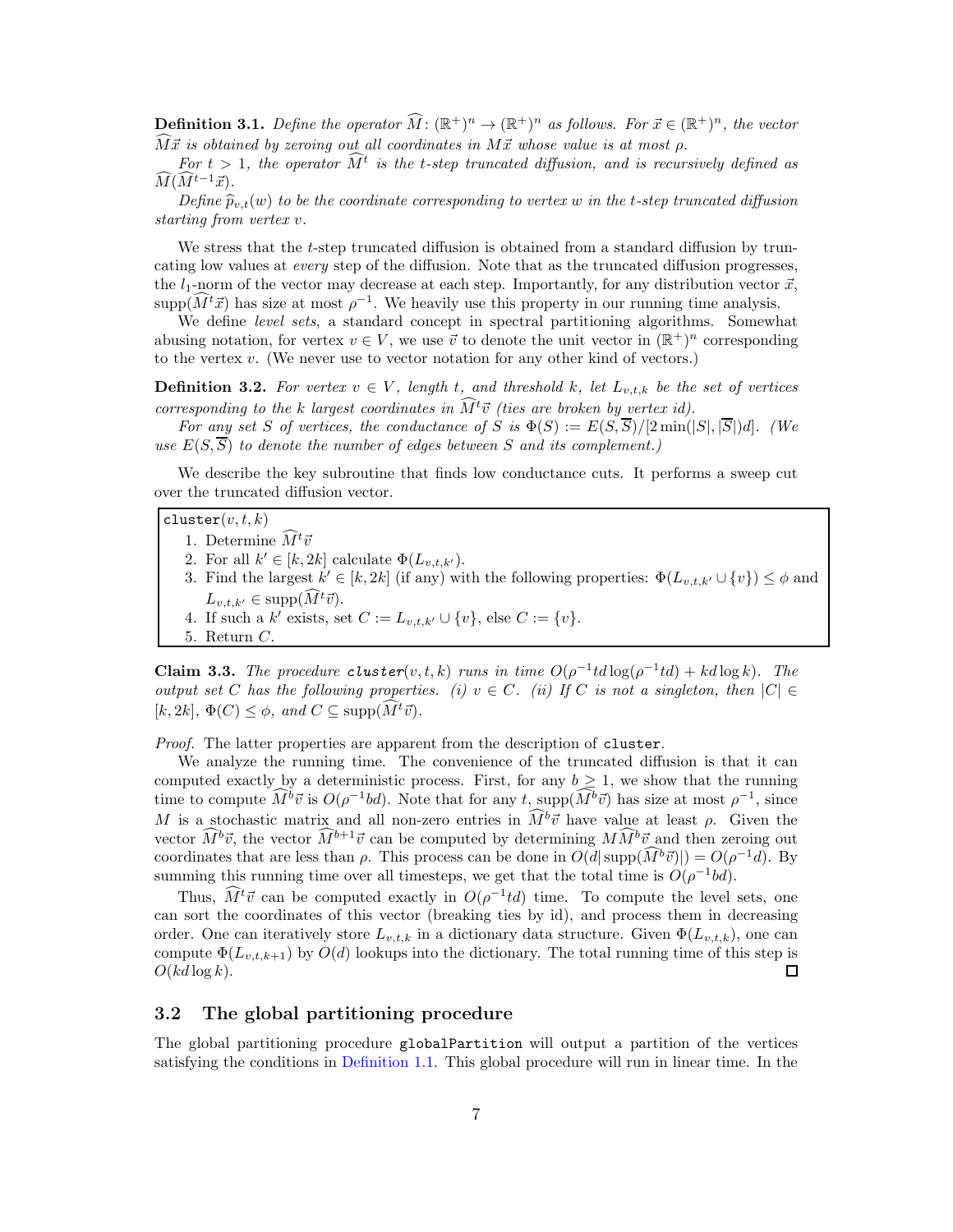next subsection, we show how the output of the global procedure can be generated locally in  $poly(\varepsilon^{-1})$  time, thereby giving us the desired partition oracle. It will be significantly easier to understand and analyze the partition properties of the global procedure.

The key ingredient in globalPartition that allows for a local implementation is a preprocessing step. The preprocessing allows for the "coordination" required for consistency of various local partitioning steps. All the randomness is used in the preprocessing, after which the actual partitioning is deterministic. The job of the preprocessing is to find the following sets of values, which are used for two goals: (i) ordering vertices, (ii) setting parameters for calls to cluster.

The preprocessing generates, for all vertices  $v$ , the following values.

- $h_v$ : The phase of v.
- $k_v$ : The size threshold of v.
- $t_n$ : The walk length of v.

Before giving the procedure description, we explain how these values are generated.

*Phases:* For each v,  $h_v$  is set to  $\max(X, \overline{h})$ , where X is independently sampled from  $Geo(\delta)$ , the geometric distribution with parameter  $\delta$ . Moreover  $\overline{h} := 2\delta^{-1} \log(\delta^{-1})$ , so the maximum phase value is capped.

Size thresholds: The computation of these thresholds is the most complex part of our algorithm (and analysis), and is the "magic ingredient" that makes the partition oracle possible. We first run a procedure findr that runs in  $\text{poly}(\varepsilon^{-1})$  time and outputs a set of phase size thresholds  $k_1, k_2, \ldots, k_{\overline{h}}$ . All the thresholds have value at most  $\rho^{-1}$  and  $k_{\overline{h}}$  will be zero. The (involved) description of findr and its properties are in [Sec. 4.](#page-11-0) For now, it suffices to say that its running time is  $poly(\varepsilon^{-1})$ , and that it outputs phase size thresholds. The size threshold for a vertex  $v$  is simply  $k_{h_v}$ , corresponding to the phase it belongs to.

Walk lengths: These are simply chosen independently and uniformly in [1, $\ell$ ].

The analysis is more transparent when we assume that all the randomness used by the algorithm is in a random seed  $\boldsymbol{R}$ , of  $O(n \cdot \text{poly}(\varepsilon^{-1}))$  length. The seed  $\boldsymbol{R}$  is passed as an argument to the partitioning procedure, which uses  $\bf{R}$  to generate all the values described above. (For convenience, we will assume random access to the adjacency list of  $G$ , without passing the graph as a parameter.)

It is convenient to define an ordering on the vertices, given these values. For cleaner notation, we drop the dependence on  $\boldsymbol{R}$ .

**Definition 3.4.** For vertex  $u, v \in V$ , we say that  $u \prec v$  if:  $h_u \prec h_v$  or if  $h_u = h_v$ , the id of v is less than that of v.

globalPartition $(R)$ Preprocessing: 1. For every  $v \in V$ : (a) Use **R** to set  $h_v := \max(X, \overline{h})$   $(X \sim Geo(\delta)).$ (b) Use **R** to set  $t_v$  uniform random in [1,  $\ell$ ]. 2. Call  $\text{findr}(R)$  to generate values  $k_1, k_2, \ldots, k_{\overline{h}}$ . For every  $v \in V$ , set  $k_v = k_{h_v}$ . Partitioning: 1. Initialize the partition  $\boldsymbol{P}$  as an empty collection. Initialize the free set  $F := V$ . 2. For all vertices in V in increasing order of  $\prec$ : (a) Compute  $C = \text{cluster}(v, t_v, k_v)$ . (b) Add the connected components of  $C \cap F$  to the partition  $P$ . (c) Reset  $F = F \setminus C$ . 3. Output  $P$ .

Since all of our subsequent discussions are about globalPartition, we abuse notation assuming that the preprocessing is fixed. We refer to cluster(v) to denote cluster(v,  $t_v, k_v$ ).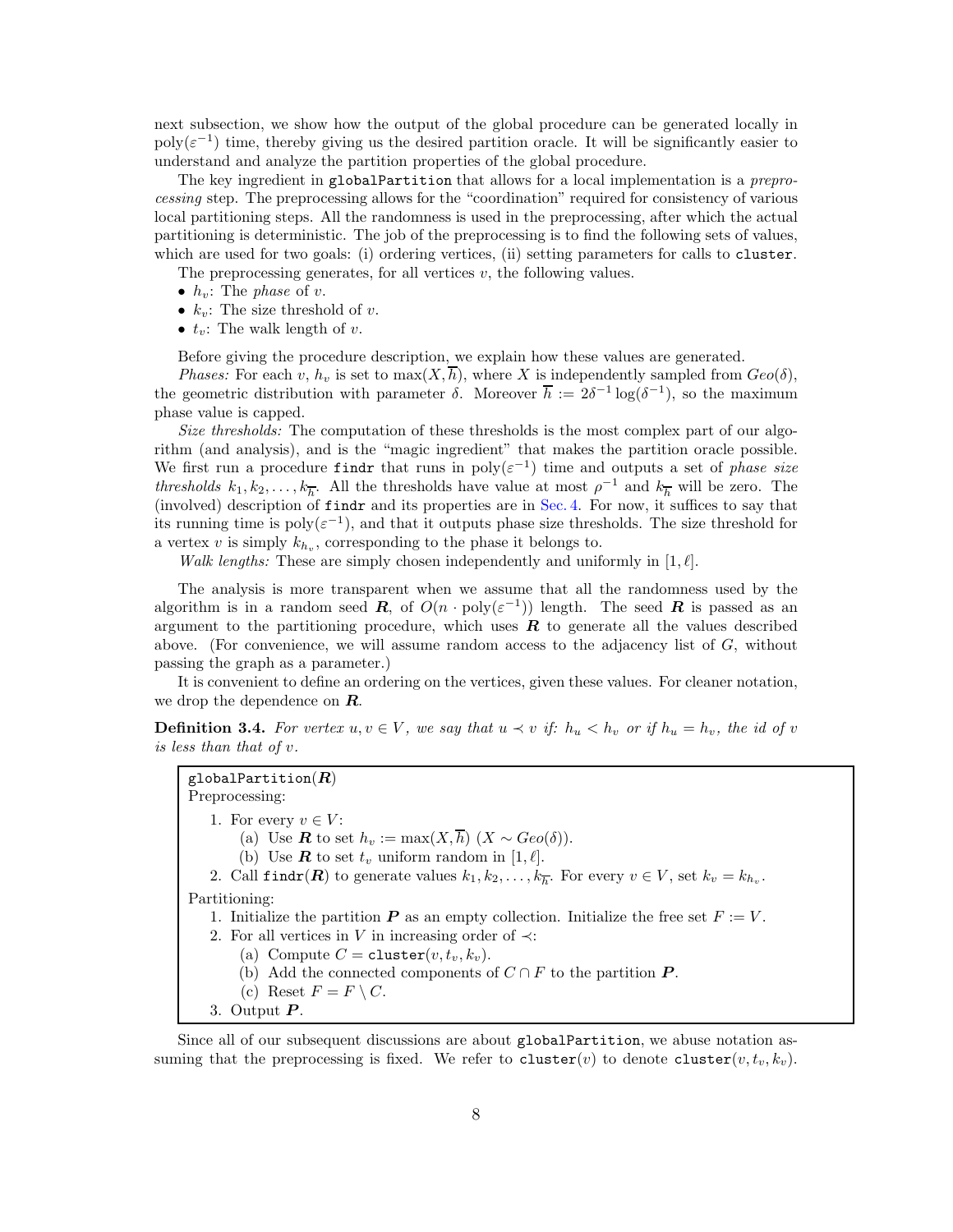These are the only calls to cluster that are ever discussed, so it is convenient to just parametrize by the vertex argument. Furthermore, for ease of notation, we sometimes refer to the output of the procedure as  $cluster(v)$ .

We observe that the output  $P$  is indeed a partition of V into connected components. At any intermediate step, the free set  $F$  is precisely the set of vertices that have not been assigned to a cluster. Note that  $cluster(v)$  always contains v [\(Claim 3.3\)](#page-7-0), so all vertices eventually enter (the sets of)  $\boldsymbol{P}$ .

We note that v might not be in F when cluster(v) is called. This may lead to new components in  $P$  that do not involve  $v$ , which may actually not be low conductance cuts. This may seem like an oversight: why initiate diffusion clusters from vertices that are already partitioned? Many challenges in our analysis arise from such clusters. On the other hand, such an "oblivious" partitioning scheme leads to a simple local implementation.

#### 3.3 The local implementation

A useful definition in the local implementation is that of anchors of vertices. As mentioned earlier, we fix the output of the preprocessing (which is equivalent to fixing  $R$ ).

**Definition 3.5.** Consider the running of globalPartition( $\mathbf{R}$ ). The anchor of w is the (unique) vertex w such that the component in **P** containing v was created by the call to **cluster**(v).

Suppose we label every vertex by its anchor. We can easily determine the sets of  $\boldsymbol{P}$  locally.

<span id="page-9-1"></span>**Claim 3.6.** The sets of  $P$  are exactly the maximal connected components of vertices with the same anchor.

*Proof.* We prove by induction over the  $\prec$  ordering of vertices. The base case is vacuously true. Suppose, just before  $v$  is considered, all current sets in  $\bm{P}$  are maximal connected components with the same anchor, which cannot be  $v$ . No vertex in  $F$  can have an anchor yet; otherwise, it would be clustered and part of (a set in)  $P$ . All the new vertices clustered have v as anchor. Moreover, the sets added to  $P$  are precisely the maximal connected components with  $v$  as anchor.  $\Box$ 

We come to a critical definition that allows for searching for anchors. We define the "inverse ball" of a vertex: this is the set of all vertices that reach  $v$  through truncated diffusions. We note that reachability is not symmetric, because the diffusion is truncated at every step.

**Definition 3.7.** For  $v \in V$ , let  $IB(v) = \{w \mid \exists t \in [0, \ell], v \in \text{supp}(\widehat{M}^t\vec{w})\}.$ 

<span id="page-9-2"></span>Claim 3.8.  $|IB(v)| \leq \ell \rho^{-1}$ .

*Proof.* All vertices  $w \in IB(v)$  have the property that (for some  $t \leq \ell$ )  $\hat{p}_{w,t}(v) \neq 0$ . That implies that  $p_{w,t}(v) \ge \rho$ . By the symmetry of the random walk,  $p_{v,t}(w) \ge \rho$ . For any fixed t, there are at most  $\rho^{-1}$  such vertices w. Overall, there can be at most  $\ell \rho^{-1}$  vertices in  $IB(v)$ . at most  $\rho^{-1}$  such vertices w. Overall, there can be at most  $\ell \rho^{-1}$  vertices in  $IB(v)$ .

Now we have a simple characterization of the anchor that allows for local implementations.

<span id="page-9-0"></span>**Lemma 3.9.** The anchor of v is the smallest vertex (according to  $\prec$ ) in the set {s|s  $\in$  IB(v) and v  $\in$  $cluster(s)$ .

*Proof.* Let the anchor of v be the vertex u. We first argue that u in the given set. Clearly,  $v \in$  cluster(u). If  $u = v$ , then  $u = v \in IB(v)$  and we are done. Suppsoe  $u \neq v$ . Then cluster(u) is not a singleton (since it contains v). By [Claim 3.3,](#page-7-0) cluster(u) is contained in the support of  $\widehat{M}^{t_v} \vec{u}$ , implying that  $v \in \text{supp}(\widehat{M}^{t_v} \vec{u})$ . Thus,  $u \in IB(v)$  and the anchor u is present in the given set.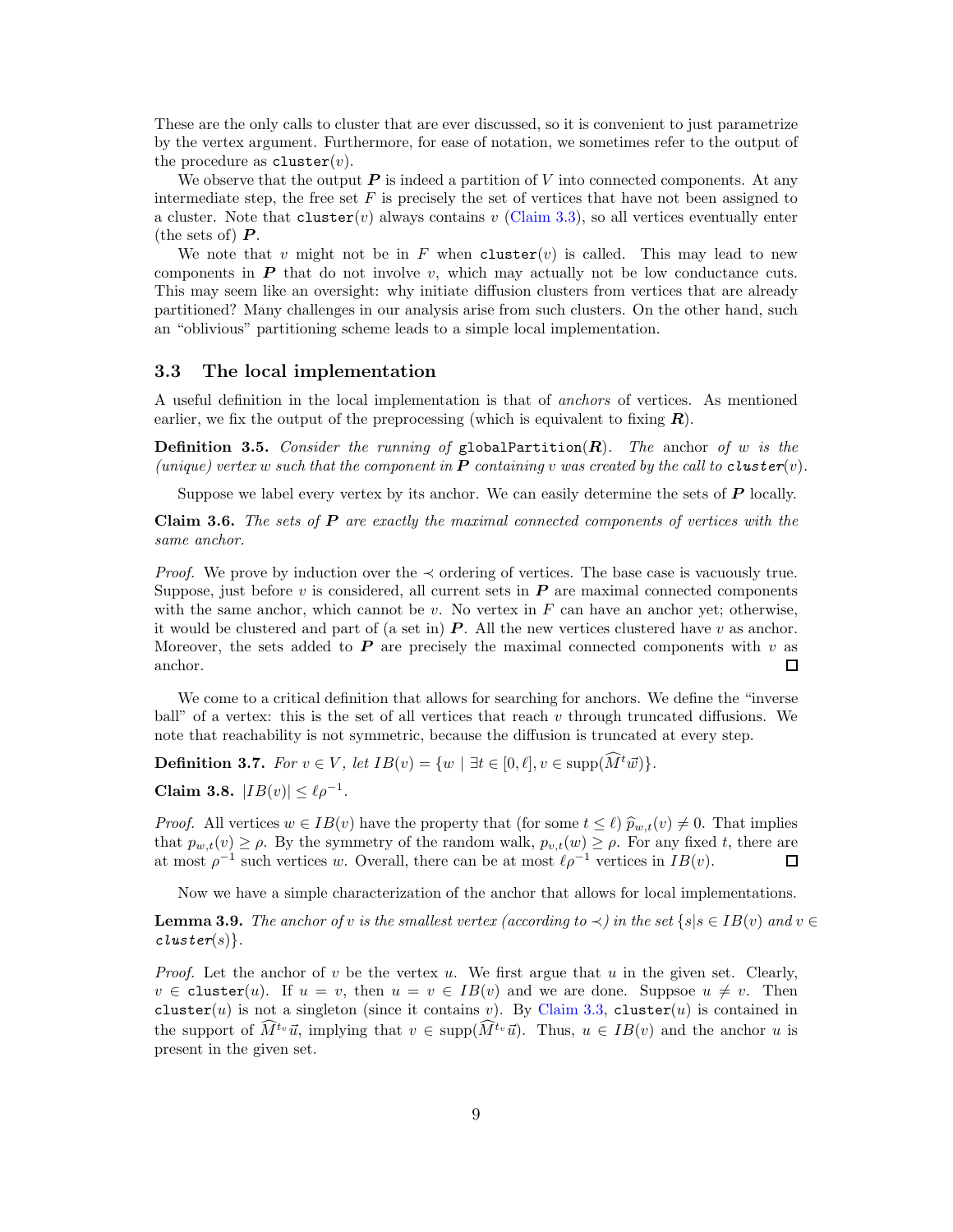It remains to argue that u is the smallest such vertex. Suppose there exists  $u' \prec u$  in this set. In globalPartition, cluster( $u'$ ) is called before cluster( $u$ ). At the end of this call,  $v$  is  $\Box$ partitioned and would have u' as its anchor. Contradiction.

We are set for the local implementation. For a vertex v, we compute  $IB(v)$  and run cluster(u) for all  $u \in IB(v)$ . By [Lemma 3.9,](#page-9-0) we can compute the anchor of v, and by [Claim 3.6,](#page-9-1) we can perform a BFS to find all connected vertices with the same anchor.

We begin by a procedure that computes  $IB(v)$ . Since the truncated diffusion is not symmetric, this requires a little care. We use  $N(u)$  to denote the neighborhood of vertex u.

findIB $(v)$ 1. Initialize  $S = \{v\}.$ 2. For every  $t = 1, \ldots, \ell$ : (a) For every  $w \in S \cup N(S)$ , compute  $\widehat{M}^t \vec{w}$ . If  $v \in \text{supp}(\widehat{M}^t \vec{w})$ , add v to S. 3. Return S.

<span id="page-10-0"></span>**Claim 3.10.** The output of find IB(v) is  $IB(v)$ . The running time is  $O(d^2\ell^3\rho^{-2})$ .

*Proof.* We prove by induction on t, that after t iterations of the loop, S is the set  $\{w \mid \exists t' \in \mathbb{R}\}$  $[0, t], v \in \text{supp}(\widehat{M}^{t'}\vec{w})\}.$  The base case  $t = 0$  holds because S is initialized to  $\{v\}.$  Now for the induction. Consider some w such that  $v \in \text{supp}(\widehat{M}^{t+1}\vec{w})$ . This means that  $(1-d(w)/2d)\widehat{p}_{w,t}(v)$ +  $(1/2d)\sum_{w'\in N(w)} \widehat{p}_{w',t}(v) \geq \rho$ . Since the LHS is an average, for some  $w' \in N(w) \cap \{w\}$ ,  $\widehat{p}_{w',t}(v) \geq$  $ρ$ . Hence,  $v ∈ \text{supp}(\widehat{M}^t \vec{w'})$ , and by induction  $w' ∈ S$  at the beginning of the  $(t + 1)$ th iteration. The inner loop will consider w (as it is either  $w'$  or a neighbor of  $w'$ ), correctly determine that  $v \in \text{supp}(\widehat{M}^{t+1}\vec{w})$ , and add it to S. By construction, every (new) vertex w added to S has the property that  $v \in \text{supp}(\widehat{M}^{t+1}\vec{w})$ . This completes the induction and the output property.

For the running time, observe that for all iterations,  $S \subseteq IB(\underline{v})$ . By [Claim 3.8,](#page-9-2)  $|S| \leq \ell \rho^{-1}$ . Hence,  $|S \cup N(S)|$  has size  $O(d\ell \rho^{-1})$ . The computation of each  $M^t \vec{w}$  can be done in  $O(d\ell \rho^{-1})$ time, since the distribution vector after each step has support size at most  $\rho^{-1}$ . The total running time of each iteration is  $O(d^2\ell^2\rho^{-2})$ . There are at most  $\ell$  iterations, leading to a total running time of  $O(d^2 \ell^3 \rho^{-2})$ .

 $\Box$ 

We can now describe the local partitioning oracle (modulo the description of  $\text{findr}$ ).

findAnchor $(v, R)$ 

- 1. Run findr( $\mathbf{R}$ ) to get the set  $K = \{k_1, k_2, \ldots, k_{\overline{h}}\}.$
- 2. Run findIB(v) to compute  $IB(v)$ .
- 3. Initialize  $A = \emptyset$ .
- 4. For every  $s \in IB(v)$ :
	- (a) Using **R** determine  $h_s, t_s$ . Using K, determine  $k_s$ .
	- (b) Compute  $C = \text{cluster}(s, t_s, k_s)$ .
	- (c) If  $C \ni v$ , then add s to A.
- 5. Output the smallest vertex according to  $\prec$  in A.

findPartition $(v, R)$ 

- 1. Call findAnchor $(v, R)$  to get the anchor s.
- 2. Perform BFS from v. For every vertex w encountered, first call  $\text{findAnother}(w, \mathbf{R})$ . If the anchor is s, add w to the BFS queue (else, ignore w).
- 3. Output the set of vertices that entered the BFS queue.

#### The following claim is a direct consequence of [Lemma 3.9](#page-9-0) and [Claim 3.10.](#page-10-0)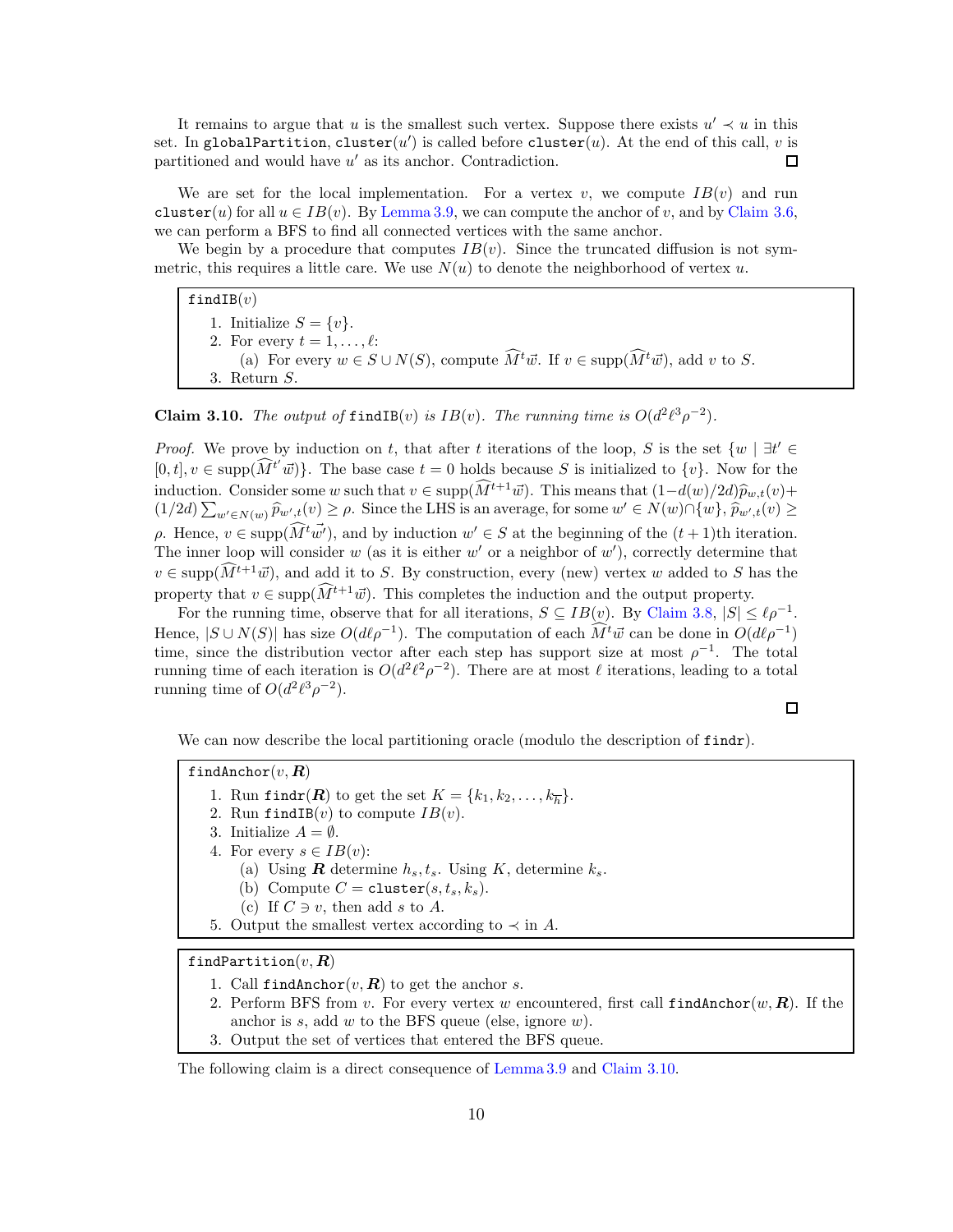<span id="page-11-2"></span>Claim 3.11. The procedure find Anchor $(v, R)$  outputs the anchor of v and runs in time  $O((d\ell \rho^{-1})^3)$ plus the running time of findr.

*Proof.* Observe that findAnchor(v, R) finds  $IB(v)$ , computes cluster(s) for each  $s \in IB(v)$ , and outputs the smallest (by  $\prec$ ) s such that  $v \in$  cluster(s). By [Lemma 3.9,](#page-9-0) the output is the anchor of v.

By [Claim 3.10,](#page-10-0) the running time of  $\texttt{findIB}(v)$  is  $O(d^2\ell^3\rho^{-2})$ . The number of calls to cluster is  $|IB(v)|$ , which is at most  $\ell \rho^{-1}$  [\(Claim 3.8\)](#page-9-2). Each call to cluster runs in time  $O(d\ell \rho^{-2})$ , by [Claim 3.3](#page-7-0) and the fact that  $k_s \leq \rho^{-1}$ ). Ignoring the call to findr, the total running time is  $O(d^2 \ell^3 \rho^{-3}).$ 口

<span id="page-11-3"></span>**Theorem 3.12.** The output of findPartition(v, R) is precisely the set in P containing v, where  $\bm{P}$  is the partition output by globalPartition( $\bm{R}$ ). The running time of findPartition( $v, \bm{R}$ ) is  $O((d\ell \rho^{-1})^4)$  plus the running time of findr.

*Proof.* By [Claim 3.11,](#page-11-2) find Anchor correctly outputs the anchor. By [Claim 3.6,](#page-9-1) the set S in  $\boldsymbol{P}$ containing v is exactly the maximal connected component of vertices sharing the same anchor (as v). The set S in P is generated in globalPartition(R) by a call to cluster, whose output is a  $\operatorname{set}$  of size at most  $\rho^{-1}.$  The total number of calls to <code>findAnchor</code> made by <code>findPartition $(v,\bm{R})$ </code> is at most  $d\rho^{-1}$ , since a call is made to either a vertex in the set S or a neighbor of S. Overall, the total running time is  $O((d\ell \rho^{-1})^5)$  plus the running time of findr. (Instead of calling findr in each call to findAnchor, one can simply store its output.)  $\Box$ 

## <span id="page-11-0"></span>4 Coordination through the size thresholds: the procedure findr

We now come to the heart of our algorithm; coordination through findr. This section gives the crucial ingredient in arguing that the partitioning scheme does not cut too many edges. The ordering of vertices (to form clusters) is chosen independent of the graph structure. It is highly likely that, as the partitioning proceeds, newer cluster(v) sets overlap heavily with the existing partition. Such clusters may cut many new edges, without clustering enough vertices. Note that  $cluster(v)$  is a low conductance cut only in the original graph; it might have high conductance restricted to  $F$  (the current free set).

To deal with such "bad" clusters, we need to prove that every so often, cluster(v) will successfully partition enough new vertices. Such "good" clusters allow the partitioning scheme to suffer many bad clusters. This argument is finally carried about by a careful charging argument. First, we need to argue that such good clusters exist. The key tool is given by the following theorem, which is proved using spectral graph theoretic methods. We state the theorem as an independent statement.

<span id="page-11-1"></span>**Theorem 4.1.** Let G be a bounded degree graph in a minor-closed family. Let F be an arbitrary set of vertices of size at least  $\beta n$ . There exists a size threshold  $k \leq \rho^{-1}$  such that the following holds. For at least  $(\beta^2/\log^2 \beta^{-1})n$  vertices  $s \in F$ , there are at least  $(\beta/\log^2 \beta^{-1})\ell$  timesteps  $t \leq \ell$ such that: there exists  $k' \in [k, 2k]$  such that (i)  $L_{s,t,k'} \subseteq \text{supp}(\tilde{M}^t\vec{s}),$  (ii)  $\Phi(L_{s,t,k'} \cup \{s\}) < \phi$ , and (iii)  $|L_{s,t,k'} \cap F| \geq \beta^3 k$ .

The proof of this theorem is deferred to [Sec. 7.](#page-20-0) In this section, we apply this theorem to complete the description of the partition oracle and prove its guarantees.

We discuss the significance of this theorem. The diffusion used to define  $L_{s,t,k'}$  occurs in  $G$ , but we are promised a low conductance cut with non-trivial intersection with F (since  $\phi \ll \beta^3$ ). Moreover, such cuts are obtained for a non-trivial fraction of timesteps, so we can choice one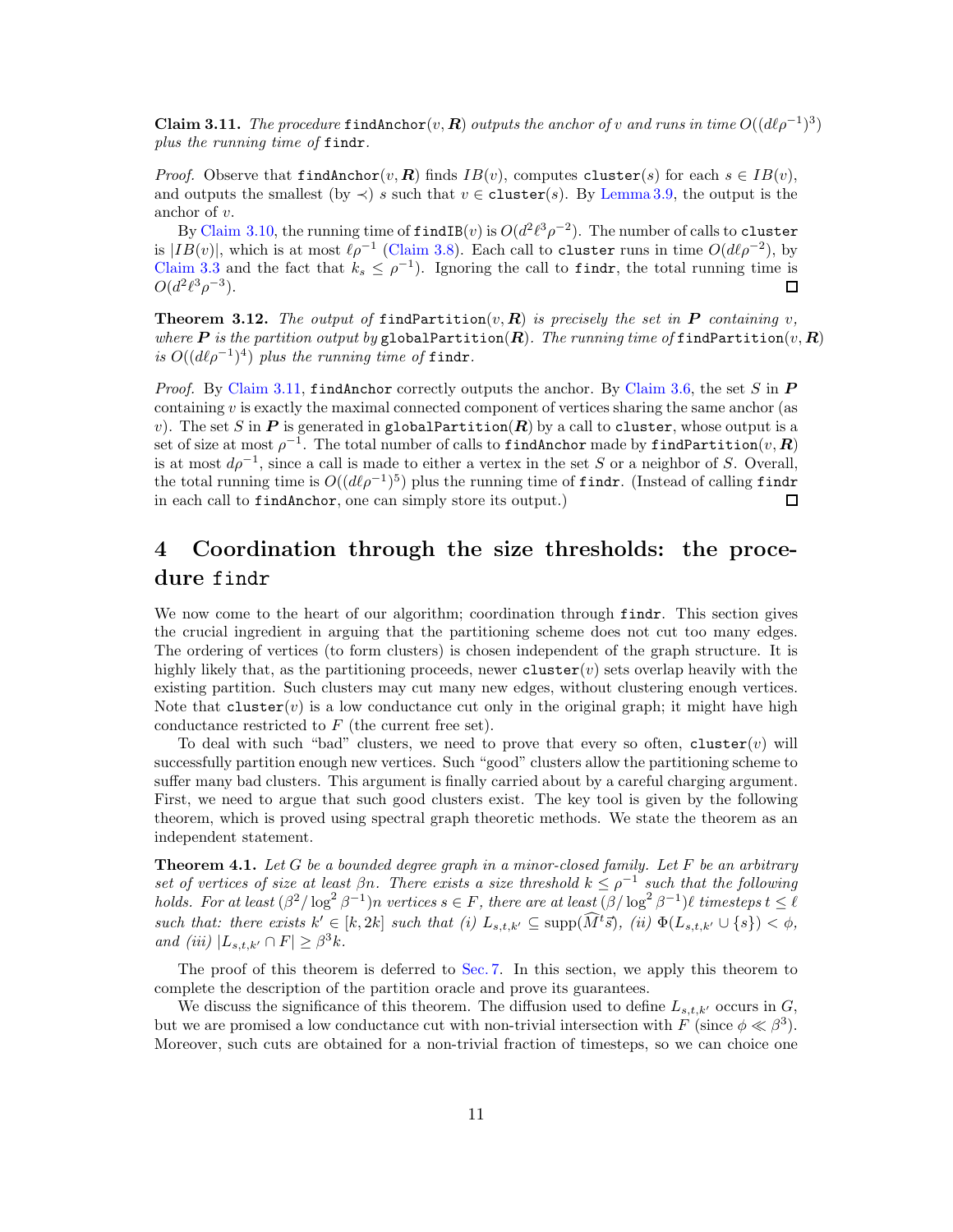<span id="page-12-4"></span>uar. Given oracle access to membership in  $F$ , it is fairly easy to find such a size threshold by random sampling.

The importance of phases: Recall the global partitioning procedure globalPartition. We can think of the partitioning process as divided into phases, where the hth phase involves calling cluster(v,  $t_v, k_v$ ) for all vertices v whose phase value is h. Consider the free set at the beginning of a phase h, denoting it  $F_h$ . We apply [Theorem 4.1](#page-11-1) to determine the size threshold  $k_h$ . Since all  $k_v$  values in this phases are precisely  $k_h$ , this size threshold "coordinates" all clusters in this phase. As the phase proceeds, the free set shrinks, and the size threshold  $k_h$  stops satisfying the properties of [Theorem 4.1.](#page-11-1) Roughly speaking, at this point, we start a new phase  $h + 1$ , and recompute the size threshold. The frequency of recomputation is chosen carefully to ensure that the total running time remains  $\text{poly}(\varepsilon^{-1})$ .

We now discuss the randomness involved in selecting phases and why geometric random variables are used. Recall that  $h_v$  is independently (for all v) set to be  $min(X, \overline{h})$ , where  $X \sim Geo(\delta)$ . We first introduce some notation regarding phases.

**Definition 4.2.** The phase h seeds, denoted  $V_h$ , are the vertices whose phase value is h. Formally,  $V_h = \{v \mid h_v = h\}$ . We use  $V_{\leq h}$  to denote  $\bigcup_{h' \leq h} V_h$ . (We analogously define  $V_{\leq h}, V_{\geq h}$ .) The free set at phase h, denoted  $F_h$ , is the free set F in globalPartition, just before the

first phase h vertex is processed. Formally,  $F_h = V \setminus \bigcup_{v \in V_{\leq h}} \texttt{cluster}(v)$ .

One can think of the  $V_{h}$ s being generated iteratively. Assume that we have fixed the vertices in  $V_1, \ldots, V_{h-1}$ . All other vertices are in  $V_{\geq h}$ , implying that  $h_v \geq h$  for such vertices. By the properties of the geometric random variables,  $Pr[h_v = h + 1|h_v > h] = \delta$ . Thus, we can imagine that  $V_{h+1}$  is generated by independently sampling each element in  $V_{\geq h}$  with  $\delta$  probability. We restate this observation as [Claim 4.4.](#page-12-0) [Claim 4.5](#page-12-1) is a simple Chernoff bound argument.

Before proceeding, we state some standard Chernoff bounds (Theorem 1.1 of [\[DP09\]](#page-28-5)).

<span id="page-12-2"></span>**Theorem 4.3.** Let  $X_1, X_2, ..., X_r$  be independent variables in [0, 1]. Let  $\mu := \mathbf{E}[\sum_i X_i]$ .

- $Pr[X \ge 3\mu/2] \le exp(-\mu/12)$ .
- $Pr[X \leq \mu/2] \leq exp(-\mu/8).$
- For  $t \geq 6\mu$ ,  $\Pr[X \geq t] \leq 2^{-t}$ .

<span id="page-12-0"></span>**Claim 4.4.** For all  $v \in V$  and  $1 < h < \overline{h}$ ,  $Pr[v \in V_h | v \in V_{>h}] = \delta$ .

<span id="page-12-1"></span>**Claim 4.5.** Let  $h < \overline{h}$ . Condition on the randomness used to specify  $V_1, V_2, \ldots, V_{h-1}$ . Let S be an arbitrary subset of  $V_{\geq h}$ . With probability at least  $1 - 2 \exp(-\delta |S|/12)$  over the choice of  $V_h$ ,  $|S \cap V_h| \in [\delta|S|/2, 2\delta|S|].$ 

*Proof.* For every  $s \in S$ , let  $X_s$  be the indicator random variable for  $s \in V_h$ . By [Claim 4.4](#page-12-0) and independent phase choices for each vertex, the  $X_s$  are independent Bernoullis with  $\delta$  proba-bility. By the Chernoff lower tail of [Theorem 4.3,](#page-12-2)  $Pr[\sum_{s \in S} X_s \leq \delta |S|/2] \leq \exp(-\delta |S|/8)$  and  $Pr[\sum_{s \in S} X_s \ge 2\delta |S|] \le \exp(\delta |S|/12)$ . A union bound completes the proof.

<span id="page-12-3"></span>**Claim 4.6.** With probability at least  $1 - 2^{-\delta n}$ ,  $|V_{\overline{h}}| \leq \delta n$ .

*Proof.* Recall that  $\overline{h}$  is the last phase and  $\overline{h} = 2\delta^{-1} \log(\delta^{-1})$ . The probability that  $X \sim Geo(\delta)$ is at least  $2\delta^{-1}\log(\delta^{-1})$  is  $(1-\delta)^{2\delta^{-1}\log(\delta^{-1})-1} < \delta/6$ . Hence, the probability that any vertex lies in  $V_{\overline{h}}$  is at most  $\delta/6$  and the expectation of  $V_{\overline{h}}$  is at most  $\delta n/6$ . . By the Chernoff bound of [Theorem 4.3,](#page-12-2)  $Pr[|V_{\overline{h}}| \ge \delta n] \le 2^{-\delta n}$ .  $\Box$ 

With this preamble, we proceed to the description of findr and the main properties of its output.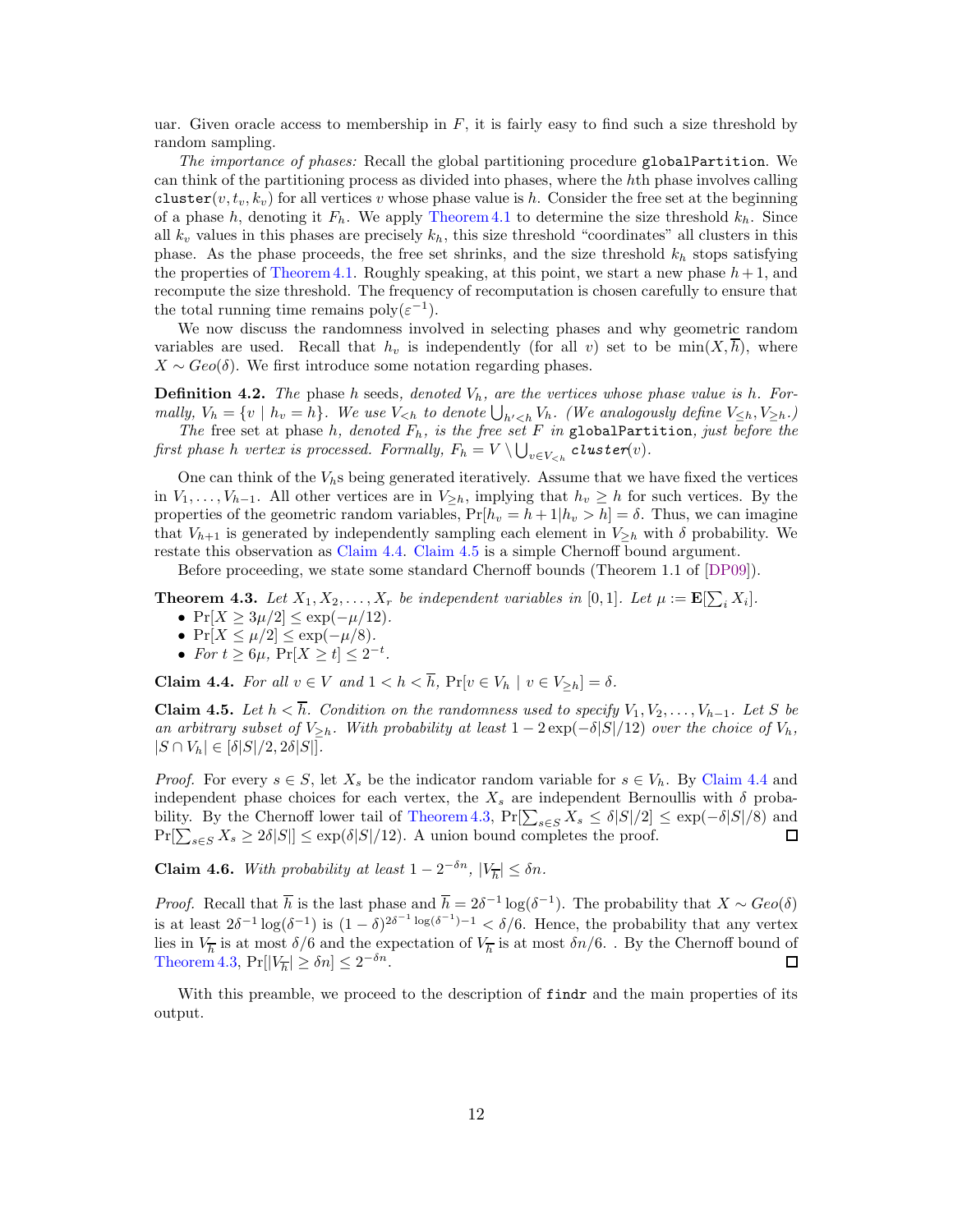#### 4.1 The procedure findr

It is convenient to assume that for all  $v$ ,  $h_v$  and  $t_v$  have been chosen. These quantities are chosen independently for each vertex using simple distributions, so we will not carry as arguments the randomness used to decide these quantities. Recall that the output of findr is the set of size thresholds  $\{k_1, k_2, \ldots, k_h\}$ . It is convenient to use  $K_h$  to denote  $\{k_1, k_2, \ldots, k_h\}$ . Before describing findr, we define a procedure that is a membership oracle for  $F_h$ .

IsFree $(u, h, K_{h-1})$ 1. If  $h = 1$ , output YES.

- 2. Run findIB(u) to determine  $IB(u)$ . Let C be  $IB(u) \cap V_{\leq h}$ .
- <span id="page-13-0"></span>3. Using  $K_{h-1}$ , determine  $k_v$  for all  $v \in C$ .
- 4. For all  $v \in C$ , compute cluster $(v, t_v, k_v)$ . If the union contains u, output NO. Else, output YES.

<span id="page-13-1"></span>Claim 4.7. Assume that  $K_{h-1}$  is provided correctly. Then IsFree(v, h,  $K_{h-1}$ ) outputs YES iff  $v \in F_h$ . The running time is  $O((d\ell \rho^{-1})^3)$ .

*Proof.* If  $h = 1$ , then all vertices are free (this is the free set before globalPartition begins any partitioning). Assume  $h > 1$ . So  $F_h = V \setminus \bigcup_{v \in V_{\leq h}} \mathtt{cluster}(v)$ .

If  $u \notin F_h$ , then there exists  $v \in V_{\leq h}$  such that  $u \in \text{cluster}(v)$ . By construction cluster $(v)$ is contained in supp $(M<sup>t</sup>\vec{v})$  for some  $t \leq \ell$ . Thus,  $v \in IB(u)$  and  $h_v < h$ . Hence, v will be considered in [Step 4](#page-13-0) and the union will contain  $u$ . The output is NO. For the converse, observe that if the output is NO, then there is a  $v \in V_{\leq h}$  such that  $u \in \text{cluster}(v)$ . Hence,  $u \notin F_h$ .

Now for the running time analysis. The running time of  $\texttt{findIB}(v)$  is  $O(d^2\ell^3\rho^{-2})$  [\(Claim 3.10\)](#page-10-0) and  $|C| \leq \ell \rho^{-1}$  [\(Claim 3.8\)](#page-9-2). Each call to cluster takes  $O(d\ell \rho^{-2})$  [\(Claim 3.3\)](#page-7-0). The total running time is  $O((d\ell \rho^{-1})^3)$ .

We have the necessary tools to define the procedure findr. We will need the following definition in our description and analysis of findr.

**Definition 4.8.** Assume  $F_h \geq \beta n$ . A vertex  $s \in V_{\geq h}$  is called  $(h, k)$ -viable if  $C := \text{cluster}(s, t_s, k)$ is not a singleton and  $|C \cap F_h| \geq \beta^3 k$ . (If  $F_h < \beta n$ , no vertex is  $(h, k)$ -viable.)

Let us motivate this definition. When  $C := \texttt{cluster}(s, t_s, k)$  is not a singleton, it is a low conductance cut of  $\Theta(k)$  vertices. The vertex s is  $(h, k)$ -viable if C contains a non-trivial fraction of free vertices available in the hth phase. The viable vertices are those from which clustering will make significant "progress" in the hth phase. For each  $h$ , the procedure findr searches for values of k that lead to many  $(h, k)$ -viable vertices. In the next section, we prove that having sufficiently many clusters come from viable vertices ensures the cut bound of [Definition 1.1.](#page-1-0)

 $\Box$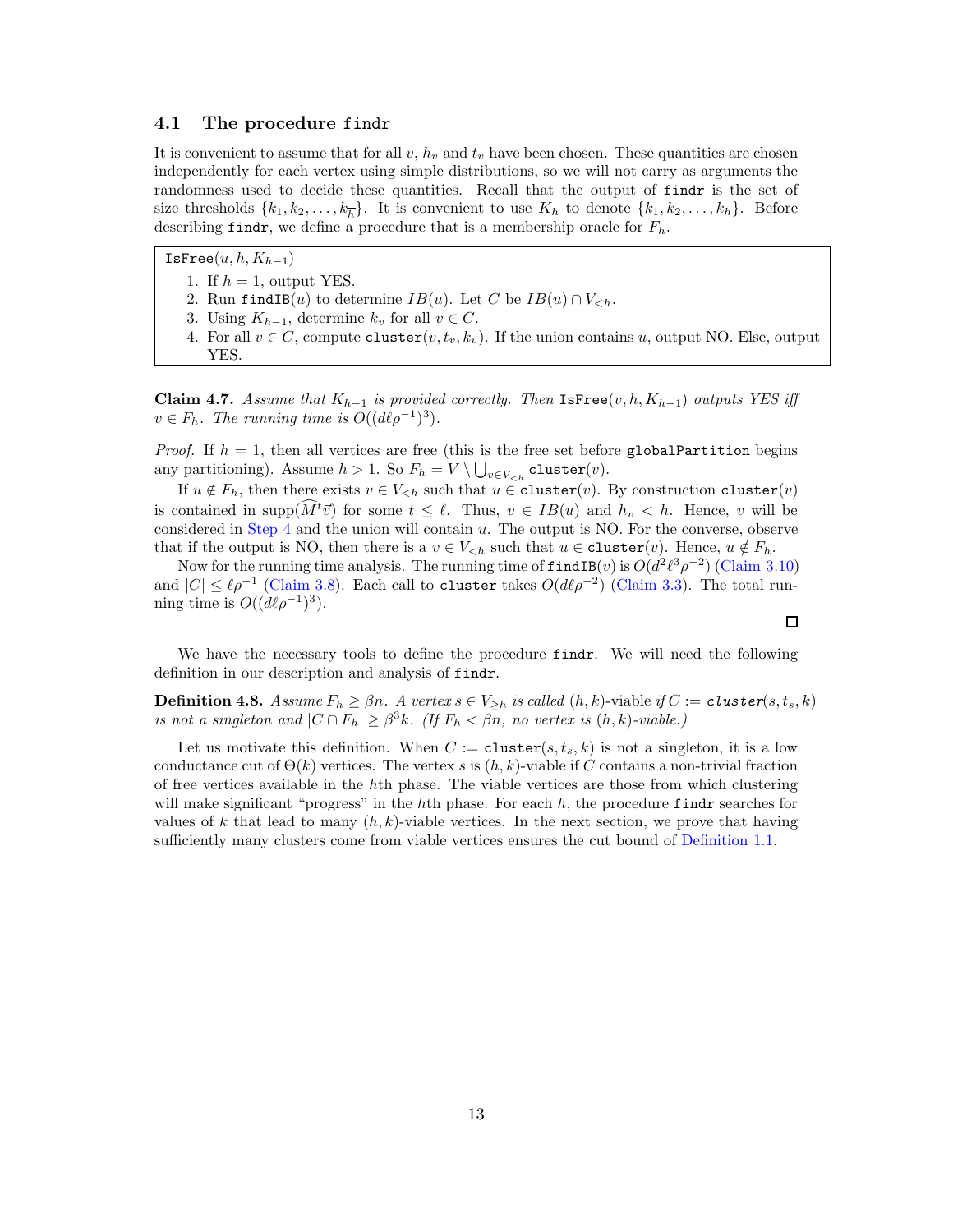findr $(R)$ 

- <span id="page-14-0"></span>1. For  $h = 1$  to  $\overline{h}$ :
	- (a) Sample  $\beta^{-10}$  uar vertices independently. Let  $S_h$  be the multiset of sampled vertices that are in phase  $\geq h$ .
	- (b) If  $|S_h| \leq \beta^{-9/2}$ , set  $k_h = 0$  and continue for loop. Else, reset  $S_h$  to the multiset of the first  $\beta^{-8}$  vertices sampled.
	- (c) For  $k \in [\rho^{-1}]$  and for every  $s \in S_h$ :
		- i. Compute  $C := \texttt{cluster}(s, t_s, k)$ .
		- ii. For all  $u \in C$ , call IsFree(u, h,  $K_{h-1}$ ) to determine if  $u \in F_{h-1}$ .
		- iii. If C is not a singleton and  $|C \cap F_{h-1}| \geq \beta^3 k$ , mark s as being  $(h, k)$ -viable.
	- (d) If there exists some k such that there are at least  $12\beta^4|S_h|$  (h, k)-viable vertices, assign an arbitrary such k as  $k_h$ . Else, assign  $k_h := 0$ .
- <span id="page-14-1"></span>2. Output  $K_{\overline{h}} = \{k_1, k_2, \ldots, k_{\overline{h}}\}.$

<span id="page-14-3"></span>**Claim 4.9.** The running time of findr is  $O((d\ell\delta^{-1}\rho^{-1})^5)$ .

*Proof.* There are  $\overline{h} = 2\delta^{-1} \log(\delta^{-1})$  iterations. We compute the running time of each iteration. There are at most  $\rho^{-1}\beta^{-8}$  calls to cluster, each of which takes  $O(d\ell \rho^{-2})$  time by [Claim 3.3.](#page-7-0) For each call to cluster, there are at most  $\rho^{-1}$  calls to IsFree. Each call to IsFree takes  $O((d\ell \rho^{-1})^3)$  time [\(Claim 4.7\)](#page-13-1). The running time of each iteration is  $O(\beta^{-10} + d\ell \rho^{-3}\beta^{-8} +$  $d^3\ell^3\rho^{-5}\beta^{-8}$ ). By the parameter settings, since  $\ell^2 \geq \varepsilon^{2\cdot 30} \geq (\varepsilon/10)^{-8} = \beta^{-8}$ , the running time of each iteration  $O((d\ell \rho^{-1})^5)$ . The total running time is  $O((d\ell \delta^{-1} \rho^{-1})^5)$ .  $\Box$ 

The following theorem gives the main guarantee of findr. The proof is a fairly straightforward Chernoff bound on top of an application of [Theorem 4.1.](#page-11-1) Quite simply, the proof just says the following. [Theorem 4.1](#page-11-1) shows the existence of  $(h, k)$  pairs for which many vertices are viable. The findr procedure finds such pairs by random sampling.

<span id="page-14-2"></span>**Theorem 4.10.** The following property of the values  $K_{\overline{h}}$  of findr( $\overline{R}$ ) and the preprocessing choices holds with probability at least  $1 - \exp(-1/\varepsilon)$  over all the randomness in **R**. For all  $h \leq \overline{h}$ , if  $|F_h| \geq \beta n$ , at least  $\beta^5 \delta n$  vertices in  $V_h$  are  $(h, k_h)$ -viable.

*Proof.* The proof has two parts. In the first part, we argue that whp, if  $|F_h| \geq \beta n$ , then a non-zero  $k_h$  is output. This part is an application of [Theorem 4.1.](#page-11-1) In the second part, we prove that (whp), if a non-zero  $k_h$  is output, then it satisfies the desired properties. This part is proven using a simple Chernoff bound argument.

Fix an h. Condition on any choice of  $V_1, V_2, \ldots, V_{h-1}$  such that  $|F_h| \geq \beta n$ . Note that  $V_{\geq h} \supseteq F_h$ , since all vertices in  $V_{\leq h}$  are necessarily clustered by the hth phase. (Recall that cluster(v) always contains v.) Hence,  $|V_{\geq h}| \geq \beta n$ . There will be numerous low probability "bad" events that we need to track. We will describe these bad events, and refer to their probabilities as "Error 1", "Error 2", etc.

Error 1,  $\exp(-\beta^{-8})$ . The probability that a uar vertex is in  $V_{\geq h}$  is at least  $\beta$ , and the expected size of  $S_h$  is at least  $\beta \times \beta^{-10} = \beta^{-9}$ . By the Chernoff bound of [Theorem 4.3,](#page-12-2)  $Pr[|S_h| \le$  $\beta^{-9}/2 \le \exp(-\beta^{-9}/12) \le \exp(-\beta^{-8})$ . Thus, with probability at least  $1 - \exp(-\beta^{-8})$ , [Step 1c](#page-14-0) is reached and  $S_h$  is a multiset of iid uar  $\beta^{-8}$  elements in  $V_{\geq h}$ .

Let us assume that  $S_h$  is such a multiset, and prove that a non-zero  $k_h$  is output whp. We bring out the main tool, [Theorem 4.1.](#page-11-1) Since  $|F_h| \ge \beta n$ , there exists a size threshold  $k \le \rho$ such that the following holds. For at least  $(\beta^2/\log^2 \beta^{-1})n$  vertices  $s \in F_h$ , there are at least  $(\beta/\log^2 \beta^{-1})\ell$  timesteps t such that: there exists  $k' \in [k, 2k]$  such that (i)  $L_{s,t,k'} \subseteq \text{supp}(\widehat{M}^t\vec{s}),$ (ii)  $\Phi(L_{s,t,k'} \cup \{s\}) < \phi$ , and (iii)  $|L_{s,t,k'} \cap F| \geq \beta^3 k$ . For any such  $(s,t,k)$  triple, consider a call to cluster(s, t, k). Observe that the call will output the largest level set of size in  $[k, 2k]$ satisfying (i) and (ii). Hence, it will output (non-singleton)  $L_{s,t,k''}$  such that  $k' \leq k'' \leq 2k$  and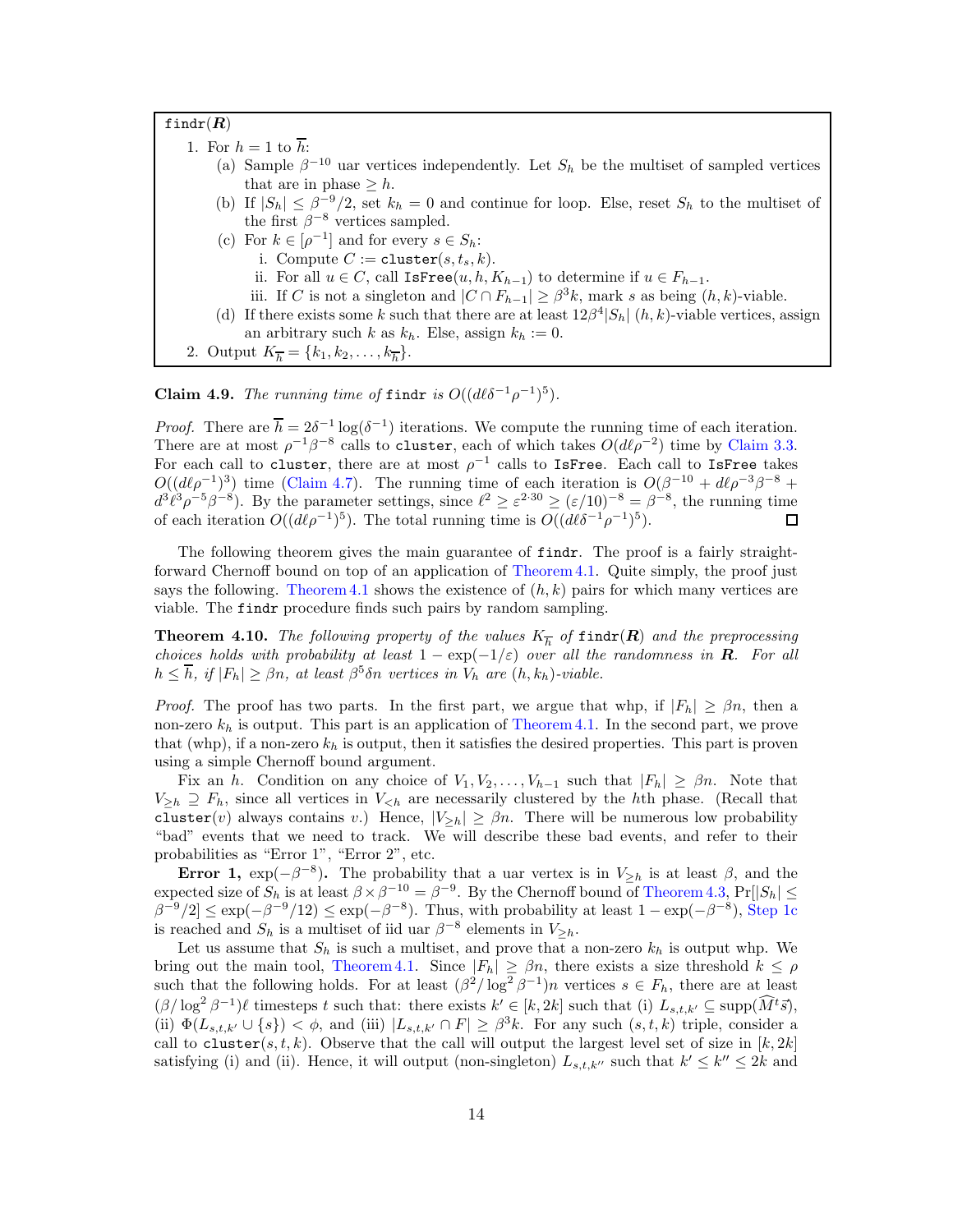(i) and (ii) hold. Note that  $L_{s,t,k''}\supseteq L_{s,t,k'}$ , so the third item will also hold. Thus, if  $t_s$  is set to one of these  $(\beta/\log^2 \beta^{-1})\ell$  timesteps t, then s will be  $(h, k)$ -viable.

Error 2,  $\exp(-\beta^{-1})$ . Let us fix a size threshold k promised by [Theorem 4.1.](#page-11-1) The probability that a uar element on  $V_{\geq h}$  is marked as  $(k, h)$ -viable is at least the product of probability of choosing an appropriate s with the probability that  $t_s$  is chosen appropriately. Thus, the probability of find an  $(h, k)$ -viable vertex is at least  $(\beta^2/\log^2 \beta^{-1}) \times (\beta/\log^2 \beta^{-1}) = \beta^3/\log^4 \beta^{-1}$ . This probability is independent for all vertices in  $V_{\geq h}$ . By the Chernoff bound in [Theorem 4.3,](#page-12-2) with probability at least  $1 - \exp(-\beta^4 |S_h|/12)$ , at least  $\beta^3 |S_h|/2 \log^4 \beta^{-1} \ge 12\beta^4 |S_h| (h, k)$ -viable vertices are discovered in findr. In this case, in [Step 1d,](#page-14-1)  $k_h$  is set to a non-zero value. The probability of this event happening is at least  $1 - \exp(-\beta^{-8}) - \exp(-\beta^4 |S_h|/8) \ge 1 - \exp(\beta^{-1}).$ (Recall that whp  $S_h$  is a multiset of iid uar  $\beta^{-8}$  vertices. In the union bound above, the first "bad event" is  $S_h$  not having  $\beta^{-8}$  vertices and the second "bad event" is discovering too few viable vertices.) We have concluded that whp, if  $|F_h| \geq \beta n$ , then  $k_h$  is non-zero.

We move to the second part of the proof, which asserts that (with high probability), an output non-zero  $k_h$  has the desired properties. Condition on any choice of the preprocessing. Note that the randomness is only over the choice of  $S_h$ . Fix any  $k \leq \rho^{-1}$ . Suppose that the number of  $(h, k)$ -viable vertices in  $V_{\geq h}$  is at most  $2\beta^5 n$ . Then, the expected number of such vertices in  $S_h$ is at most  $2\beta^5 n/|V_{\geq h}| \times |S_h| \leq 2\beta^4 |S_h|$ . (We use the lower bound  $|V_{\geq h}| \geq |F_h| \geq \beta n$ .)

**Error 3,**  $2^{-12\beta^{-4}}$ . Let  $X_k$  denote the random variable of the number of  $(h, k)$ -viable vertices in  $S_h$ . Since  $X_k$  is distributed as a binomial, by the Chernoff bound of [Theorem 4.3,](#page-12-2)  $Pr[X_k >$  $12\beta^4|S_h| \leq 2^{-12\beta^4|S_h|}$ . Note than when  $X_k < 12\beta^4|S_h|$ , then  $k_h$  cannot be k. All in all, for any h, any choice of the  $t_v$ s, and any choice of k, if [Step 1c](#page-14-0) is reached and the number of  $(h, k)$ -viable vertices in  $V_{\geq h}$  is at most  $2\beta^5 n$ , then  $k_h \neq k$  with probability at least  $1 - 2^{-12\beta^{-4}}$ . Taking the contrapositive, if  $k_h \neq 0$  [\(Step 1c](#page-14-0) must have been reached), then the number of  $(h, k_h)$ -viable vertices in  $V_{\geq h}$  is at least  $2\beta^5 n$ .

Error 4,  $2 \exp(-\delta \beta^5 n/12)$ . Suppose the number of  $(h, k_h)$ -viable vertices in  $V_{\geq h}$  is at least  $2\beta^5n$ . By [Claim 4.5](#page-12-1) applied on the set of  $(h, k_h)$ -viable vertices in  $V_{\geq h}$ , with probability at least  $1 - 2 \exp(-\delta \beta^5 n/12)$ , the number of such viable vertices in  $V_h$  is at least  $\delta \beta^5 n$ .

We take a union bound over the  $2\delta^{-1} \log(\delta^{-1})$  values of h, the  $\rho^{-1}$  values of k, and all errors encountered thus far. The total error probability is at most  $2\delta^{-1} \log(\delta^{-1}) \cdot \rho^{-1} (\exp(-\beta^{-8}) +$  $\exp(\beta^{-1}) + 2^{-12\beta^{-4}} + 2\exp(-\delta\beta^5 n/12)$ . Note that  $2\delta^{-1}\log(\delta^{-1}), \beta, \rho^{-1}$  are  $\text{poly}(\varepsilon^{-1}),$  and thus the total error probability is at most  $\exp(-\varepsilon^{-1})$ . With the remaining probability, the following holds. For all phases h, if  $|F_h| \geq \beta n$ , a non-zero  $k_h$  is output. If a non-zero  $k_h$  is output, the number of  $(h, k_h)$ -viable vertices in  $V_h$  is at least  $\delta \beta^5 n$ . number of  $(h, k_h)$ -viable vertices in  $V_h$  is at least  $\delta \beta^5 n$ .

### <span id="page-15-0"></span>5 Proving the cut bound: the amortization argument

We come to the final piece of proving the guarantees of [Theorem 1.2.](#page-2-0) We need to prove that the number of edges cut by the partition of globalPartition is at most εnd. This requires an amortization argument explained below. For the sake of exposition, we will ignore constant factors in this high-level description. One of the important takeaways is how various parameters are chosen to prove the cut bound.

Consider phase h where  $|F_h| \geq \beta n$ . Let us upper bound the number of edges cut by the clustering done on this phase. Roughly speaking,  $|V_h| = \delta n$ , so there are  $\delta n$  clusters created in this phase. Each cluster in this phase has at most  $2k<sub>h</sub>$  vertices. The number of edges cut by each such cluster is at most  $2\phi k_h d$  (since cluster outputs a low conductance cut; ignore singleton outputs). So the total number of edges cut is at most  $2\phi\delta k_hnd$ .

Let us now lower bound the number of new vertices that are partitioned in phase  $h$ ; this is the set  $F_{h+1} \setminus F_h$ . For each  $(h, k_h)$ -viable v in  $V_h$ , cluster(v) contains at least  $\beta^3 k_h$  vertices in  $F_h$ . These will be newly partitioned vertices. Here comes the primary difficulty: the clusters for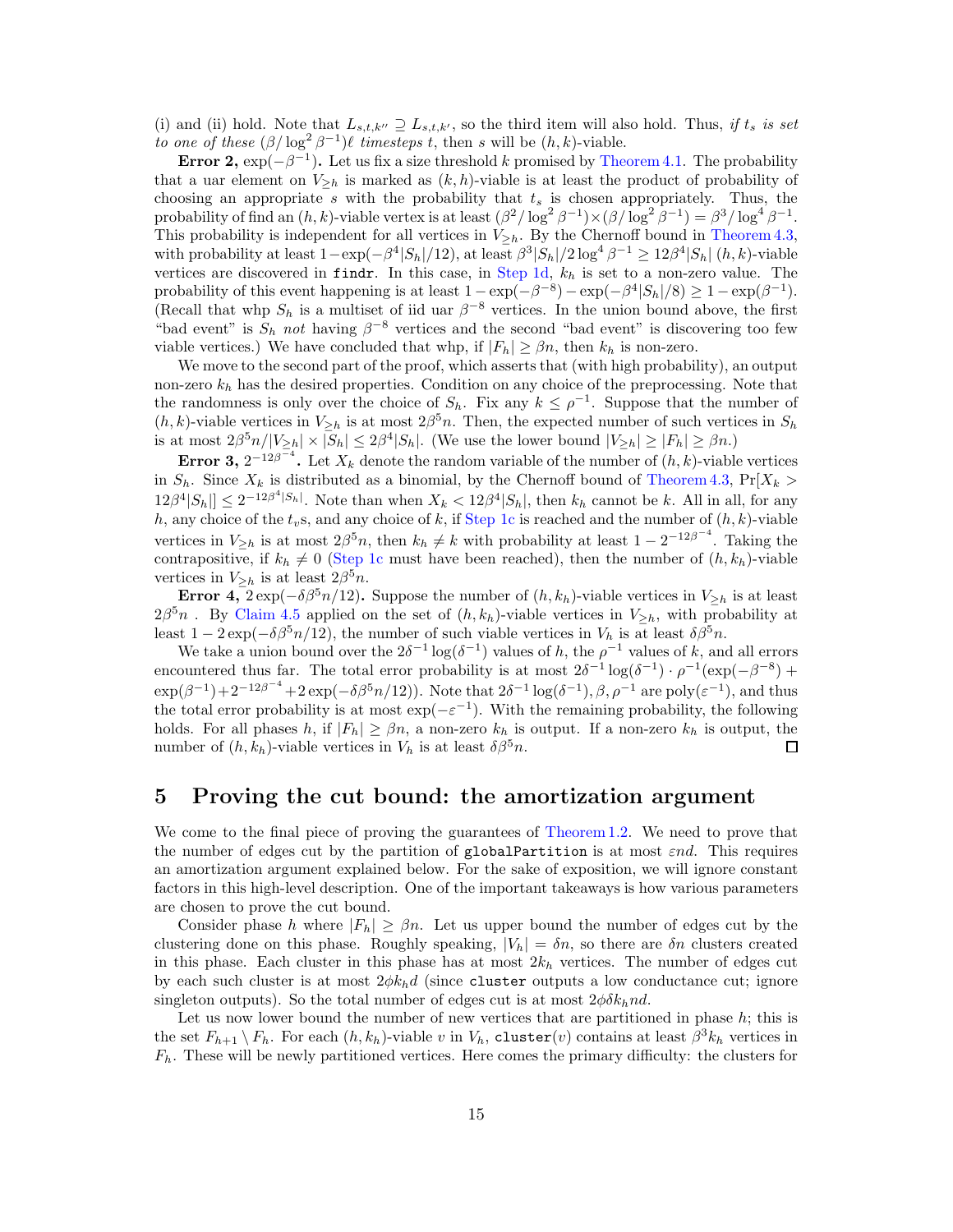the different such  $v$  might not be disjoint. We need to lower bound the union of the clustered vertices in  $F_h$ . An alternate description of the challenge is as follows. We are only guaranteed that clusters from viable vertices v contains many vertices in  $F_h$ , the free set at the *beginning* of phase  $h$ . What we really need is for the cluster from  $v$  to contain many free vertices at the time that v is processed. Phases were introduced to solve this problem. By reducing  $\delta$ , we can limit the size of  $V_h$ , thereby limiting the intersection between the clusters produced in this phase.

We now explain the math behind this argument. Consider some  $w \in F_h$  and let  $c_w$  be the number of vertices in  $V_{\geq h}$  that cluster v (call these seeds). Thus,  $c_w = |\{s \mid s \in V_{\geq h}, v \in$ cluster(s). The vertex w is clustered in phase h iff one of these  $c_w$  seeds is selected in  $V_h$ . By [Claim 4.4,](#page-12-0) each such seed is independently selected in  $V<sub>h</sub>$  with probability  $\delta$ . The probability that w is clustered in this phases is precisely  $1 - (1 - \delta)^{c_w}$ . Crucially,  $c_w \leq |IB(w)| \leq \ell \rho^{-1}$ . We chose  $\delta \ll \ell \rho^{-1}$ , so  $1 - (1 - \delta)^{c_w} \approx \delta c_w$ .

Thus, the expected number of newly clustered vertices is at least  $\sum_{w \in F_h} \delta c_w$ . By rearranging summations,  $\sum_{w \in F_h} c_w = \sum_{v \in V_{\geq h}} |\text{cluster}(v) \cap F_h|$ . For every  $(h, k_h)$ -viable vertex v in  $V_{\geq h}$ ,  $|\texttt{cluster}(v) \cap F_h| \geq \beta^3 k_h$ . The arguments in the proof of [Theorem 4.10](#page-14-2) shows that there are  $\beta^5 n$  such vertices in  $V_{\geq h}$  whp. Hence, we can lower bound (in expectation) the new number of newly clustered vertices as follows:

$$
\sum_{w \in F_h} \delta c_w \ge \delta \cdot (\beta^5 n) \cdot (\beta^3 k_h) = \delta \beta^8 k_h n
$$

We upper bounded the number of edges cut by  $2\phi\delta k_hnd$ . The ratio of edges cut to vertices clustered is  $8\phi\beta^{-8}d$ . The parameters are set to ensure that  $8\phi\beta^{-8} \ll \varepsilon$ , so the total number of edges cut is  $\varepsilon nd$ .

The formal analysis requires some care to deal with conditional probabilities and dependen-cies between various phases. Also, [Theorem 4.10](#page-14-2) talks about  $V_h$  and not  $V_{\geq h}$ , which necessitates some changes. But the essence of the argument is the same.

Our main theorem is a cut bound for globalPartition.

<span id="page-16-0"></span>**Theorem 5.1.** The expected number of edges cut by the partitioning of globalPartition(R) is at most εnd.

We will break up the proof into two technical claims. Somewhat abusing notation, we say a vertex in  $V_{\geq h}$  is *h*-viable if it is  $(h, k_h)$ -viable.

#### <span id="page-16-1"></span>Claim 5.2.

$$
\mathbf{E}[\text{# edges cut by globalPartition}(\mathbf{R})] \leq 32 \phi \beta^{-8} d^2 \Big(\sum_{h \leq \overline{h}} \mathbf{E}[\sum_{v \in V_h} | \text{cluster}(v) \cap F_h |)]\Big) + 2 \beta nd
$$

*Proof.* The proof goes phase by phase. We call a phase significant if  $|F_h| \geq \beta n$ . Edges cut in a significant phase are also called significant. Observe that the total number of edges cut is at most the number of significant edges cut plus  $\beta nd$ . (This contributes to the extra additive term in the claim statement.) Below, we will bound the total number of significant edges cut.

By [Claim 4.6,](#page-12-3) with probability at least  $1 - 2^{-\delta n}$ ,  $|V_{\overline{h}}| \leq \delta n$ . Note that  $|F_h| \leq V_{\overline{\delta}} = |V_{\overline{h}}|$ . (The equality is because this is the last phase.) Since  $\delta n < \beta n$ , the expected number of significant edges cut in the last phase is at most  $2^{-\delta n}nd < 1$ .

Now assume that  $h < \overline{h}$ . Consider the edges cut in the hth phase. Consider any choice of  $V_1, V_2, \ldots, V_{h-1}$  and  $k_1, k_2, \ldots, k_h$ . If  $|F_h| < \beta n$ , no significant edges are cut. Let us assume that  $|F_h| \geq \beta n$ . Each set cluster(v) output in this phase is either a singleton or a set of size at most  $2k_h$  and conductance at most  $\phi$ . In either case, the number of edges cut by removing cluster(v) ∩ F (in globalPartition) is at most  $2\phi k_h d + d$ . Note that  $2\phi k_h d \ge 1$  (otherwise, by the connectedness of G, there can never be a set of size at most  $2k_h$  of conductance  $\leq \phi$ ). Hence, the number of significant edges cut by a single cluster is at most  $2\phi k_h(d+d^2) \leq 4\phi k_h d^2$ .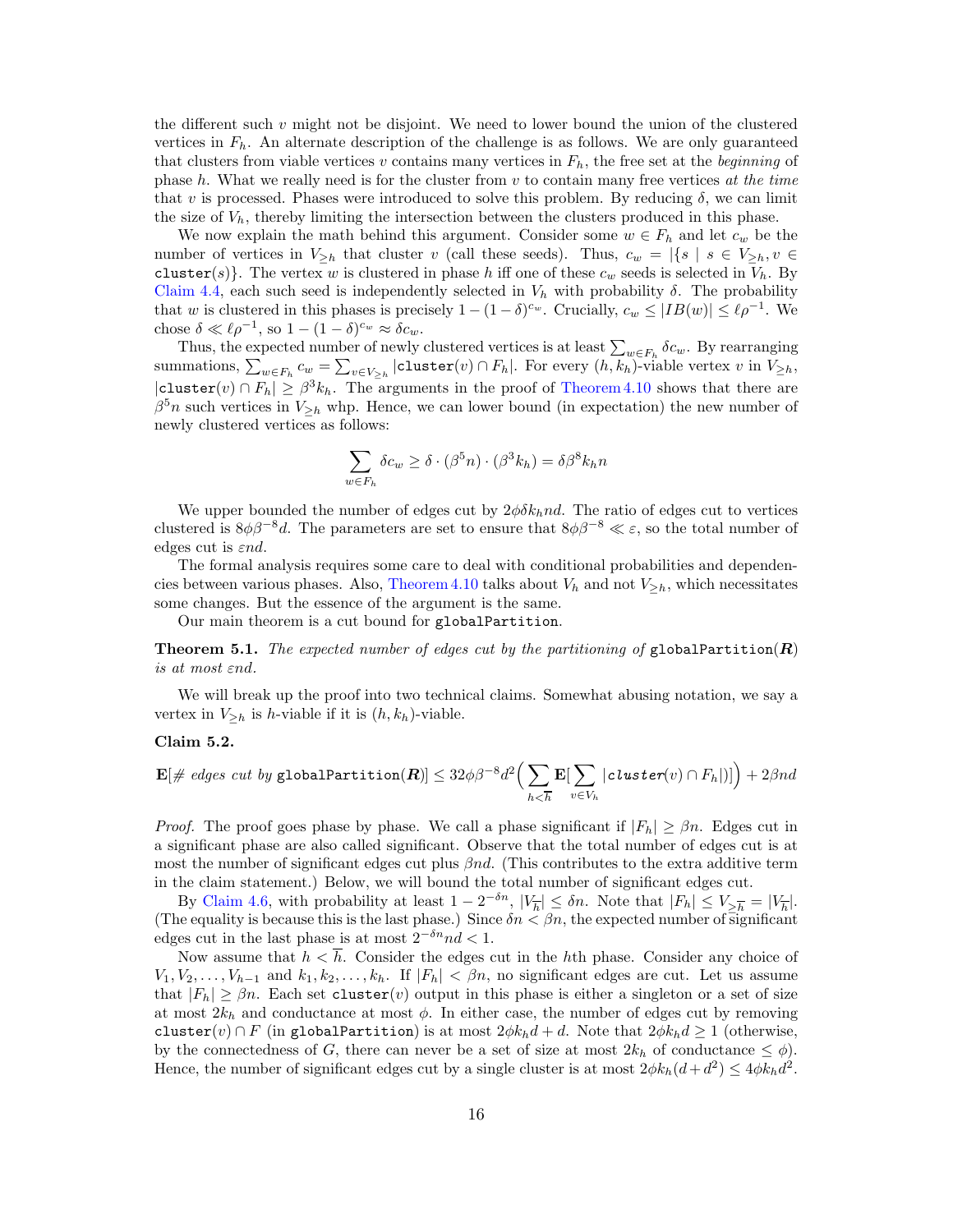Note that  $|V_{\geq h}| \geq |F_h| \geq \beta n$  and  $|V_{\geq h}|$  is obviously at most n. By [Claim 4.5](#page-12-1) with  $S = V_{\geq h}$ , with probability at least  $1 - 2 \exp(-\delta \beta n/12)$  over the choice of  $V_h$ ,  $|V_h| \le 2\delta n$ . Hence, the total number of significant edges cut is at most  $4\phi k_h d^2 \times 2\delta n = 8\phi \delta k_h d^2 n$ .

By [Theorem 4.10,](#page-14-2) with probability at least  $1 - \exp(\varepsilon^{-1})$ , if  $|F_h| \geq \beta n$ , at least  $\beta^5 \delta n$  vertices in  $V_h$  are h-viable. Call this event  $\mathcal{E}$ . For every h-viable vertex in  $V_h$ ,  $|$ cluster $(v) \cap F_h| \geq \beta^3 k_h$ . For convenience, let  $X_h := \sum_{v \in V_h} |\texttt{cluster}(v) \cap F_h|$ . Conditioned on  $\mathcal{E}, X_h \geq \beta^8(\delta k_h n)$ . Recall that with probability at least  $1 - 2 \exp(-\delta \beta n/12)$ , the number of significant edges cut in this phase is at most  $8\phi d^2(\delta k_h n)$ . If  $\mathcal E$  occurs, we can apply the bound  $\beta^{-8}X_h \ge \delta k_h n$  and upper bound the number of significant edges cut in this phase by  $8\phi\beta^{-8}d^2X_h$ ,

Thus, with probability at least  $1 - \exp(\varepsilon^{-1}) - 2 \exp(-\delta \beta n/12)$ , the number of significant edges cut in phase h is at most  $(8\phi\beta^{-8}d^2)X_h$ . In other words, there is an event  $\mathcal{F}_h$  conditioned on which the above bound happens, and  $Pr[\mathcal{F}_h] \geq 1 - exp(\varepsilon^{-1}) - 2exp(-\delta\beta n/12)$ . In the calculation below, we break into conditional expectations and use the fact that  $\delta = \text{poly}(\varepsilon)$ ,  $\beta = \Theta(\varepsilon)$ , and that the number of phases is at most  $2\delta^{-1} \log(\delta^{-1})$ . We also use the fact that  $X_h$  is non-negative.

$$
\sum_{h} \mathbf{E}[\# \text{ significant edges cut in phase } h] \leq \sum_{h} (\Pr[\mathcal{F}] \mathbf{E}[X_h | \mathcal{F}] + \Pr[\overline{\mathcal{F}}] nd)
$$
(1)

$$
\leq \sum_{h} \mathbf{E}[X_h] + 2\delta^{-1} \log(\delta^{-1}) (\exp(\varepsilon^{-1}) + 2 \exp(-\delta \beta n/12)) n d \leq \sum_{h} \mathbf{E}[X_h] + \beta n d/2 \quad (2)
$$

To this bound, we add the expected number of edges cut in the last phase (at most 1) and the number of non-significant edges cut (at most  $\beta n$ ). This completes the proof.  $\Box$ 

#### <span id="page-17-0"></span>Claim 5.3.

$$
\sum_{h<\overline{h}}\mathbf{E}[\sum_{v\in V_h}|\textit{cluster}(v)\cap F_h|)]\leq 4n
$$

*Proof.* We will apply the following charging argument. When a vertex v is processed in globalPartition( $R$ ), we will add one unit of charge to every vertex in cluster(v)  $\cap F_h$ . Note that the total amount of charge is exactly the quantity we wish to bound. Crucially, note that any vertex  $w$  receives charge in at most one phase; the phase where it leaves the free set.

We will prove that the expected charge that any vertex receives is at most 4 units, which will prove the claim. Fix a vertex w. Let  $\chi$  be the random variable denoting the charge that w receives, and  $\mathcal{E}_h$  be the event that w receives charge in phase h. Since w receives charge in exactly one phase,  $\mathbf{E}[\chi] = \sum_{h} \mathbf{E}[\chi|\mathcal{E}_h] \Pr[\mathcal{E}_h]$ . We will prove that, for all h,  $\mathbf{E}[\chi|\mathcal{E}_h] \leq 4$ , which implies that  $\mathbf{E}[\chi] \leq 4$  as desired.

To analyze  $\mathbf{E}[\chi|\mathcal{E}_h]$ , first condition on a setting of  $V_1, V_2, \ldots, V_{h-1}$  (such that  $w \in F_h$ ) and all other preprocessing for all vertices. We refer to this setting as the event  $\mathcal{C}$ . The randomness for specifying  $V_h$  has not been set. The event  $\mathcal{E}_h$  occurs if there is a  $v \in V_h$  such that  $w \in \text{cluster}(v)$ . The charge  $\chi$  is the number of vertices  $v \in V_h$  such that  $w \in$  cluster(v). Let c be the number of such vertices in  $V_{\geq h}$ . Note that  $v \in IB(w)$ , and by [Claim 3.8,](#page-9-2)  $c \leq \ell \rho^{-1}$ .

By [Claim 4.4,](#page-12-0) every vertex in  $V_{\geq h}$  is in  $V_h$  with probability  $\delta$ . Hence,  $Pr[\mathcal{E}_h|\mathcal{C}] = 1-(1-\delta)^c$ . Note that  $\delta c \leq \delta \ell \rho^{-1} = (d^{-70+6+60} \varepsilon^{3100} \cdot \varepsilon^{30} \cdot \varepsilon^{-3000} \leq 1/2$ . Hence  $(1 - \delta)^c \leq 1 - \delta c + (\delta c)^2 \leq$  $1 - \delta c/2$  and  $\Pr[\mathcal{E}_h | \mathcal{C}] \geq \delta c/2$ . Note that  $\mathbf{E}[\chi | \mathcal{C}] = \sum_{b>0} {c \choose b} \delta^b \leq \sum_{b>0} (\delta c)^b \leq 2\delta c$ . Observe that  $\mathbf{E}[(\chi|\mathcal{E}_h)|\mathcal{C}] \leq (2\delta c)/(\delta c/2) = 4.$ 

Note that the event  $\mathcal{E}_h$  can be partitioned according to the different C events. Hence  $|\mathcal{E}_h| = \sum_c \mathbf{E}[(\chi|\mathcal{E}_h)|C] \Pr[C] \leq 4$ . Thus, the proof is completed.  $\mathbf{E}[\chi|\mathcal{E}_h] = \sum_{\mathcal{C}} \mathbf{E}[(\chi|\mathcal{E}_h)|\mathcal{C}] \Pr[\mathcal{C}] \leq 4.$  Thus, the proof is completed.

[Theorem 5.1](#page-16-0) follows by a direct application of these claims and plugging in the parameter values.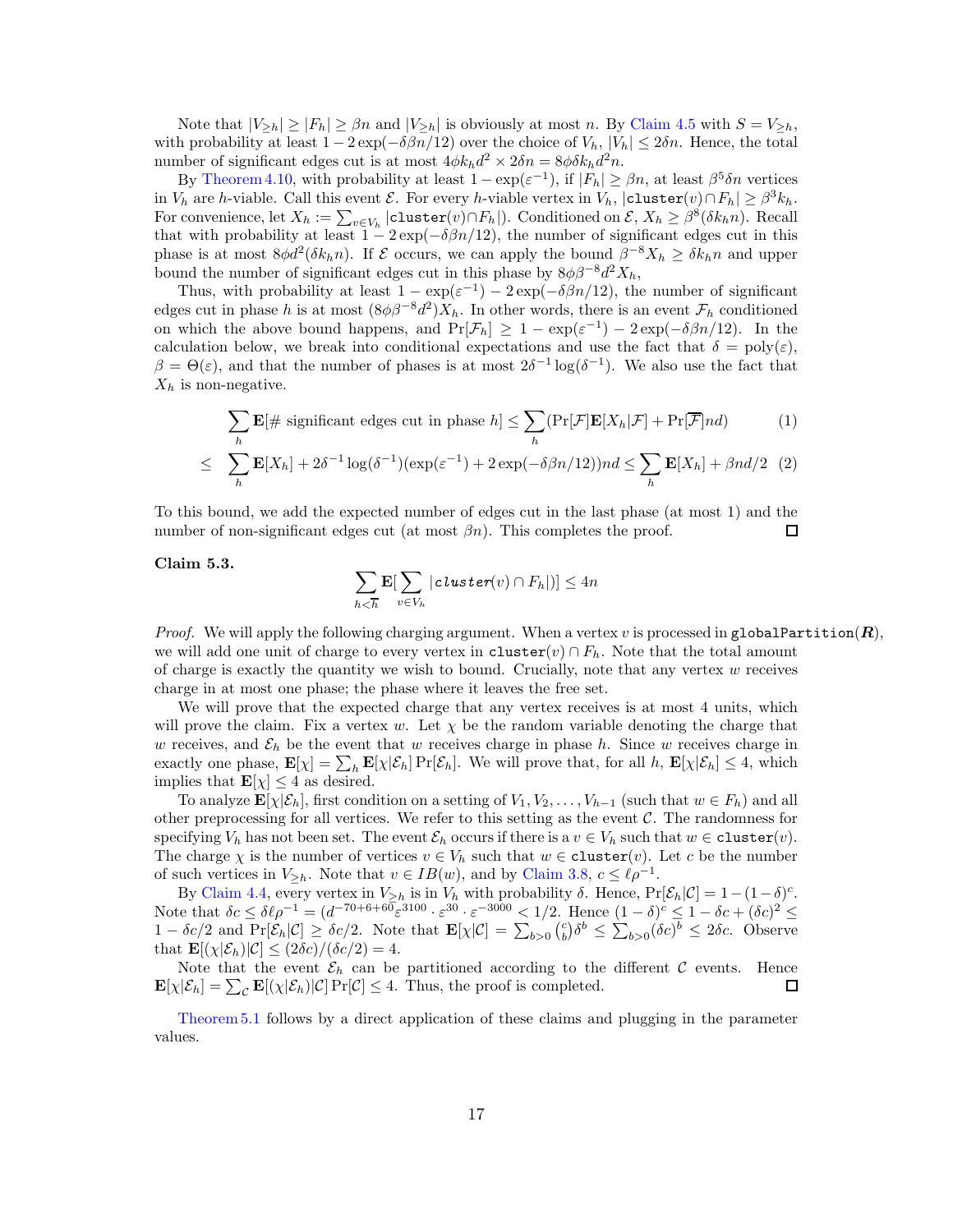<span id="page-18-4"></span>Proof. (of [Theorem 5.1\)](#page-16-0) By [Claim 5.2](#page-16-1) and [Claim 5.3,](#page-17-0) the expected number of edges cut by globalPartition( $\boldsymbol{R}$ ) is at most  $128\phi\beta^{-8}d\cdot nd+2\beta nd$ . Plugging in the parameters  $\phi=d^{-1}\varepsilon^{10}$ ,  $\beta = \varepsilon/10$ , and noting that  $\varepsilon$  is sufficiently small, the expectation is at most  $\varepsilon nd$ .  $\Box$ 

We can now wrap up the proof of [Theorem 1.2,](#page-2-0) showing the existence of  $(\varepsilon, \text{poly}(d\varepsilon^{-1}))$ partition oracles for minor-closed families.

*Proof.* (of [Theorem 1.2\)](#page-2-0) The procedure for the partition oracle is findPartition $(v, \mathbf{R})$ . Let us prove each property of [Definition 1.1.](#page-1-0)

Consistency: By [Theorem 3.12,](#page-11-3) the partition created by calls to findPartition $(v, R)$  is precisely the same as the partition created by globalPartition( $R$ ).

Cut bound: By [Theorem 5.1,](#page-16-0) the expected number of edges cut is at most  $\varepsilon nd$ .

Running time: The running time of findPartition $(v, \tilde{\boldsymbol{R}})$  is  $O((d\ell \rho^{-1})^5)$  plus the running time of findr. The running time of findr is  $O((d\ell\delta^{-1}\rho^{-1})^5)$ , by [Claim 4.9.](#page-14-3) By the parameter settings,  $\ell, \delta^{-1}, \rho^{-1}$  are all  $\text{poly}(d\varepsilon^{-1})$ . Hence, the total running time of findPartition $(v, \mathbf{R})$ is also  $\text{poly}(d\varepsilon^{-1})$ .  $\Box$ 

### <span id="page-18-0"></span>6 Diffusion Behavior on Minor-Free Families

In this section, we state and prove the main theorem about diffusions on minor-free graph classes. This is the (only) part of the paper where the property minor-freeness makes an appearance. [Theorem 6.1](#page-18-1) is used in the proof of [Sec. 7.](#page-20-0) For convenience, we recall the parameters involved.

- $\rho = d^{-60} \varepsilon^{3000}$ : Minimum probability for truncation.
- $\ell = d^6 \varepsilon^{-30}$ : Maximum random walk length.
- $\beta = \varepsilon/10$ : Unclustered fraction cutoff.
- $\delta = d^{-70} \varepsilon^{3100}$ : Phase probability.
- $\alpha = \frac{\varepsilon^{4/3}}{300,000}$ : Heavy bucket parameter.
- $\phi = \varepsilon^{10}$ : Conductance parameter.

<span id="page-18-1"></span>**Theorem 6.1.** Let G be a bounded degree graph in minor-closed family. Let F be an arbitrary subset of at least  $\beta n$  vertices. There are at least  $\beta^2 n/8$  vertices  $s \in F$  such that: for at least  $\beta \ell/8$  timesteps  $t \in [\ell], \widehat{M}^t \vec{s}(F) \geq \beta/16.$ 

We note that this theorem holds for all graphs, if we replace the truncated walk  $\overline{M}$  by the standard random walk  $M$ . The main insight is that, for  $G$  in a minor-closed family, "polynomial" truncation of the walk distribution does not significantly affect the behavior.

The main property of bounded degree minor-free graphs we require is hyperfiniteness, as expressed by Proposition 4.1 of [\[AST90\]](#page-28-6) (also used as Lemma 3.3 of [\[KSS19\]](#page-29-13)).

<span id="page-18-2"></span>**Theorem 6.2.** There is an absolute constant  $\gamma$  such that the following holds. Let H be a graph on r vertices. Suppose G is an H-minor-free graph. Then, for all  $b \in \mathbb{N}$ , there exists a set of at most  $\gamma r^{3/2} n / \sqrt{b}$  vertices whose removal leaves G with all connected components of size at most k.

The key stepping stone to proving [Theorem 6.1](#page-18-1) is [Lemma 6.4,](#page-19-0) which shows that truncation does not affect walk distributions from many vertices. Let us first state a simple fact on  $l_1$ -norms.

<span id="page-18-3"></span>Fact 6.3. Let  $\vec{x}$  and  $\vec{y}$  be vectors with non-negative entries, such that for all coordinates i,  $\vec{x}(i) \geq \vec{y}(i)$ . Then  $\|\vec{x} - \vec{y}\|_1 = \|\vec{x}\|_1 - \|\vec{y}\|_1$ .

*Proof.* 
$$
\|\vec{x} - \vec{y}\|_1 \ge \sum_i |\vec{x}(i) - \vec{y}(i)| = \sum_i (\vec{x}(i) - \vec{y}(i)) = \|\vec{x}\|_1 - \|\vec{y}\|_1.
$$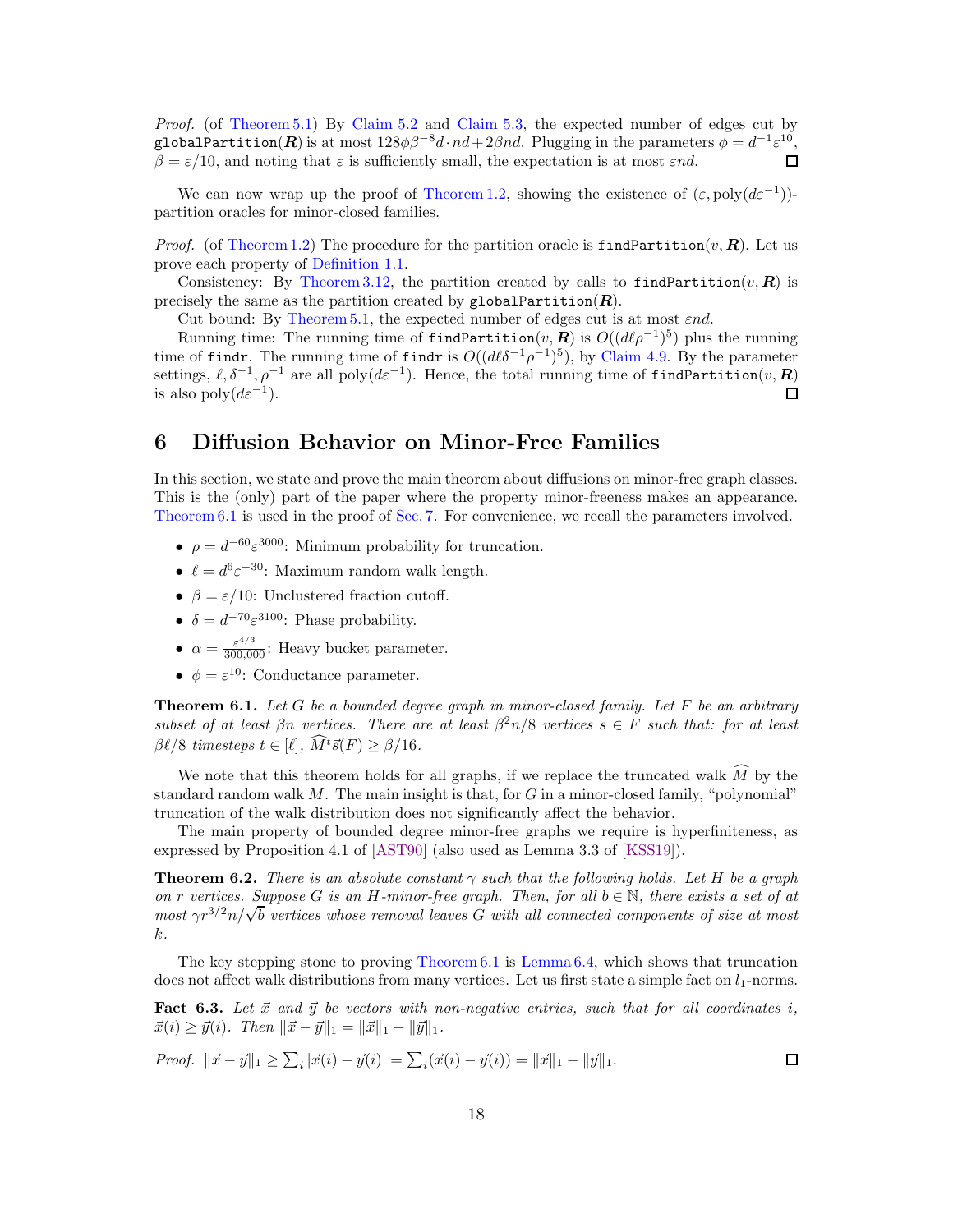This fact bears relevance for us, since truncations of walk distribution vectors only reduce coordinates.

<span id="page-19-0"></span>**Lemma 6.4.** For at least  $(1 - \rho^{1/8})n$  vertices v, the following holds. For every  $t \leq \ell$ ,  $||M^t\vec{v} - \vec{v}||$  $\widehat{M}^t \vec{v} \|_1 \leq \ell \rho^{1/9}.$ 

*Proof.* Let  $H$  be an arbitrary forbidden minor for the minor-closed family of interest. We first apply [Theorem 6.2](#page-18-2) with  $k = \lfloor 1/\sqrt{\rho} \rfloor$ . There exists a set C of at most  $\gamma r^{3/2} \rho^{1/4}$ dn edges who removal leads to connected components of size at most  $\lceil 1/\sqrt{\rho} \rceil \leq 2/\sqrt{\rho}$ . For convenience, set the constant  $\gamma' := \gamma r^{3/2}$ . We will need the following claim.

**Claim 6.5.** For at least  $(1 - \rho^{1/8})n$  vertices v, the probability that an  $\ell$ -length random walk encounters an edge of R is at most  $\gamma' \ell \rho^{1/8}$ .

Proof. The proof is a Markov bound argument. Suppose not; so there exist strictly more than  $\rho^{1/8}n$  vertices v such that an  $\ell$ -length random walk encounters an edge of C with at least  $\gamma' \ell \rho^{1/8}$  probability. Consider an  $\ell$ -length random walk that starts from the uniform (also stationary) distribution. The above assumption implies that the expected number of  $C$  edges encountered is  $> \rho^{1/8} \cdot \gamma' \ell \rho^{1/8} = \gamma' \ell \rho^{1/4}$ . On the other hand, since the walk remains in the stationary distribution, for all  $t \leq \ell$ , the probability of encountering an edge in C at the tth step is precisely  $|C|/2dn$ . (Recall that the lazy random walk has  $1/2dn$  of taking any edge.) By linearity of expectation, the expected number of C edges encountered is  $\ell |C|/2dn$ . By the bound of [Theorem 6.2,](#page-18-2)  $\ell |C|/2dn \leq \gamma' \ell \rho^{1/4}$  contradicting the bound obtained from the assumption.

Consider such a vertex  $v$ , as promised by the previous paragraph. Let  $S$  be the connected component over vertices that contains v, after removing the edge cut C. Let  $q_t$  be the probability that the walk from  $v$  leaves  $S$  at the tth step; by the property of the previous parameter,  $\sum_{t\leq \ell} p_t \leq \gamma' \ell \rho^{1/8}$ . Let  $M_S$  be the transition matrix of the random walk M restricted to S. Note that  $M_S$  is not necessarily stochastic. We will use the truncated walk  $\widehat{M}_S$ . Observe that  $\|\widehat{M}^t\vec{v}\|_1 \geq \|\widehat{M}_S^t\vec{v}\|_1.$ 

Since all coordinates of  $\widehat{M}^t \vec{v}$  are at most those of  $M^t \vec{v}$ , by [Fact 6.3,](#page-18-3)  $\|M^t \vec{v} - \widehat{M}^t \vec{v}\|_1 =$  $||M^t\vec{v}||_1 - ||\hat{M}^t\vec{v}||_1$ . Since  $||M^t\vec{v}||_1 = 1 = ||\vec{v}||_1$  and  $||\hat{M}^t\vec{v}||_1 \geq ||\hat{M}^t_S\vec{v}||_1$ , we can upper bound as follows by a telescoping sum.

<span id="page-19-1"></span>
$$
\|M^t\vec{v} - \widehat{M}^t\vec{v}\|_1 \leq \sum_{l=1}^t \left( \|\widehat{M}_S^{l-1}\vec{v}\|_1 - \|\widehat{M}_S^l\vec{v}\|_1 \right) \tag{3}
$$

$$
= \sum_{l=1}^{t} \left( \|\widehat{M}_S^{l-1}\vec{v}\|_1 - \|M_S\widehat{M}_S^{l-1}\vec{v}\|_1 + \|M_S\widehat{M}_S^{l-1}\vec{v}\|_1 - \|\widehat{M}_S^{l}\vec{v}\|_1 \right) \tag{4}
$$

The quantity  $\|\widehat{M}_S^{l-1}\vec{v}\|_1 - \|M_S\widehat{M}_S^{l-1}\vec{v}\|_1$  is exactly the probability that a single step (according to M) from  $\widehat{M}_S^{l-1} \vec{v}$  leaves S. Since all coordinates in  $\widehat{M}_S^{l-1} \vec{v}$  are at most those of  $M^{l-1} \vec{v}$ , this probability is at most q<sub>l</sub>. The quantity  $||M_S \widehat{M}_S^{l-1} \vec{v}||_1 - ||\widehat{M}_S^l \vec{v}||_1$  is the probability mass lost by truncation of  $M_S \widetilde{M}_S^{l-1} \vec{v}$ . We apply the trivial bound  $\rho|S|$ . This is where the hyperfiniteness plays a role; since  $|S| \leq 2/\sqrt{\rho}$ ,  $\|\widehat{M}_S \vec{x}_{l-1} - M_S \vec{x}_{l-1}\|_1 \leq \rho \cdot /2\sqrt{\rho} = 2\sqrt{\rho}$ .

We sum all the these bounds over  $l \leq t$ , and plug into [\(4\).](#page-19-1) We bound  $||M^t\vec{v} - \vec{M}^t\vec{v}||_1 \leq \sum_{l \geq l} p_l + 2t \sqrt{\rho}$ . By the properties of v, this is at most  $\gamma' \ell \rho^{1/8} + 2\ell \sqrt{\rho} \leq \ell \rho^{1/9}$  (for sufficiently  $\ell \leq t p_l + 2t \sqrt{\rho}$ . By the properties of v, this is at most  $\gamma' \ell \rho^{1/8} + 2\ell \sqrt{\rho} \leq \ell \rho^{1/9}$  (for sufficiently  $\Box$ small  $\rho$ ).

We are now ready to prove [Theorem 6.1.](#page-18-1) We will need the following simple "reverse Markov" inequality for bounded random variables.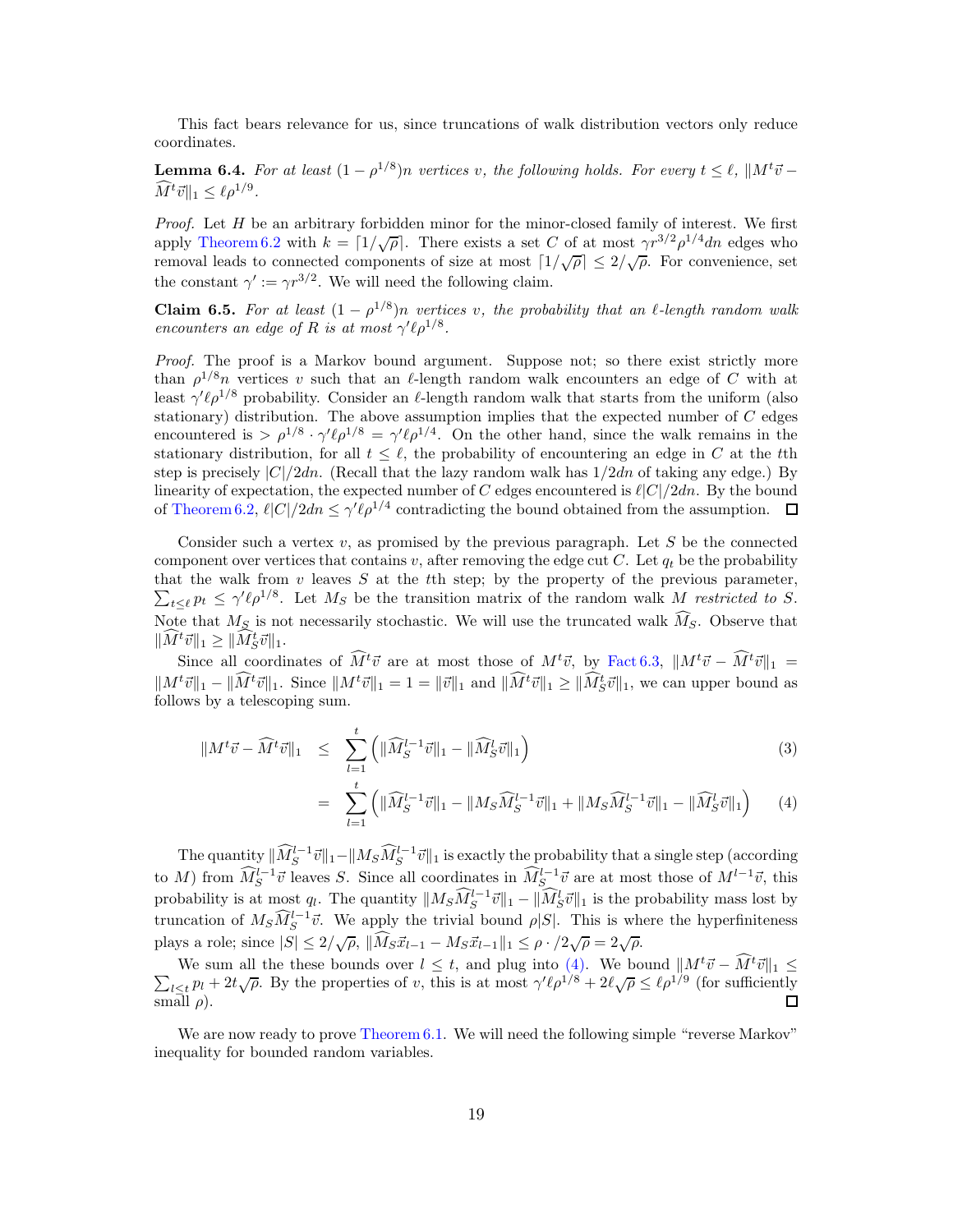<span id="page-20-3"></span><span id="page-20-2"></span>**Fact 6.6.** Let X be a random variable taking values in [0, 1] such that  $\mathbf{E}[X] \geq \delta$ . Then  $\Pr[X \geq \delta]$  $\delta/2 \geq \delta/2$ .

*Proof.* Let p be the probability that  $Pr[X \ge \delta/2]$ .

$$
\delta \le \mathbf{E}[X] = \Pr[X \ge \delta/2] \mathbf{E}[X|X \ge \delta/2] + \Pr[X < \delta/2] \mathbf{E}[X|X < \delta/2] \\
\le p + (1 - p)(\delta/2) \le p + \delta/2
$$

*Proof.* (of [Theorem 6.1\)](#page-18-1) Define  $\theta_{s,t}$  as follows. For  $s \in F$  and  $t \in [\ell]$ : if t is odd,  $\theta_{s,t} = 0$ . If t is even, then  $\theta_{s,t}$  is the probability that the t-length random walk starting from s ends in F.

Let us pick a uar source vertex in  $s \in F$ , pick a uar length  $t \in [\ell]$ . We use the fact that M is a symmetric matrix. We use  $\mathbf{1}_F$  to denote the all 1s vector on F.

<span id="page-20-1"></span>
$$
\mathbf{E}_{s,t}[\theta_{s,t}] = \mathbf{1}_F^T \sum_{i=1}^{\ell/2} (M^{2i}/\ell)(\mathbf{1}_F/|F|) = (\ell|F|)^{-1} \sum_{i \le \ell/2} \mathbf{1}_F^T M^{2i} \mathbf{1}_F = (\ell|F|)^{-1} \sum_{i \le \ell/2} ||M^i \mathbf{1}_F||_2^2 \tag{5}
$$

Note that  $||M^i1_F||_1 = |F|$ , so by Jensen's inequality,  $||M^i1_F||_2^2 \geq |F|^2/n$ . Plugging in [\(5\),](#page-20-1)  $\mathbf{E}_{s,t}[\theta_{s,t}] \geq \ell^{-1} \times (\ell/2)|F|/n \geq \beta/2$ . For any s,  $\mathbf{E}_t[\theta_{s,t}] \leq 1$ . By [Fact 6.6,](#page-20-2) there are at least  $\beta|F|/4$  vertices  $s \in F$  such that  $\mathbf{E}_t[\theta_{s,t}] \geq \beta/4$ . Again applying [Fact 6.6,](#page-20-2) for at least  $\beta|F|/4$ vertices  $s \in F$ , there are at least  $\beta \ell/8$  timesteps  $t \in [\ell]$  such that  $\theta_{s,t} \geq \beta/8$ , implying that  $M^t\vec{s}(F) > \beta/8.$ 

By [Lemma 6.4,](#page-19-0) there are at least  $(1-\rho^{1/8})n$  vertices s such that for all  $t \leq \ell$ ,  $||M^t\vec{s} - \tilde{M}^t\vec{s}||_1 \leq$  $\ell \rho^{1/9} = d^{6-60/9} \varepsilon^{-30+3000/9} \leq \beta/16$ . By the parameters settings,  $\rho^{1/8} < \varepsilon^{3000/8} \leq \beta |F|/8$ . Invoking the bound from the previous paragraph, there are at least  $\beta |F|/8$  satisfying the property of Lemma  $6.4$  and the condition at the end of the previous paragraph. For all such vertices s, for all  $t \leq \ell$ ,  $M^{t}\vec{s}(F) \geq M^{t}\vec{s}(F) - \beta/16$ . Thus, for all such s, there are at least  $\beta\ell/8$  timesteps  $t \in [\ell]$  such that  $\widehat{M}^t \vec{s}(F) \ge \beta/16$ .

 $\Box$ 

 $\Box$ 

### <span id="page-20-0"></span>7 The proof of [Theorem 4.10:](#page-14-2) local partitioning within  $F$

We repeat the parameter values for convenience.

- $\rho = d^{-60} \varepsilon^{3000}$ : Minimum probability for truncation.
- $\ell = d^6 \varepsilon^{-30}$ : Maximum random walk length.
- $\beta = \varepsilon/10$ : Unclustered fraction cutoff.
- $\delta = d^{-70} \varepsilon^{3100}$ : Phase probability.
- $\alpha = \frac{\varepsilon^{4/3}}{300,000}$ : Heavy bucket parameter.
- $\phi = \varepsilon^{10}$ : Conductance parameter.

Recall that [Theorem 4.1](#page-11-1) shows that there are many  $s \in F$  from which (level sets of) diffusions in G discover low conductances cuts in  $F$ . We use the Lovász-Simonovits curve to represent the truncated diffusion vector, and keep track of the vertices of  $F$  wrt to the curve. This is done via a careful adaptation of Lovász-Simonovits method, as presented in [Lemma 7.4.](#page-21-0)

The main technical tool which we will use in our analysis is the Lovász-Simonovits method, defined in [\[LS90\]](#page-29-16), whose use for clustering was pioneered by [\[ST12\]](#page-29-15).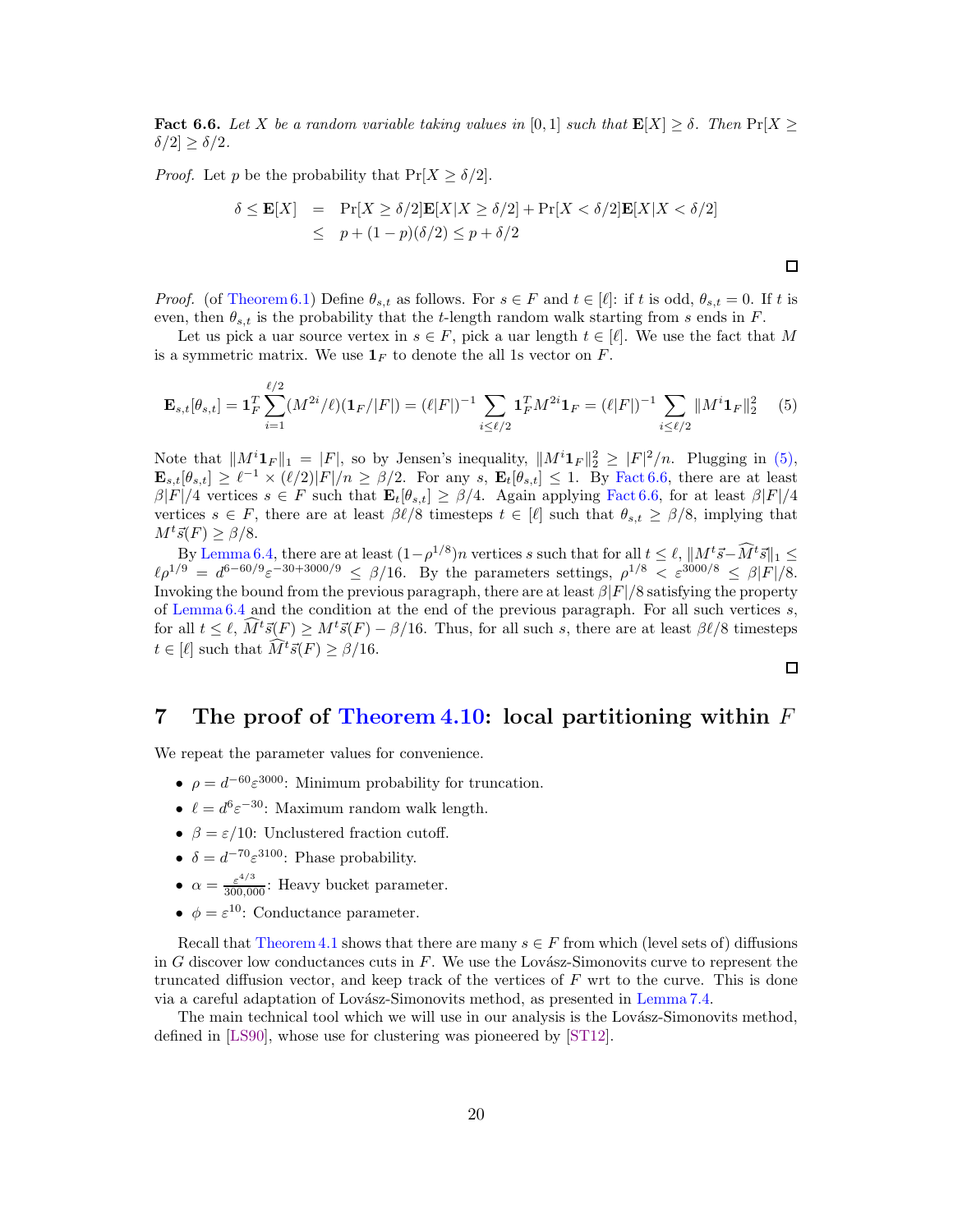<span id="page-21-2"></span>**Definition 7.1.** For a non-negative vector **p** over V, the function  $I : \mathbb{R}^n \times [n] \to [0, 1]$  is defined as

$$
I(\mathbf{p},x)=\max_{\substack{\mathbf{w}\in[0,1]^n\\ \sum\mathbf{w}(u)=x}}\sum_{u\in V}\mathbf{p}(u)\mathbf{w}(u)
$$

This is equivalent to summing over the x heaviest elements of  $\bf{p}$  when x is an integer, and linearly interpolating between these points otherwise.

For notational convenience, we define:

$$
I_{s,t}(x) = I(\widehat{M}^t \vec{s}, x).
$$

Note that  $I_{s,t}$  is a concave curve.

#### 7.1 The Lovász-Simonovits lemma

The fundamental lemma of Lovász-Simonovits is the following (Lemma 1.4 of [\[LS90\]](#page-29-16), also refer to Theorem 7.3.3 of Lecture 7 of [\[Spi\]](#page-29-18)).

**Lemma 7.2.** Let  $\overline{x} = \min(x, n-x)$ . Consider any non-negative vector  $\overrightarrow{p}$ , and let  $S_x$  denote the level set of  $M \vec{p}$  with x vertices.

$$
I(M\vec{p},x) \le (1/2)(I(\vec{p},x - 2\overline{x}\Phi(S_x)) + I(\vec{p},x - 2\overline{x}\Phi(S_x)))
$$

The concavity of the curves implies monotonicity,  $I(M \vec{p}) \leq I(\vec{p})$ . The application of this lemma to our setting leads to the following statement.

<span id="page-21-1"></span>**Lemma 7.3.** For all  $t \leq \ell$  and  $x \leq 1/\rho$ ,

$$
I_{s,t}(x) \le (1/2)(I_{s,t-1}(x(1-\Phi(L_{s,t,x}))) + I_{s,t-1}(x(1+\Phi(L_{s,t,x}))))
$$

Let  $f_{t,w,y}$  be the straight line between the points  $(w, I_{s,t}(w))$  and  $(y, I_{s,t}(y))$ .

<span id="page-21-0"></span>**Lemma 7.4.** Let  $t_0 < t_1 < \ldots < t_h$  be time steps. Suppose  $\forall i \leq h$  and  $x \in [w, y]$ :  $L_{s,t_i,x} \subseteq$  $\text{supp}(\widehat{M}^t\vec{s}) \Longrightarrow \Phi(L_{s,t_i,x}) \geq \psi$ . Then,  $\forall i \leq h, \forall x \in [w, y]$ 

$$
I_{s,t_i}(x) \le f_{t_0-1,w,y}(x) + \sqrt{\min(x-w,y-x)}(1-\psi^2/128)^i
$$

*Proof.* For convenience, let  $\Delta_x = \min(x - w, y - x)$ . We prove by induction over i.

For showing the base case take  $i = 0$ . Now consider the following cases.

• Suppose  $x = w$  or  $x = y$ . By monotonicity,  $I_{s,t_0}(x) \leq I_{s,t_0-1}(x)$ . Since  $x \in \{w, y\}$ , the latter is exactly  $f_{t_0,w,y}(x)$ .

• Suppose  $x \in [w+1, y-1]$ . Then  $\Delta_x \geq 1$  and  $I_{s,t_0}(x) \leq 1 \leq \sqrt{\Delta_x}$ .

• Suppose  $x \in (w, w + 1)$ . Note that  $\Delta_x = w - x < 1$ . By the definition of the LS curve,  $I_{s,t_0}(x) = I_{s,t_0}(w) + (w-x)(I_{s,t_0}(w+1) - I_{s,t_0}(w)) \leq I_{s,t_0-1}(w) + \sqrt{w-x} \leq f_{t_0-1,w,y}(x) + \sqrt{\Delta_x}.$ • Suppose  $x \in (y-1, y)$ . An identical argument to the above holds.

Now for the induction. Suppose the premise holds at step  $t_i$ . Namely for  $x \in [w, y]$ , for all level sets  $L_{s,t_i,x}$  contained inside supp $(\widehat{M}^t\vec{s}), \Phi(L_{s,t_i,x}) \geq \psi \geq \psi$ . We would like to upperbound  $I_{s,t_i}(x)$ . To this end, let us consider some  $x \in [w, y]$ . By [Lemma 7.3,](#page-21-1)

$$
I_{s,t_i}(x) \leq (1/2)[I_{s,t_i-1}(x(1-\Phi(L_{s,t_i,x}))) + I_{s,t_i-1}(x(1+\Phi(L_{s,t_i,x})))]
$$
(6)

$$
\leq (1/2)[I_{s,t_{i-1}}(x(1-\Phi(L_{s,t_i,x}))) + I_{s,t_{i-1}}(x(1+\Phi(L_{s,t_i,x})))]
$$
\n
$$
(7)
$$

The second inequality follows by monotonicity, since  $t_{i-1} \leq t_i-1$ . Note that  $\Delta_x = \min(x$  $w, y - x) \leq x$  for all  $x \in [w, y]$ . [Claim 7.5](#page-22-0) (which we prove after the current lemma) shows the following.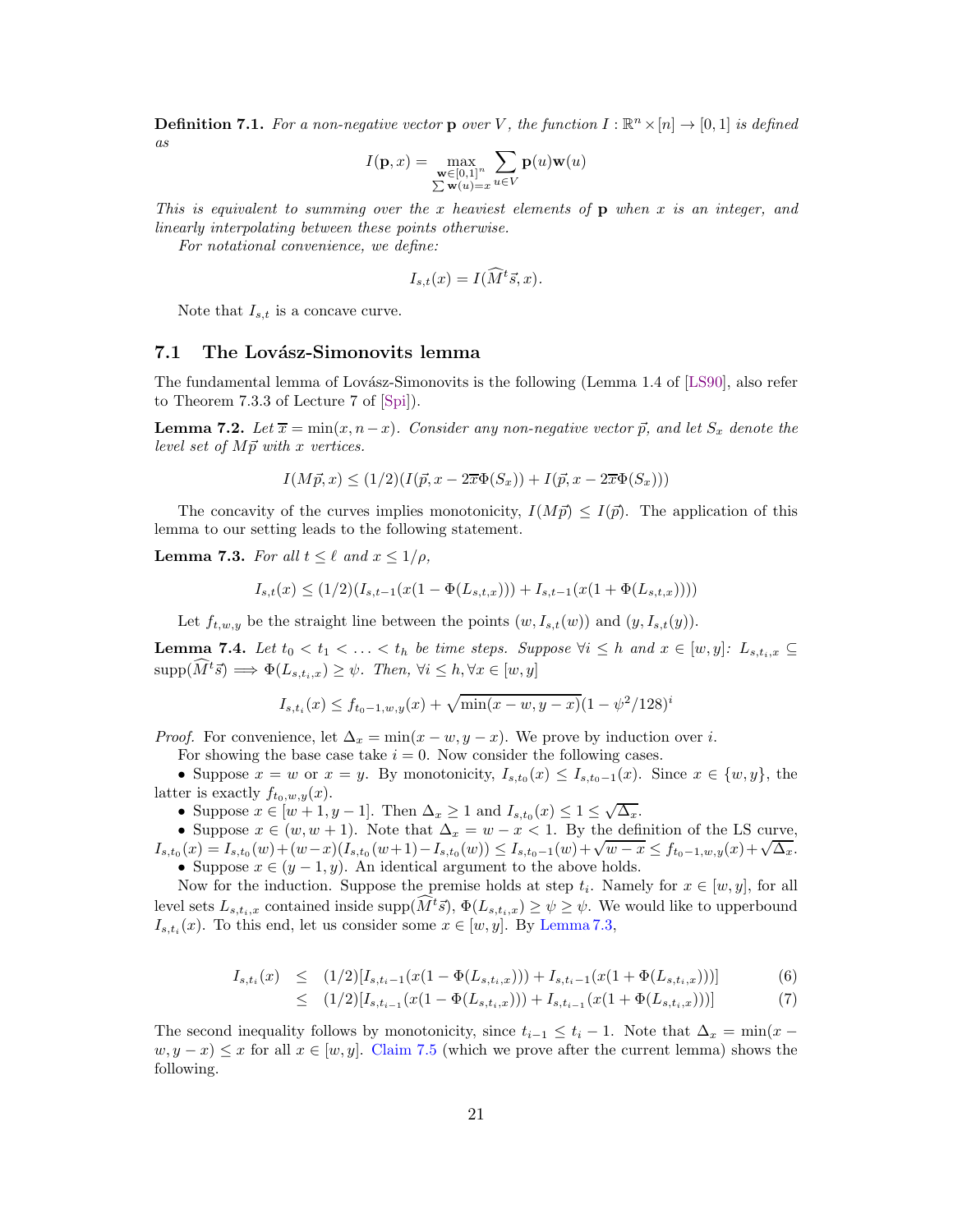<span id="page-22-0"></span>**Claim 7.5.** For all  $1 \leq i \leq h$ , for all  $x \in [w, y]$ , the following holds

<span id="page-22-2"></span>
$$
I_{s,t_i}(x) \leq (1/2)[I_{s,t_{i-1}}(x-\Delta_x\psi/4)) + I_{s,t_{i-1}}(x+\Delta_x\psi/4))]
$$
\n(8)

Now, let  $x_L = x - \Delta_x \psi/4$  and  $x_R = x + \Delta_x \psi/4$ . Using [Claim 7.5](#page-22-0) we get

<span id="page-22-1"></span>
$$
I_{s,t_i}(x) \le (1/2)[f_{t_0-1,w,y}(x_L) + \sqrt{\Delta_{x_L}}(1 - \psi^2/128)^{i-1} + f_{t_0-1,w,y}(x_R) + \sqrt{\Delta_{x_R}}(1 - \psi^2/128)^{i-1}]
$$
\n
$$
= (1/2)[f_{t_0-1,w,y}(x_L) + f_{t_0-1,w,y}(x_R)]
$$
\n(9)

$$
+(1/2)[\sqrt{\Delta_{x}}(1-\psi^2/8)^{i-1} + \sqrt{\Delta_{x}}(1-\psi^2/128)^{i-1}]
$$
\n
$$
+(1/2)[\sqrt{\Delta_{x}}(1-\psi^2/8)^{i-1} + \sqrt{\Delta_{x}}(1-\psi^2/128)^{i-1}]
$$
\n(10)

Here, [\(10\)](#page-22-1) follows from the induction hypothesis. Since  $f_{t_0-1,w,y}$  is a linear function, the first term is exactly  $f_{t_0-1,w,y}(x)$ . We analyze the second term.

We first assume that  $\Delta_x = x - w$  (instead of  $y - x$ ).

$$
\Delta_{x_L} = \min(x - \psi \Delta_x/4 - w, y - x + \psi \Delta_x/4) \tag{11}
$$

$$
= \min((1 - \psi/4)\Delta_x, y - x + \psi/4\Delta_x) \le (1 - \psi/4)\Delta_x \tag{12}
$$

Analogously,

$$
\Delta_{x_R} = \min(x + \psi \Delta_x/4 - w, y - x - \psi \Delta_x/4) \tag{13}
$$

$$
= \min((1+\psi/4)\Delta_x, y-x-\psi\Delta_x/4) \le (1+\psi/4)\Delta_x \tag{14}
$$

Thus, the second term of [\(10\)](#page-22-1) is at most  $(1/2)(1 - \psi^2/128)^{i-1}\sqrt{\Delta_x}(\sqrt{1 - \psi/4} + \sqrt{1 + \psi/4})$ . Now, we consider  $\Delta_x = y - x$ .

$$
\Delta_{x_L} = \min(x - \psi \Delta_x/4 - w, y - x + \psi \Delta_x/4) \tag{15}
$$

$$
= \min(x - \psi \Delta_x / 4 - w, (1 + \psi / 4) \Delta_x) \le (1 + \psi / 4) \Delta_x \tag{16}
$$

Analogously,

$$
\Delta_{x_R} = \min(x + \psi \Delta_x/4 - w, y - x - \psi \Delta_x/4) \tag{17}
$$

$$
= \min(x + \psi \Delta_x/4 - w, (1 - \psi/4)\Delta_x) \le (1 - \psi/4)\Delta_x \tag{18}
$$

In this case as well, the second term of [\(10\)](#page-22-1) is at most  $(1/2)(1 - \psi^2/128)^{i-1}\sqrt{\Delta_x}(\sqrt{1 - \psi/4} +$  $\sqrt{1 + \psi/4}$ .

In both cases, we can upper bound [\(10\)](#page-22-1) as follows. (We use the inequality  $\frac{\sqrt{1-z}+\sqrt{1+z}}{2} \le$  $1-z^2/8.$ 

$$
I_{s,t_i}(x) \le f_{t_0-1,w,y}(x) + (1 - \psi^2/128)^{i-1} \sqrt{\Delta_x} \frac{\sqrt{1 - \psi/4} + \sqrt{1 + \psi/4}}{2} \le f_{t_0-1,w,y}(x) + (1 - \psi^2/128)^i \sqrt{\Delta_x}
$$

Now, we establish [Claim 7.5,](#page-22-0) the missing piece in the above proof.

*Proof.* (of [Claim 7.5\)](#page-22-0) Suppose  $x_{max} \in [w, y]$  is the maximum value of  $x \in [w, y]$  for which  $L_{s,t_i,x}$ is still inside the support of the truncated diffusion at the  $t_i$ -th step. We split into three cases:  $x \leq x_{max}, x \in (x_{max}, x_{max} + \Delta_{x_{max}} \psi/2], x > x_{max} + \Delta_{x_{max}} \psi/2.$  Note that in the latter two cases,  $L_{s,t_i,x}$  is not contained in supp $(\widehat{M}^{t_i}\vec{s})$ .

**Case 1,**  $x \leq x_{max}$ : Note that [\(8\)](#page-22-2) holds by concavity of the Lovász-Simonovits curve when  $L_{s,t_i,x} \subseteq \text{supp}(\widehat{M}^{t_i}\vec{s})$  (because then this level set has conductance at least  $\psi$ ).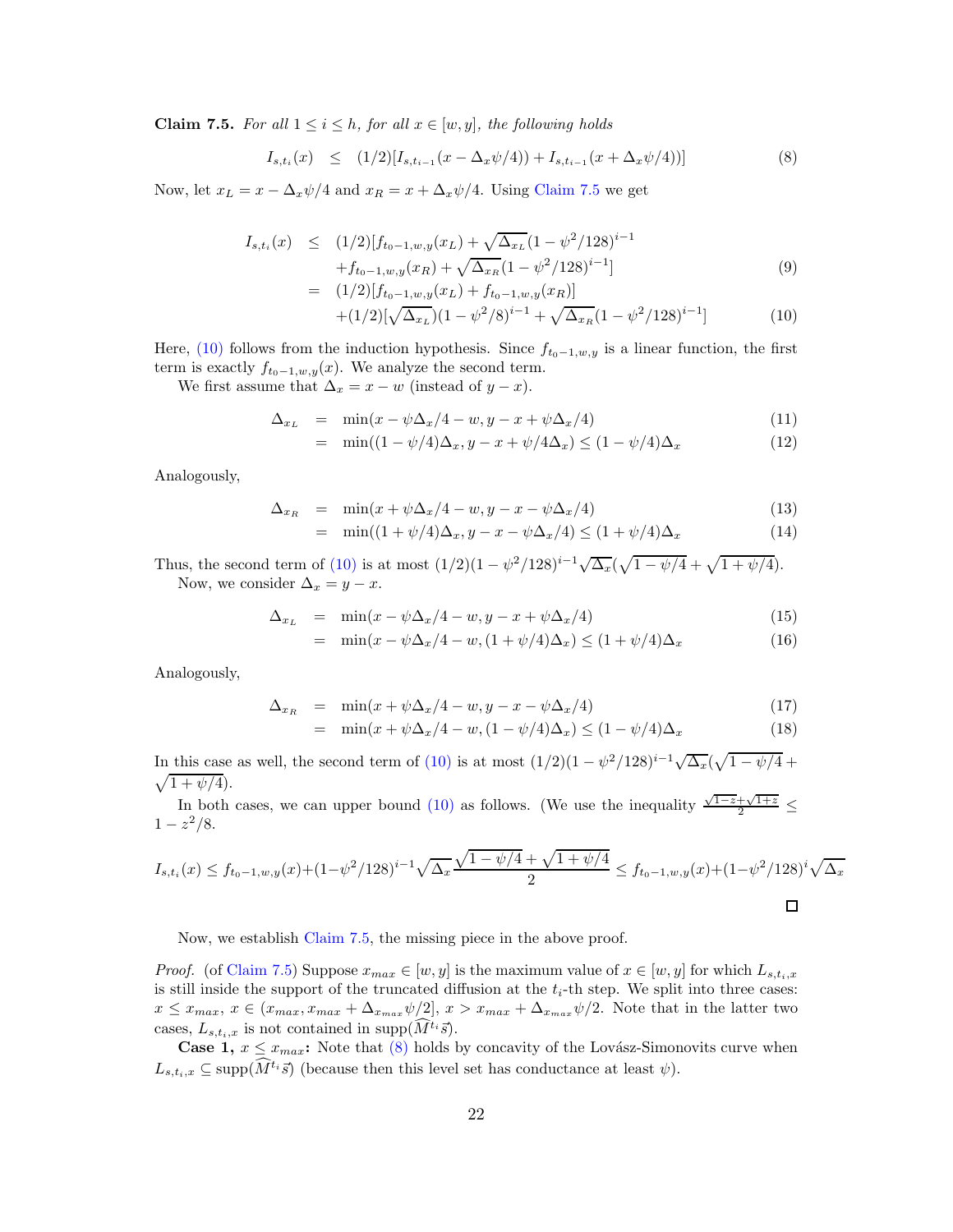**Case 2,**  $x \in (x_{max}, x_{max} + \Delta_{x_{max}} \psi/2]$ : Let  $S = L_{s,t_i,x_{max}}$  and let  $T = L_{s,t_i,x}$ . Observe that

$$
\Phi(T) = \frac{|E(T, \overline{T})|}{d|T|} \stackrel{(1)}{\geq} \frac{|E(S, \overline{S})| - \psi/2 \cdot d|S|}{d|S| + \psi/2 \cdot d|S|} \stackrel{(2)}{\geq} \frac{\psi d|S|/2}{2d|S|} \geq \frac{\psi}{4}
$$
\n(19)

Here, (1) follows because T could contain at most  $\psi|S|/2$  neighbors of S which could cost us at most  $\psi d|S|/2$  edges in the cut  $(S,\overline{S})$ . (2) follows by upperbounding  $\psi$  by 1. Again the claim in  $(8)$  follows by concavity of the Lovázs-Simonovits curve.

**Case 3,**  $x > x_{max} + \Delta_{x_{max}} \psi/2$ : Now let  $x_r = x_{max} + \Delta_{x_{max}} \psi/2$ . Write  $x = x_{max} + \Delta_{x_{max}} \psi/2$  $\Delta_{x_{max}} \psi/2 + s$ . Recall  $\Delta_x = \min(x - w, y - x)$ . We claim that  $x - \Delta_x \psi/4 \ge x_{max}$ . First let us see how to establish  $(8)$  assuming this claim holds. Assuming this claim, we have

$$
I_{s,t_i}(x - \Delta_x \psi/4) = I_{s,t_i}(x_{max}) = I_{s,t_i}(x + \Delta_x \psi/4) = ||\widehat{M}^{t_i}\vec{s}||_1.
$$

And therefore,

$$
I_{s,t_i}(x) = \frac{1}{2} \cdot [I_{s,t_i}(x - \Delta_x \psi/4) + I_{s,t_i}(x + \Delta_x \psi/4)]
$$
  

$$
\leq \frac{1}{2} \cdot [I_{s,t_{i-1}}(x - \Delta_x \psi/4) + I_{s,t_{i-1}}(x + \Delta_x \psi/4)]
$$

Now, all that remains to establish [\(8\)](#page-22-2) is to show  $x - \Delta_x \psi/4 \geq x_{max}$ . For simplicity, write  $\Delta_m = \Delta_{x_{max}}$ . Now consider two cases depending on the value of  $\Delta_m$ 

1. Case 1  $\Delta_m = x_{max} - w$ .

In this case note that

$$
x - \Delta_x \psi/4 = x_{max} + \Delta_m \psi/2 + s - (x - w)\psi/4
$$
  
\n
$$
\geq x_{max} + \Delta_m \psi/2 + s - (x_{max} + \Delta_m \psi/2 + s - w)\psi/4
$$
  
\n
$$
\geq x_{max} + \Delta_m \psi/4 - \Delta_m \psi^2/8 + s - s\psi/4
$$
  
\n
$$
\geq x_{max} + \Delta_m \psi/8 + s(1 - \psi/4) \geq x_{max}
$$

which establishes the claim above as desired.

2. Case 2  $\Delta_m = y - x_{max}$ . In this case note that

$$
x - \Delta_x \psi/4 = x_{max} + \Delta_m \psi/2 + s - (y - x)\psi/4
$$
  
\n
$$
\geq x_{max} + \Delta_m \psi/2 + s - (y - x_{max} - \Delta_m \psi/2 - s)\psi/4
$$
  
\n
$$
\geq x_{max} + \Delta_m \psi/4 + \Delta_m \psi^2/8 + s + s\psi/4
$$
  
\n
$$
\geq x_{max}
$$

Thus, in both cases, the claim from above holds. This means that [\(8\)](#page-22-2) holds as long as the premise holds for the  $t_i$ -th step.  $\Box$ 

#### 7.2 From leaking timesteps to the dropping of the LS curve

We fix a source vertex s, and consider the evolution of  $\widehat{M}^t\vec{s}$ . Therefore, we drop the dependence of s from much of the notation.

We use  $\hat{p}_t$  to denote  $\widehat{M}^t\vec{s}$ . We begin with a few definitions.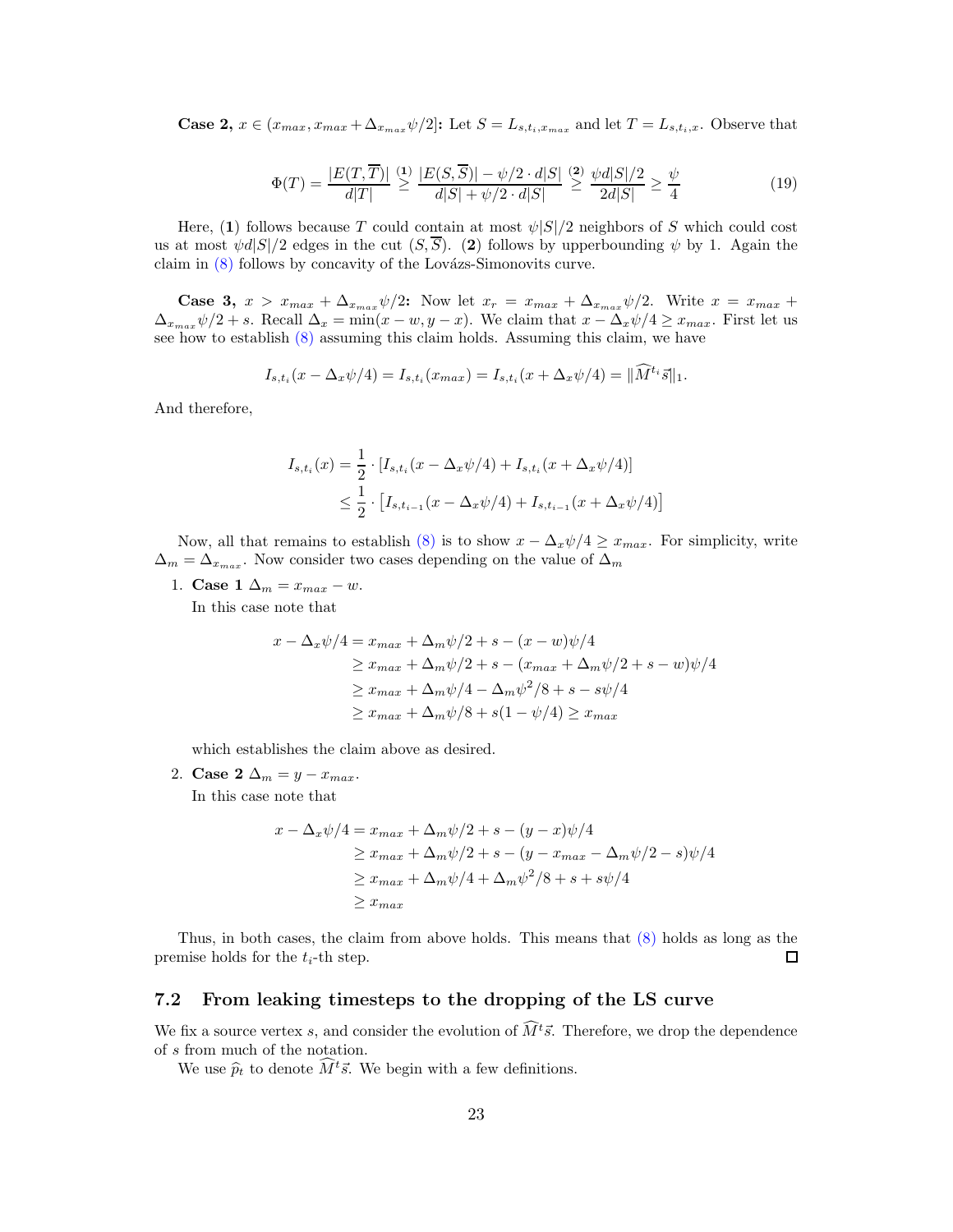<span id="page-24-1"></span>**Definition 7.6.** A timestep t is called leaking for source s if, for all  $k \leq \rho^{-1}$ : if  $L_{s,t,k} \subseteq$  $\text{supp}(\widehat{M}^t\vec{s})$  and  $|L_{s,t,k} \cap F| \ge \alpha^2k/400$ , then  $\Phi(L_{s,t,k}) \ge 1/d\ell^{1/3}$ .

If timestep t is not leaking for s, there exists  $k \leq \rho^{-1}$  such that  $L_{s,t,k} \subseteq \text{supp}(\tilde{M}^t\tilde{s})$ ,  $|L_{s,t,k} \cap$  $|F| \ge \alpha^2 k/400$ , and  $\phi(L_{s,t,k}) < 1/d\ell^{1/3}$ . Such a k is denoted as an  $(s,t)$ -certificate of nonleakiness.

We set  $\alpha = \varepsilon^{4/3}/300,000$ .

Following the construction of the LS curve  $I_{s,t}$ , we will order each vector  $\hat{p}_t$  in decreasing order, breaking ties by id. The *rank* of a vertex is its position in (the sorted version of)  $\hat{p}_t$ .

**Definition 7.7.** Let the bucket  $B_{t,r}$  denote the set of vertices whose rank in  $\hat{p}_t$  is in the range  $[2^r, 2^{r+1}).$ 

A bucket  $B_{t,r}$  is called heavy if  $\sum_{v \in B_{t,r} \cap F} \widehat{p}_t(v) \geq \alpha$ . (The bucket restricted to F has large probability.)

The following lemma says that if there are many leaking timesteps, then the LS curve drops at heavy buckets.

<span id="page-24-2"></span>**Lemma 7.8.** Fix  $r \geq 0$ . Suppose for some  $s \in F$ , there exist  $\ell' \geq \beta^3 \ell/8$  leaking timesteps  $t_0 <$  $t_1 < \ldots < t_{\ell'}$  such that for all  $0 \le i \le \ell'$ ,  $B_{t_i,r}$  is heavy. Then,  $I_{s,t_{\ell'}}(2^{r+1}) < I_{s,t_0}(2^{r+1}) - \alpha/4$ .

The main tool used in our proof is our adaptation of Lovász-Simonovits lemma done in [Lemma 7.4.](#page-21-0) We first make a definition.

**Definition 7.9.** Fix  $r \geq 0$ , a source s and a timestep t. A vertex  $w \in [2^r, 2^{r+1}]$  is called a balanced split for t if  $|L_{t,w} \cap F| \ge \alpha 2^r/3$  and  $\sum_{v \in B_{t,r} \setminus L_{t,w}} \widehat{p}_t(v) \ge \alpha/3$ .

We will first prove the following claim which essentially follows by averaging arguments.

<span id="page-24-0"></span>**Claim 7.10.** Fix  $r \geq 0$  and suppose for some source vertex  $s \in F$ , there exist  $\ell'$  leaking timesteps  $t_0 < t_1 < \ldots < t_{\ell'}$  such that for all  $0 \leq i \leq \ell'$ ,  $B_{t_i,r}$  is heavy. Then, there exists a vertex w that is a balanced split for at least an  $\alpha/3$ -fraction of timesteps in  $T = \{t_0, t_1, \ldots t_{\ell'}\}.$ 

*Proof.* Since  $B_{t_0,r}$  is heavy,  $I_{s,t_0}(2^r) < 1$ . Since the support of  $\hat{p}_t$  is at most  $\rho^{-1}$ , this implies that  $2^r < \rho^{-1}$  and  $r \le -\lg \rho$  (and this holds by the choice of parameters).

For all  $v \in B_{t,r}$ ,  $\widehat{p}_t(v) \leq 1/2^r$ . Since  $\sum_{v \in B_{t,r} \cap F} \widehat{p}_t(v) \geq \alpha$ ,  $|B_{t,r} \cap F| \geq \alpha 2^r$ .

For convenince, let  $T = \{t_0, t_1, \ldots t_{\ell'}\}$ . Pick w uar in  $[2^r, 2^{r+1})$ . Let  $X_i$  be the indicator for w being a balanced split for  $t_i$ . Recall that  $|B_{t_i,r} \cap F| \ge \alpha 2^r$ . Sort the vertices of  $B_{t_i,r} \cap F$ by increasing rank and consider the vertices in positions  $\alpha 2^r/3$  and  $2\alpha 2^r/3$ . Let the rank corresponding to these vertices by  $u_1$  and  $u_2$ . We first argue that any rank  $w \in [u_1, u_2]$  is a balanced split. We have  $|L_{t,w} \cap F| \ge \alpha 2^r/3$  because  $w \ge u_1$ . For all  $v \in B_{t_i,r}, \hat{p}_{t_i}(v) \le 1/2^r$ . Thus,  $\sum_{v \in L_{t_i,u_2} \cap B_{t_i,r}} \hat{p}_{t_i}(v) \leq (1/2^r)(2\alpha 2^r/3) = 2\alpha/3$ . Note that  $\sum_{v \in B_{t_i,r}} \hat{p}_t(v) \geq \alpha$ , since the bucket is heavy Hence, for any  $w \leq u_2$ ,  $\sum_{v \in B_{t,r} \setminus L_{t,w}} \widehat{p}_t(v) \geq \alpha - 2\alpha/3 = \alpha/3$ .

As a consequence, for any  $t_i$ , there are at least  $\alpha 2^r/3$  values of w that are balanced splits. In other words,  $\mathbf{E}[X_i] \ge \alpha/3$ . By linearity of expectation,  $\mathbf{E}[\sum_{i \le \ell'} X_i] \ge \alpha \ell'/3$ . Thus, there must exist some  $w \in [2^r, 2^{r+1})$  that is a balanced split for at least  $\alpha \ell'/3$  timesteps.  $\Box$ 

Next, we show the following claim which essentially uses leakiness of a timestep  $t \in T$  and the balanced split vertex  $w$  promised by [Claim 7.10](#page-24-0) to spell out a set with enough free vertices with large conductance.

<span id="page-24-3"></span>**Claim 7.11.** Fix  $r \geq 0$  and let  $w \in [2^r, 2^{r+1})$  be a split vertex as promised by [Claim 7.10](#page-24-0) and let  $t_{i_1} < t_{i_2} < \ldots < t_{i_{\alpha\ell'/3}}$  denote the timesteps for which w is a balanced split. Let  $y = \min(2^{r+6+\lceil\lg(1/\alpha)\rceil}, \rho^{-1}).$  Then, for all  $x \in [w, y]$  and for all  $t \in \{t_{i_1}, t_{i_2}, \cdots, t_{i_{\alpha\ell'/3}}\},$ whenever  $L_{t,x} \subseteq \text{supp}(\widehat{M}^t\vec{s}), \text{ then } \Phi(L_{t,x}) \geq 1/d\ell^{1/3}.$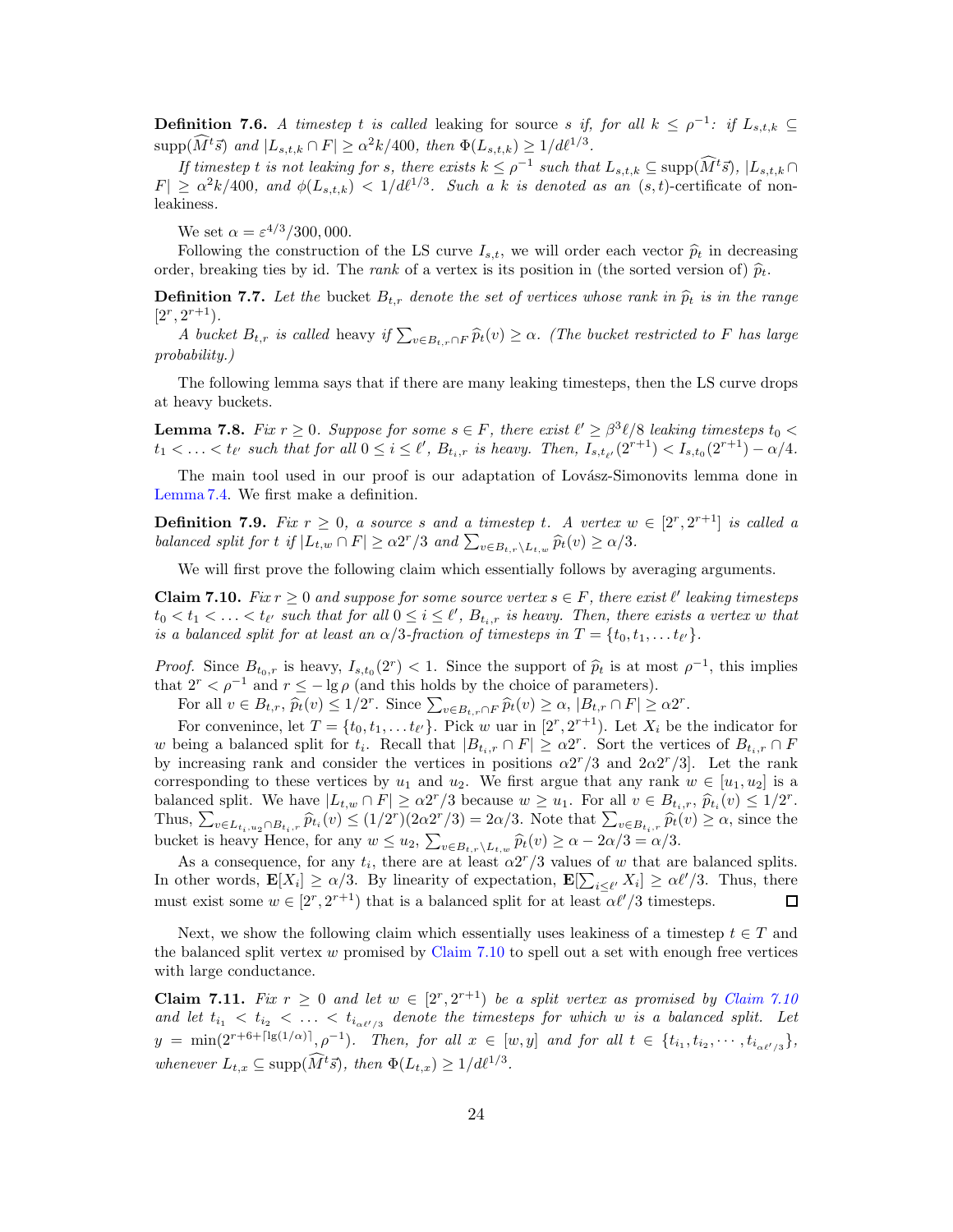*Proof.* Take  $x \in [w, y]$  and a leaking timestep  $t \in \{t_{i_1}, t_{i_2}, \cdots, t_{i_{\alpha\ell'/3}}\}$ . Note that  $x \leq y \leq \rho^{-1}$ clearly holds. Now, to establish the lower bound on conductance claimed, we first unpack what it means for t to be a leaking timestep [Definition 7.6.](#page-24-1) It says: If  $L_{t,x} \subseteq \text{supp}(M^{t}\bar{s})$  and  $|L_{t,x} \cap F| \ge \alpha^2 k/400$ , then it better hold that  $\phi(L_{t,x}) \ge 1/d\ell^{1/3}$ .

Note that  $y \le 2^{r+6+\lceil \lg(1/\alpha) \rceil} \in [2^r(64/\alpha), 2^{r+1}(64/\alpha)]$ . Since  $r \le -\lg \rho, y \le 128(\rho\alpha)^{-1}$ .

Note that for all  $t \in \{t_{i_1}, t_{i_2}, \cdots, t_{i_{\alpha\ell'/3}}\}$  and  $x \in [w, y]$ ,  $L_{t,x}$  contains at least  $\alpha 2^r/3$  vertices of F. Thus, at least a  $(\alpha 2^{r}/3)/(2^{r+1} \cdot 64/\alpha) \ge \alpha^2/400$ -fraction of  $L_{t,x}$  is in F. Now note that since  $t$  is leaking, we see that one of the following will hold. Either

- $L_{t,x} \subseteq \text{supp}(\widehat{M}^t\vec{s})$  and  $\Phi(L_{t,x}) \geq 1/d\ell^{1/3}$ , Or
- $L_{t,x} \nsubseteq \text{supp}(\widehat{M}^t \vec{s}).$

And this establishes the claim.

 $\Box$ 

Now, we have all the ingredients to prove [Lemma 7.8.](#page-24-2) The key step which remains is an application of [Lemma 7.4.](#page-21-0)

*Proof.* (Of [Lemma 7.8\)](#page-24-2) Suppose  $w \in [2^r, 2^{r+1})$  is a balanced split at  $\alpha \ell'/3$  timesteps as promised by [Claim 7.10.](#page-24-0) Let  $y = \min(2^{r+6+\lceil \lg(1/\alpha) \rceil}, \rho^{-1})$  and as observed in [Claim 7.11,](#page-24-3) note that for  $x \in [w, y]$  if  $L_{t,x} \subseteq \text{supp}(\hat{M}^t\vec{s})$ , it holds that  $\phi(L_{t,x}) \geq 1/d\ell^{1/3}$ . Now, we apply [Lemma 7.4.](#page-21-0) For all  $x \in [w, y]$ , we have  $I_{s,t_{\ell'}}(x) \leq I_{s,t_{i_{\alpha\ell'/3}}}(x) \leq f_{t_{i_1-1},w,y}(x) + \sqrt{x}(1-1/128d^2\ell^{2/3})^{\alpha\ell'/3}$ . By the premise,  $\ell' \geq \beta^3 \ell/8$  and therefore we have

$$
(1-1/128d^2\ell^{2/3})^{\alpha\ell'/3}\leq (1-1/128d^2\ell^{2/3})^{\alpha\beta^3\ell/3}=\ (1-1/128d^2\ell^{2/3})^{128d^2\ell^{2/3}\cdot\frac{\alpha\beta^3\ell^{1/3}}{3\cdot 128d^2}}\leq \exp(-1/\alpha)
$$

which holds because, for sufficiently small  $\varepsilon > 0$ , we have

$$
\ell^{1/3} = \frac{d^2}{\varepsilon^{10}} \ge \frac{d^2 \cdot 10^{20}}{\varepsilon^7} \ge \frac{d^2}{\alpha^3 \beta^3}.
$$

Further, by the monotonicity of LS curves,  $I_{s,t_{\ell'}}(x) \le f_{t_{i_1-1},w,y}(x) + \exp(-1/\alpha) \le f_{t_{i_0},w,y}(x) +$  $\exp(-1/\alpha)$ . Specifically, we get

<span id="page-25-0"></span>
$$
I_{s,t_{\ell'}}(2^{r+1}) \le f_{t_{i_0},w,y}(2^{r+1}) + \exp(-1/\alpha). \tag{20}
$$

Since w is a good split,  $I_{s,t_{i_0}}(2^{r+1}) \geq I_{s,t_{i_0}}(w) + \alpha/3$ . Note that

$$
f_{t_{i_0},w,y}(2^{r+1}) = I_{s,t_{i_0}}(w) + (2^{r+1} - w) \left( \frac{I_{s,t_{i_0}}(y) - I_{s,t_{i_0}}(w)}{y - w} \right)
$$
  
 
$$
\leq I_{s,t_{i_0}}(w) + 2^{r+1}/(y/2)
$$
 (21)

$$
\leq I_{s,t_{i_0}}(w) + 2^{r+1} \times \left(\frac{2\alpha}{2^r \cdot 64}\right) = I_{s,t_{i_0}}(w) + \alpha/16 \tag{22}
$$

The first inequality above follows by upper bounding  $I_{s,t_{i_0}}(y) - I_{s,t_{i_0}}(w)$  by 1, dropping the negative term and noting that  $y - w \ge y/2$  for a sufficiently small  $\alpha$ . Together with [\(20\),](#page-25-0) we get

$$
I_{s,t_{\ell'}}(2^{r+1}) \le f_{t_{i_0},w,y}(2^{r+1}) + \exp(-1/\alpha) \le I_{s,t_{i_0}}(w) + \alpha/16 + \exp(-1/\alpha)
$$
  

$$
\le I_{s,t_{i_0}}(2^{r+1}) - \alpha/3 + \alpha/16 + \exp(-1/\alpha) (23)
$$

By monotonicity of the LS curve,  $I_{s,t_{\ell'}}(2^{r+1}) < I_{s,t_0}(2^{r+1}) - \alpha/4$ .

 $\Box$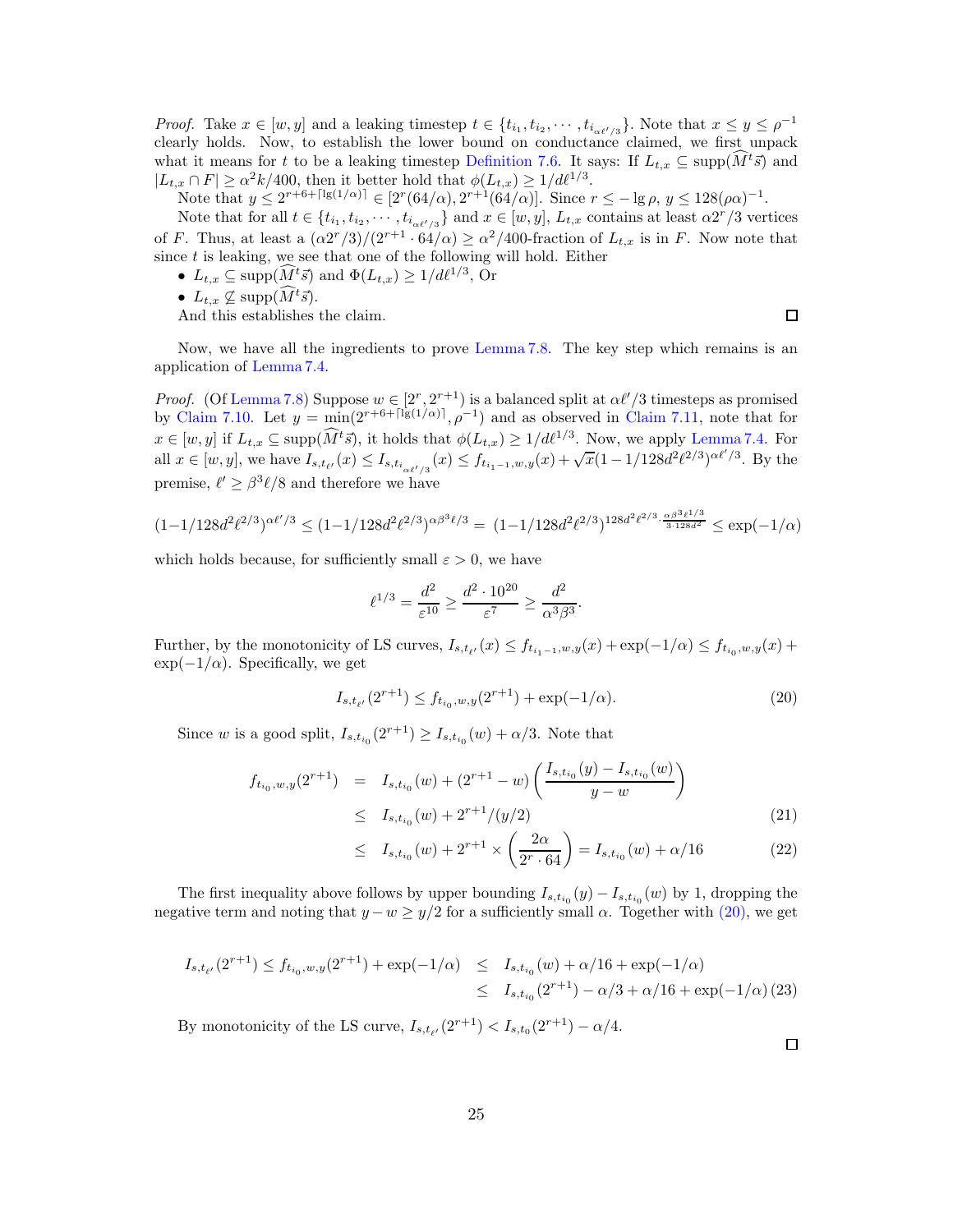Now, we state a key lemma. It says that a fixed bucket (parameterized by  $r$ ) satisfies the following at most timesteps: (i) either it does not contain enough free vertices, or (ii) if it contains many free vertices at a particular timestep, then most of the corresponding timesteps are not leaky.

<span id="page-26-1"></span>**Lemma 7.12.** Fix  $r \geq 0$  and take any  $s \in F$ . There are at most  $\beta^3 \ell/\alpha$  leaking timesteps t (with respect to s) where  $B_{t,r}$  is heavy.

*Proof.* We prove by contradiction. Suppose there are more than  $\beta^3 \ell / \alpha$  leaking timesteps t where  $B_{t,r}$  is heavy. We break these up into  $4/\alpha$  contiguous blocks of  $\beta^3 \ell/4$  leaking timesteps. By [Lemma 7.8,](#page-24-2) after every such block of timesteps,  $I_{s,t}(2^{r+1})$  reduces by more than  $\alpha/4$ . Note that  $I_{s,0}(2^{r+1}) \leq 1$ , and thus, after  $4/\alpha$  blocks,  $I_{s,t}(2^{r+1})$  becomes negative. Contradiction to the non-negativity of  $I_{s,t}(2^{r+1})$ . non-negativity of  $I_{s,t}(2^{r+1})$ .

#### 7.3 Proof of [Theorem 4.1](#page-11-1)

We finally prove [Theorem 4.1.](#page-11-1) In particular, recall that this theorem claims that for an arbitrary set  $F \subseteq V$  with  $|F| \geq \beta n$ , there exists a size threshold k such that one can find enough source vertices  $s \in F$  such that  $\ell$ -step diffusions from s contain enough non-leaky timesteps. Moreover, these non-leaky timesteps can be used to obtain a low conductance cut restricted to  $F$ . We begin by showing that indeed many sources  $s \in F$  have the desired behavior.

<span id="page-26-0"></span>**Lemma 7.13.** There are at least  $\beta^2 n/8$  vertices  $s \in F$ , such that: there are at least  $\beta \ell/16$ timesteps t in  $[\ell]$  that are not leaking for s.

*Proof.* We fix any vertex s satisfying the conditions of [Theorem 6.1.](#page-18-1) Let us recall what this means. This means that for at least  $\beta\ell/8$  timesteps t, it holds that  $M^{t}\vec{s}(F) \geq \beta/16$ . We will show that conclusion in [Lemma 7.13](#page-26-0) above holds for s which will establish the lemma. We prove by contradiction.

To this end, let us suppose for any vertex s satisfying the conditions of [Theorem 6.1,](#page-18-1) there are at most  $\beta\ell/16$  non-leaky timesteps. There are at least  $\beta\ell/8-\beta\ell/16=\beta\ell/16$  timesteps t that are leaking for s, such that  $\widehat{M}^t \vec{s}(F) \geq \beta/16$ . Fix any such timestep t and consider the buckets  $B_{t,r}$ . There are at most  $-\lg \rho$  buckets with non-zero probability mass, and by averaging, there exists  $r \leq -\lg \rho$  such that

$$
\sum_{v \in F \cap B_{t,r}} \widehat{p}_t(v) \ge \beta/(-16\lg\rho) = \frac{\varepsilon}{160 \cdot 3000 \lg(1/\varepsilon)} \ge \frac{\varepsilon^{4/3}}{300,000} = \alpha
$$

where the last step holds for sufficiently small  $\varepsilon$  and therefore,  $B_{t,r}$  is heavy.

Thus, for each of the  $\beta\ell/16$  leaking timesteps t above, there exists some  $r \leq -\lg \rho$  such that  $B_{t,r}$  is heavy. By averaging, there exists some  $r \leq -\lg \rho$  such that for  $\beta\ell/(-16\lg \rho)$  leaking timesteps t,  $B_{t,r}$  is heavy. However, for sufficiently small  $\varepsilon$  ( $\varepsilon < 2^{-30}$ ), we have

$$
\frac{\beta \ell}{-16 \lg \rho} = \frac{\varepsilon \cdot \ell}{160 \cdot 3000 \log(1/\varepsilon)} \ge 1000 \varepsilon^{3-4/3} \ell \ge \frac{\beta^3 \ell}{\alpha}
$$

which contradicts [Lemma 7.12.](#page-26-1)

<span id="page-26-2"></span>**Lemma 7.14.** Let  $|F| \geq \beta n$ . There exists a  $r \leq \lg(1/\rho)$  such that for  $\geq \beta^2 n/(8 \lg^2(\rho^{-1}))$ vertices  $s \in F$ , the following holds. For at least  $\beta \ell/(\lg^2(\rho^{-1}))$  timesteps t, there exists  $k \in$  $[2^r, 2^{r+1}]$  that is an  $(s, t)$ -certificate of non-leakiness.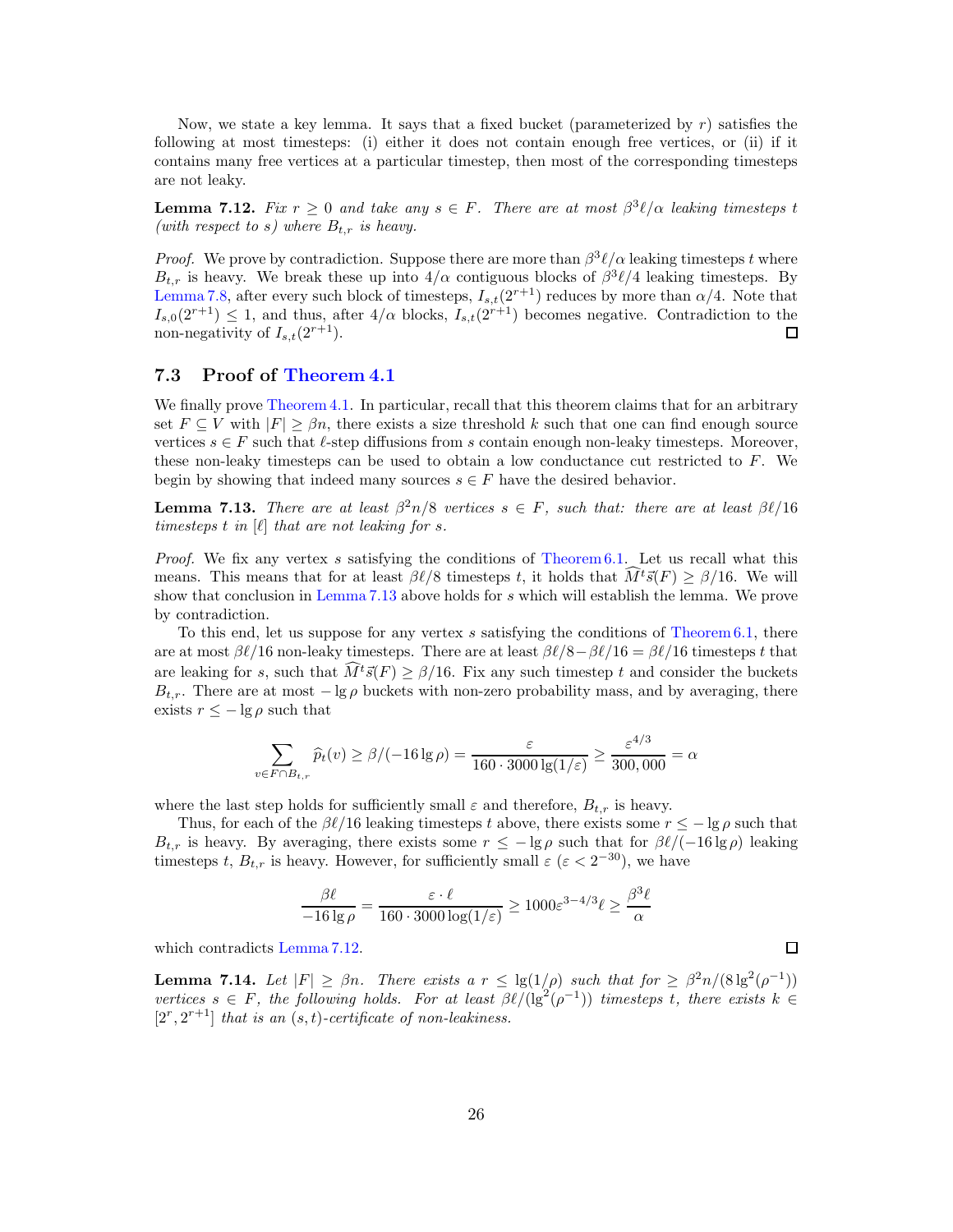<span id="page-27-1"></span>*Proof.* This is an averaging argument. Apply [Lemma 7.13.](#page-26-0) For each of the  $\beta^2 n/8$  vertices  $s \in F$ , there are at least  $\beta\ell/16$  timesteps t that are not leaking for s. Thus, for every such  $(s, t)$  pair, there exists  $k_{s,t} \leq \rho^{-1}$  that is an  $(s,t)$ -certificate of non-leakiness. We basically bin the logarithm of the certificates. Thus, to every pair  $(s, t)$  (of the above form), we associate  $r_{s,t} = |\lg k_{s,t}|$ . By averaging, for each relevant s, there is a value  $r_s$  such that for at least  $\beta\ell/(16\lg(\rho^{-1}))$  timesteps t, there is an  $(s, t)$ -certificate in  $[2^{r_s}, 2^{r_s+1}]$ . Again, by averaging there exists  $r \leq \lg(\rho-1)$  such that there are at least  $\beta^2 n/(8 \lg(\rho^{-1})) \geq \beta^2 n/(\lg^2(\rho^{-1}))$  vertices  $s \in F$  for which there exist at least  $\beta\ell/(16\lg(\rho^{-1})) \geq \beta\ell/\lg^2(\rho^{-1})$  timesteps t, such that there is an  $(s,t)$ -certificate for non-leakiness in  $[2^r, 2^{r+1}]$ .  $\Box$ 

[Theorem 4.1](#page-11-1) follows as a corollary of [Lemma 7.14.](#page-26-2) We now present the proof.

*Proof.* (Of [Theorem 4.1\)](#page-11-1) As seen from [Lemma 7.14,](#page-26-2) there exists some  $r \le -\lg(\rho)$  such that there are at least  $\Omega(\beta^2/\lg(\beta^{-1}))\cdot n$  vertices  $s \in F$  each of which in turn has  $(s, t)$ -certificates of non-leakiness for at least  $\Omega(\beta/16 \lg^2(\beta^{-1})) \cdot \ell$  different values of t. We simply choose  $k = 2^r$ .

Let  $S \subseteq F$  denote the collection of these relevant sources. And for  $s \in S$ , define

 $C_s = \{t \leq \ell : \text{ there exists a } (s, t) - \text{ certificate of non-leakiness}\}.$ 

Take  $s \in S$ ,  $t \in C_s$ . We will show that there exists  $k' = k'(s, t) \in [k, 2k]$  such that the level set  $L_{s,t,k'}$  satisfies the following.

- $L_{s,t,k} \subseteq \text{supp}(\widehat{M}^t \vec{s}).$
- $\phi(L_{s,t,k'} \cup \{s\}) \leq 1/\ell^{1/3}$ .
- $|L_{s,t,k'} \cap F| \ge \alpha^2 k'/400 \ge \beta^3 k.$

The first item above follows from the conclusion of [Lemma 7.14,](#page-26-2) [Definition 7.6](#page-24-1) and taking contrapositive in [Lemma 7.4.](#page-21-0) Unpacking, this means that since  $t \in C_s$  is a non-leaking timestep for s, it follows that there exists  $k' = k'(s,t) \in [k,2k]$  for which  $L_{s,t,k'} \subseteq \text{supp}(\tilde{M}^t\vec{s})$ . The last item above holds for this choice of  $k'$  from the conclusion of [Lemma 7.14.](#page-26-2) For item 2 above, again note that our choice of  $k'$  and [Lemma 7.14](#page-26-2) imply that

$$
\phi(L_{s,t,k'}) \le 1/d\ell^{1/3} = 1/d \cdot \frac{\varepsilon^{10}}{d^2} = \varepsilon^{10}/d^3 = \phi/d^3
$$

and therefore  $\phi(L_{s,t,k'} \cup \{s\}) \leq \phi$  also follows as by (possibly) including a single vertex in the set, the number of cut-edges can only increase by d. set, the number of cut-edges can only increase by d.

### <span id="page-27-0"></span>8 Proofs of applications

The proofs here are quite straightforward and appear (in some form) in previous work. We sketch the proofs, and do not give out the specifics of the Chernoff bound calculations. Specifically, we mention Theorem 9.28 and its proof in [\[Gol17\]](#page-29-10), which contains these calculations.

*Proof.* (of [Theorem 1.3\)](#page-2-1) Given input graph  $G$ , we set up the partition oracle with proximity parameter  $\varepsilon/8$ . Therefore, with probability at least 2/3 over the random seed **R**, the number of cut edges is at most  $\varepsilon dn/8$ . The tester repeats the following  $O(1)$  times. For a random **R**, we first estimate the number of edges cut by random sampling. The tester samples  $\Theta(1/\varepsilon)$  uar vertices u, picks a uar neighbor v of u, and calls the partition oracle on u and v. If these lie in different components, the edge  $(u, v)$  is cut. If more that an  $\varepsilon/4$  fraction of edges are cut, then repeat with a new  $R$ . Otherwise, we fix the seed  $R$  and proceed to the second phase of the tester. (If no such  $\boldsymbol{R}$  is found, the tester rejects.)

In the second phase, we sample a multiset  $S \subseteq V$  of  $O(\varepsilon^{-1})$  uar vertices, and query the subgraph induced by the component  $C(v)$  (of the partition given by the oracle) that each  $v \in S$ belongs to. For each ( $poly(\varepsilon^{-1})$ -sized) component  $C(v)$ , we directly determine if it belongs to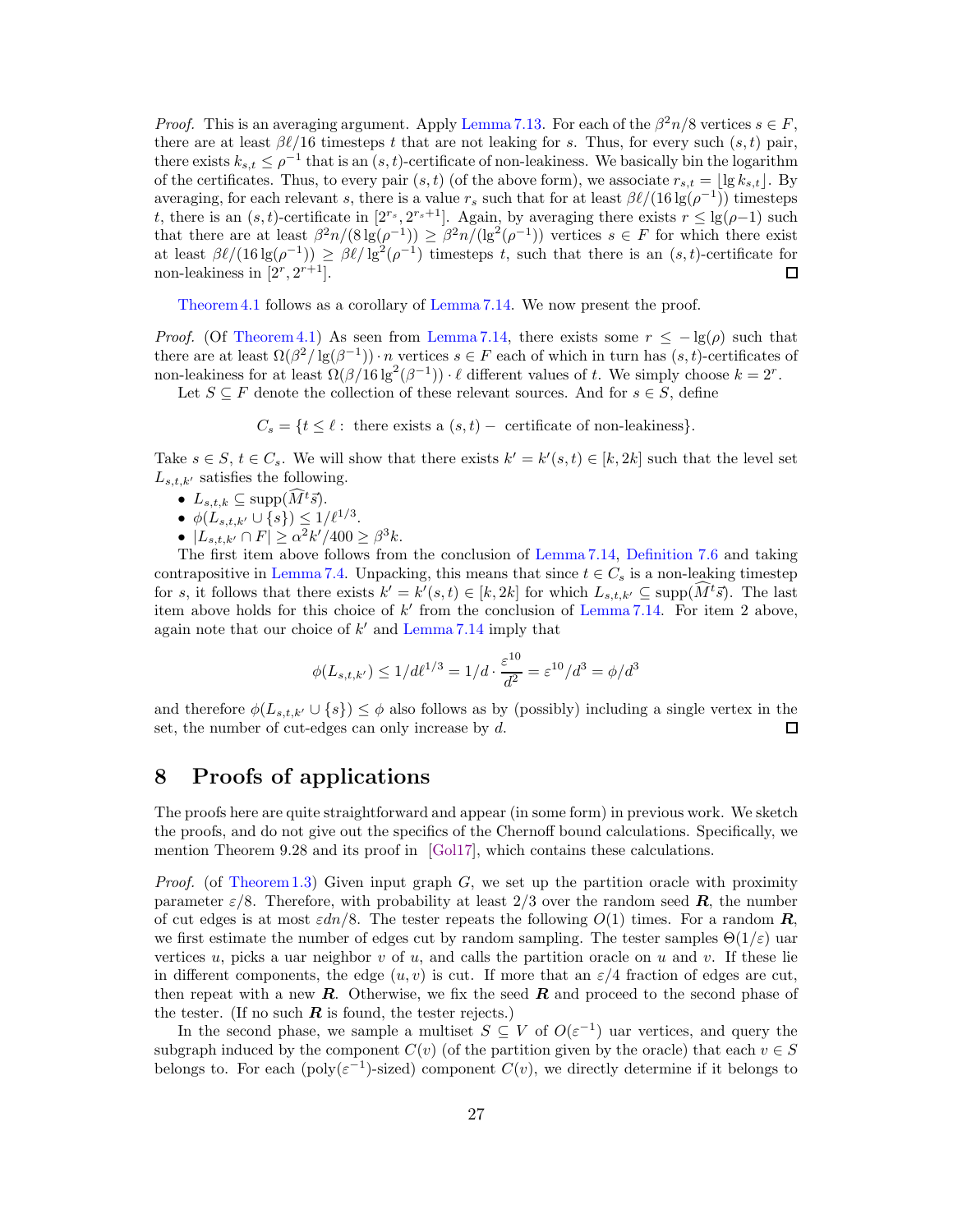Q. (If there is an efficient algorithm, we can run that algorithm.) If any of these components does not belong to Q, the tester rejects, otherwise it accepts.

Now, let us argue that this is a bonafide tester for Q. Recall Q is both monotone and additive. Suppose  $G \in \mathcal{Q}$ . Since  $\mathcal{Q}$  is a subproperty of a minor-closed property, the first phase of setting the partition oracle succeeds with high probability. Since Q is monotone and additive, all the subgraphs induced on the connected components  $C(v)$  also satisfy  $Q$ . So the tester accepts whp. Suppose G is  $\varepsilon$ -far from Q. If the first phase does not succeed, then the tester rejects. So assume that the first phase succeeds. Whp, by a Chernoff bound, the number of cut edges (of the partition) is at most  $\varepsilon dn/2$ . Since Q is monotone, the graph obtained by removing these cut edges is at least  $\varepsilon/2$ -far from Q. Since Q is additive, at least  $\Omega(\varepsilon n)$  vertices participate in connected components that not in Q. Hence, by a Chernoff bound, the second phase rejects whp.

The query complexity has at most an  $O(d\varepsilon^{-1})$  multiplicative overhead of the time complexity of the partition oracle, which is poly $(d\varepsilon^{-1})$ . If Q can be decided in polynomial time, then the second phase also runs in  $\text{poly}(d\varepsilon^{-1})$  time.

Proof. (of [Theorem 1.4\)](#page-2-2) As with the previous proof, we set up the partition oracle with proximity parameter  $\varepsilon dn/c$ , where c is the largest amount by which an edge addition/deletion changes f. As before, there is a first phase to determine an appropriate setting of  $\bf{R}$  for the partition oracle. We sample  $\text{poly}(d\varepsilon^{-1})$  uar vertices and determine the component that each vertex belongs to. For each component, we compute  $f$  exactly. We take the sum of  $f$ -values, and rescale appropriately to get an additive  $\varepsilon nd$  estimate for f.  $\Box$ 

### Acknowledgements

We acknowledge Reut Levi for pointing out a correction in the statement of [Theorem 1.3.](#page-2-1)

### References

- <span id="page-28-6"></span>[AST90] Noga Alon, Paul Seymour, and Robin Thomas. A separator theorem for nonplanar graphs. Journal of the American Mathematical Society, 3(4):801–808, 1990. [18](#page-18-4)
- <span id="page-28-0"></span>[AST94] Noga Alon, Paul D. Seymour, and Robin Thomas. Planar separators. SIAM J. Discrete Math., 7(2):184–193, 1994. [1](#page-1-1)
- <span id="page-28-2"></span>[BSS08] I. Benjamini, O. Schramm, and A. Shapira. Every minor-closed property of sparse graphs is testable. In Symposium on the Theory of Computing (STOC), pages 393– 402, 2008. [3](#page-3-0)
- <span id="page-28-3"></span>[CGR<sup>+</sup>14] Artur Czumaj, Oded Goldreich, Dana Ron, C Seshadhri, Asaf Shapira, and Christian Sohler. Finding cycles and trees in sublinear time. Random Structures  $\mathcal{B}$ Algorithms, 45(2):139–184, 2014. [3](#page-3-0)
- <span id="page-28-1"></span>[CSS09] Artur Czumaj, Asaf Shapira, and Christian Sohler. Testing hereditary properties of nonexpanding bounded-degree graphs. SIAM Journal on Computing, 38(6):2499– 2510, 2009. [3](#page-3-0)
- <span id="page-28-5"></span>[DP09] D. P. Dubhashi and A. Panconesi. Concentration of measure for the analysis of randomized algorithms. Cambridge, 2009. [12](#page-12-4)
- <span id="page-28-4"></span>[EHNO11] Alan Edelman, Avinatan Hassidim, Huy N. Nguyen, and Krzysztof Onak. An efficient partitioning oracle for bounded-treewidth graphs. In Workshop on Randomization and Computation (RANDOM), pages 530–541, 2011. [3](#page-3-0)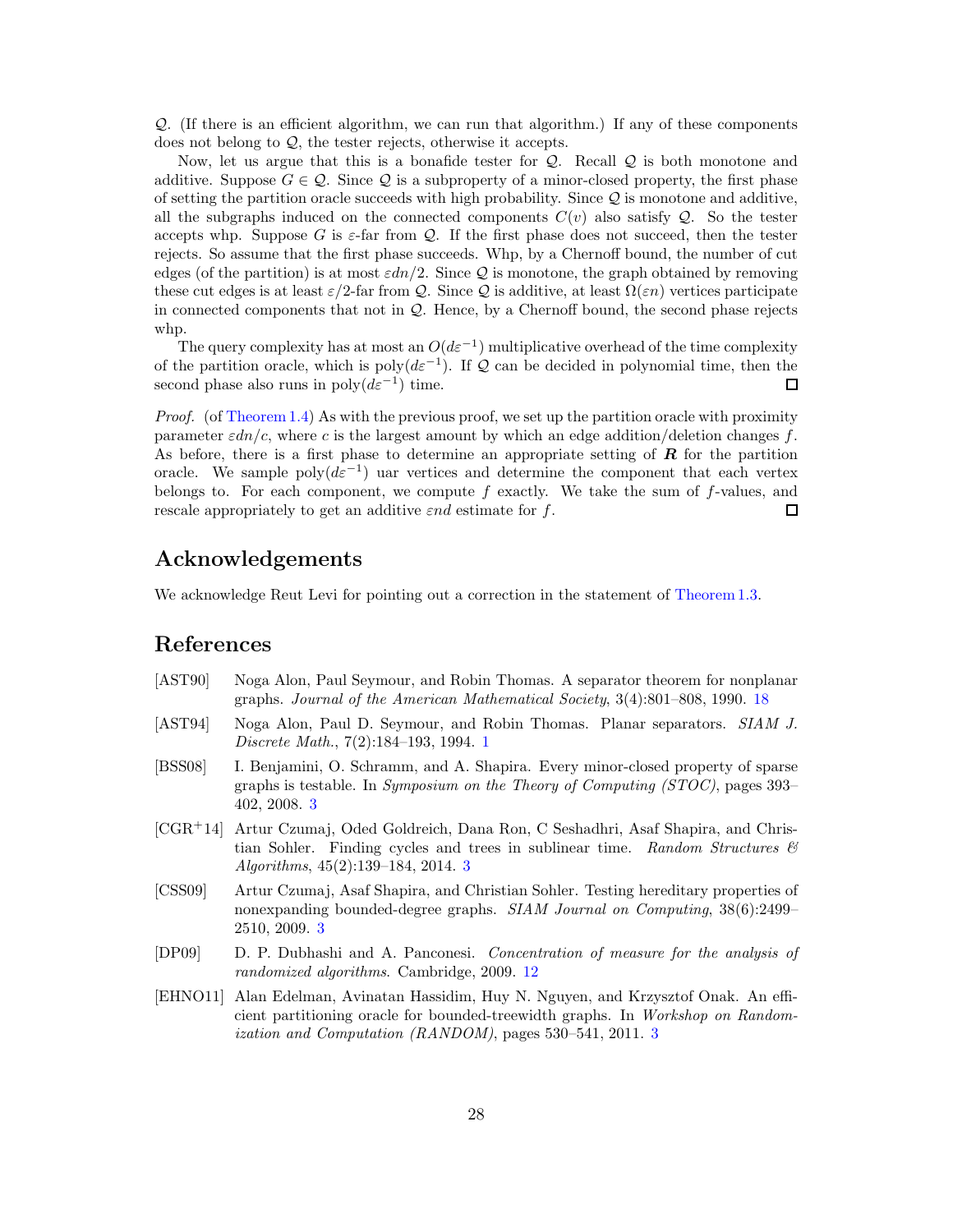- <span id="page-29-17"></span>[FLVW17] Hendrik Fichtenberger, Reut Levi, Yadu Vasudev, and Maximilian Wötzel. On testing minor-freeness in bounded degree graphs with one-sided error. CoRR, abs/1707.06126, 2017. [3](#page-3-0)
- <span id="page-29-10"></span>[Gol17] O. Goldreich. Introduction to Property Testing. Cambridge University Press, 2017. [1,](#page-1-1) [2,](#page-2-4) [3,](#page-3-0) [6,](#page-6-1) [27](#page-27-1)
- <span id="page-29-14"></span>[GR99] O. Goldreich and D. Ron. A sublinear bipartite tester for bounded degree graphs. Combinatorica, 19(3):335–373, 1999. [3](#page-3-0)
- <span id="page-29-7"></span>[GR02] O. Goldreich and D. Ron. Property testing in bounded degree graphs. Algorithmica, 32(2):302–343, 2002. [1](#page-1-1)
- <span id="page-29-8"></span>[HKNO09] A. Hassidim, J. Kelner, H. Nguyen, and K. Onak. Local graph partitions for approximation and testing. In Foundations of Computer Science (FOCS), pages 22–31, 2009. [1](#page-1-1)
- <span id="page-29-2"></span>[HT74] John Hopcroft and Robert Tarjan. Efficient planarity testing. Journal of the ACM  $(JACM), 21(4):549-568, 1974.$  $(JACM), 21(4):549-568, 1974.$  $(JACM), 21(4):549-568, 1974.$  1
- <span id="page-29-12"></span>[KSS18] Akash Kumar, C. Seshadhri, and Andrew Stolman. Finding forbidden minors in sublinear time: A  $o(n^{1/2} + o(1))$ -query one-sided tester for minor closed properties on bounded degree graphs. In Foundations of Computer Science (FOCS), pages 509–520, 2018. [3](#page-3-0)
- <span id="page-29-13"></span>[KSS19] Akash Kumar, C. Seshadhri, and Andrew Stolman. Random walks and forbidden minors II: a poly $(d \epsilon^{-1})$ -query tester for minor-closed properties of bounded degree graphs. In STOC 2019, Phoenix, AZ, USA, June 23-26, 2019., pages 559–567, 2019. [3,](#page-3-0) [18](#page-18-4)
- <span id="page-29-0"></span>[Kur30] K. Kuratowski. Sur le problème des courbes gauches en topologie. Fundamenta Mathematica, 15:271–283, 1930. [1](#page-1-1)
- <span id="page-29-11"></span>[LR15] Reut Levi and Dana Ron. A quasi-polynomial time partition oracle for graphs with an excluded minor. ACM Transactions on Algorithms (TALG), 11(3):24, 2015. [2,](#page-2-4) [3](#page-3-0)
- <span id="page-29-16"></span>[LS90] László Lovász and Miklós Simonovits. The mixing rate of markov chains, an isoperimetric inequality, and computing the volume. In Foundations of Computer Science (FOCS), pages 346–354, 1990. [3,](#page-3-0) [4,](#page-4-0) [20,](#page-20-3) [21](#page-21-2)
- <span id="page-29-3"></span>[LT80] Richard J. Lipton and Robert Endre Tarjan. Applications of a planar separator theorem. SIAM J. Comput., 9(3):615–627, 1980. [1](#page-1-1)
- <span id="page-29-9"></span>[NS13] Ilan Newman and Christian Sohler. Every property of hyperfinite graphs is testable. SIAM Journal on Computing, 42(3):1095–1112, 2013. [1,](#page-1-1) [2,](#page-2-4) [3](#page-3-0)
- <span id="page-29-4"></span>[RS95a] N. Robertson and P. D. Seymour. Graph minors. XII. Distance on a surface. Journal of Combinatorial Theory Series B, 64(2):240–272, 1995. [1](#page-1-1)
- <span id="page-29-5"></span>[RS95b] N. Robertson and P. D. Seymour. Graph minors. XIII. The disjoint paths problem. Journal of Combinatorial Theory Series B, 63(1):65–110, 1995. [1](#page-1-1)
- <span id="page-29-6"></span>[RS04] N. Robertson and P. D. Seymour. Graph minors. XX. Wagner's conjecture. Journal of Combinatorial Theory Series B, 92(1):325–357, 2004. [1](#page-1-1)
- <span id="page-29-18"></span>[Spi] D. Spielman. Lecture notes on spectral graph theory. http://www.cs.yale.edu/homes/spielman/eigs/. [21](#page-21-2)
- <span id="page-29-15"></span>[ST12] D. Spielman and S.-H. Teng. A local clustering algorithm for massive graphs and its application to nearly-linear time graph partitioning. SIAM Journal on Computing, 42(1):1–26, 2012. [3,](#page-3-0) [4,](#page-4-0) [20](#page-20-3)
- <span id="page-29-1"></span>[Wag37] K. Wagner. Über eine eigenschaft der ebenen komplexe. Mathematische Annalen, 114:570–590, 1937. [1](#page-1-1)